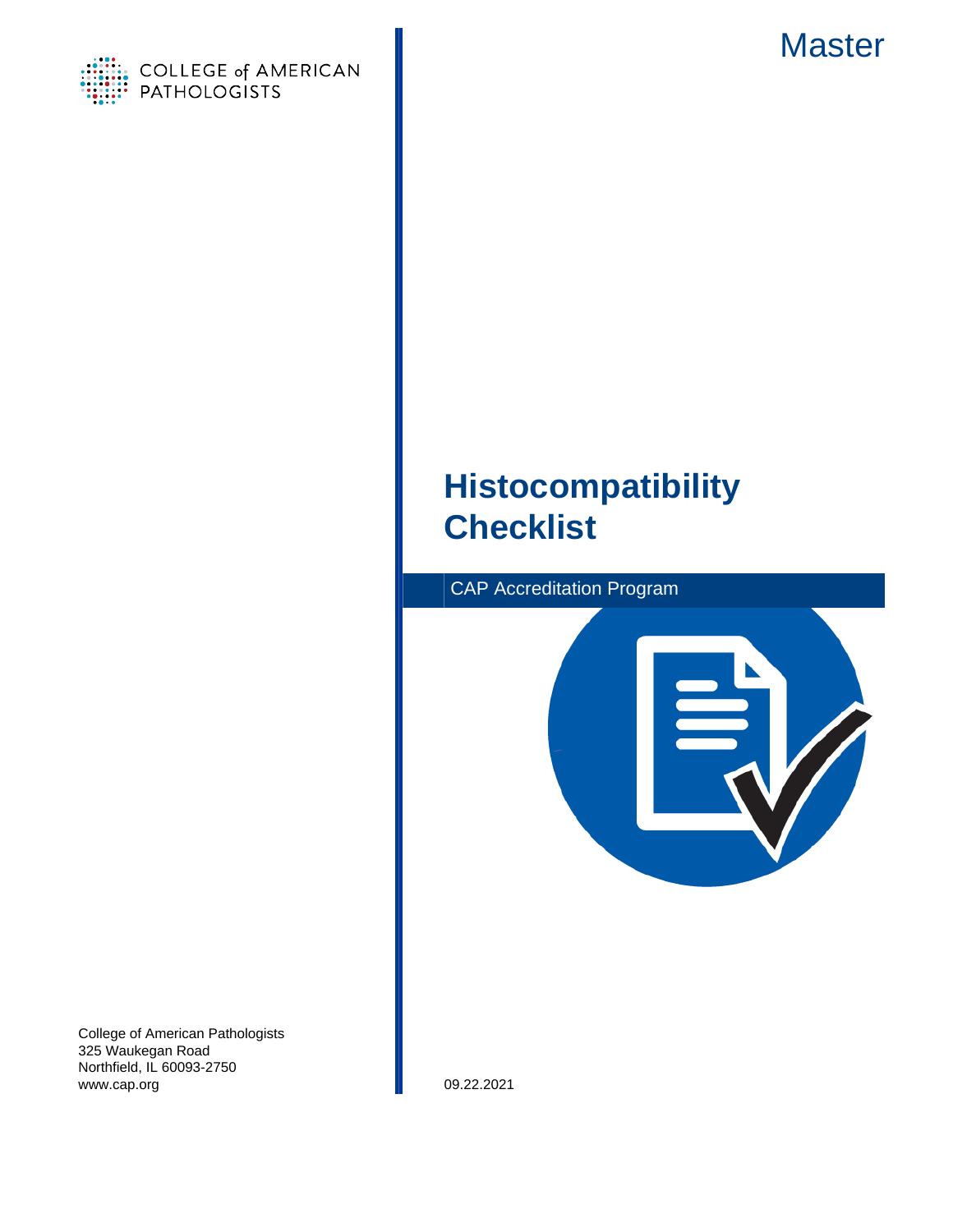### **Disclaimer and Copyright Notice**

On-site inspections are performed with the edition of the Checklists mailed to a facility at the completion of the application or reapplication process, not necessarily those currently posted on the website. The checklists undergo regular revision and a new edition may be published after the inspection materials are sent.

For questions about the use of the Checklists or Checklist interpretation, email [accred@cap.org](mailto:accred@cap.org) or call 800-323-4040 or 847-832-7000 (international customers, use country code 001).

The Checklists used for inspection by the College of American Pathologists' Accreditation Programs have been created by the CAP and are copyrighted works of the CAP. The CAP has authorized copying and use of the checklists by CAP inspectors in conducting laboratory inspections for the Council on Accreditation and by laboratories that are preparing for such inspections. Except as permitted by section 107 of the Copyright Act, 17 U.S.C. sec. 107, any other use of the Checklists constitutes infringement of the CAP's copyrights in the Checklists. The CAP will take appropriate legal action to protect these copyrights.

All Checklists are ©2021. College of American Pathologists. All rights reserved.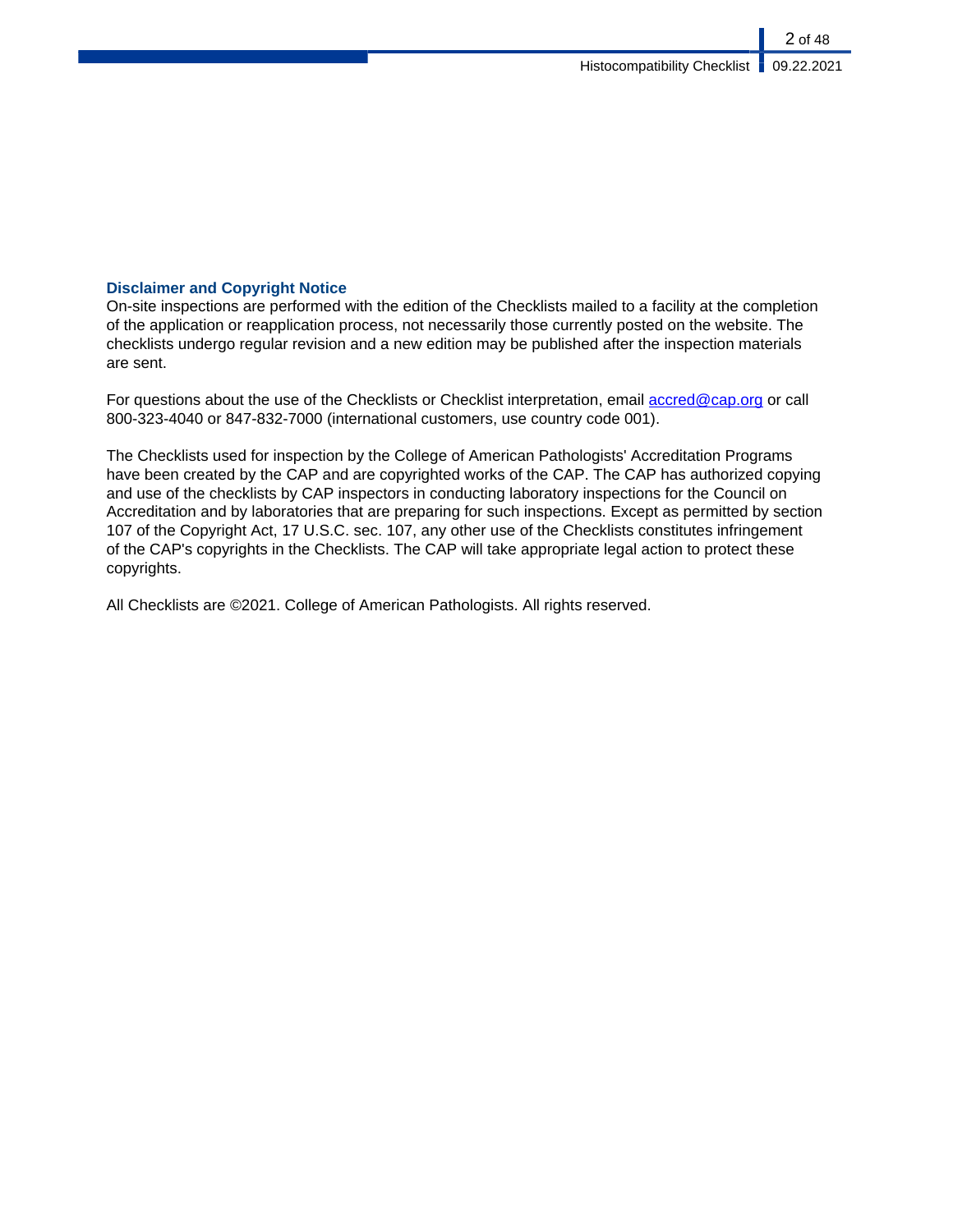Histocompatibility Checklist | 09.22.2021

3 of 48

# **Histocompatibility Checklist**



## TABLE OF CONTENTS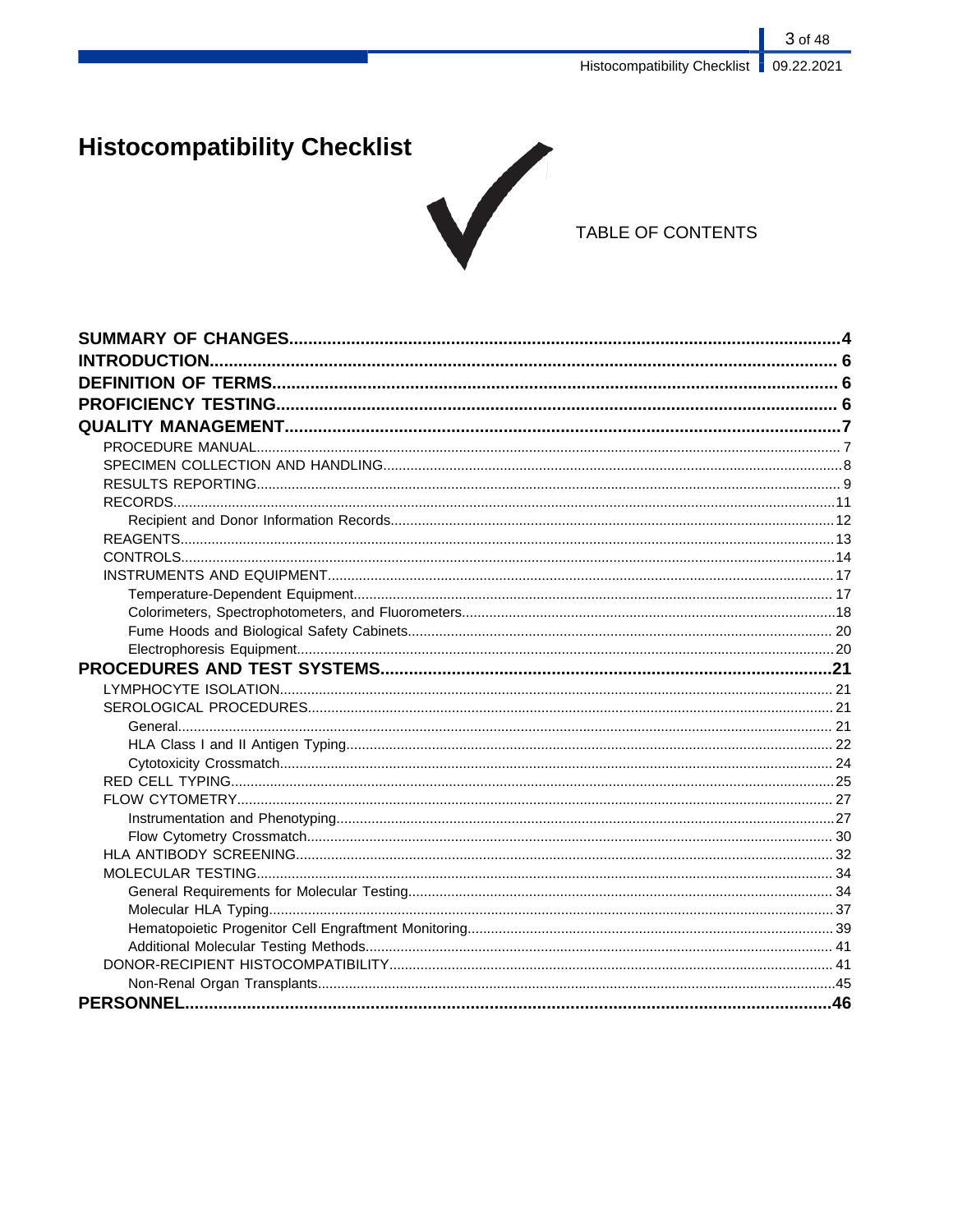## **ON-LINE CHECKLIST AVAILABILITY AND RESOURCES**

Participants of the CAP accreditation programs may download the checklists from the CAP website (cap.org) by logging into e-LAB Solutions Suite. They are available in different checklist types and formatting options, including:

- Master contains ALL of the requirements and instructions available in PDF, Word/XML or Excel formats
- Custom customized based on the laboratory's activity (test) menu; available in PDF, Word/XML or Excel formats
- Changes Only contains only those requirements with significant changes since the previous checklist edition in a track changes format to show the differences; in PDF version only. Requirements that have been moved or merged appear in a table at the end of the file.

A repository of questions and answers and other resources is also available in e-LAB Solutions Suite under Accreditation Resources, Checklist Requirement Q & A.

## **SUMMARY OF CHECKLIST EDITION CHANGES Histocompatibility Checklist 09/22/2021 Edition**

The information below includes a listing of checklist requirements with significant changes in the current edition and previous edition of this checklist. The list is separated into three categories:

- 1. New
- 2. Revised:
	- Modifications that may require a change in policy, procedure, or process for continued compliance; or
	- A change to the Phase
- 3. Deleted/Moved/Merged:
	- Deleted
	- Moved Relocation of a requirement into a different checklist (requirements that have been resequenced within the same checklist are not listed)
	- $Mered$  The combining of similar requirements

NOTE: The requirements listed below are from the Master version of the checklist. The customized checklist version created for on-site inspections and self-evaluations may not list all of these requirements.

## NEW Checklist Requirements

None

REVISED Checklist Requirements

| Requirement      | <b>Effective Date</b> |
|------------------|-----------------------|
| HSC.21275        | 09/22/2021            |
| HSC.29885        | 09/22/2021            |
| <b>HSC.29957</b> | 09/22/2021            |
| HSC.30013        | 06/04/2020            |
| HSC.38060        | 09/22/2021            |
| <b>HSC.38097</b> | 09/22/2021            |
| <b>HSC.38845</b> | 09/22/2021            |
| HSC.39415        | 09/22/2021            |
| HSC.39430        | 09/22/2021            |

### DELETED/MOVED/MERGED Checklist Requirements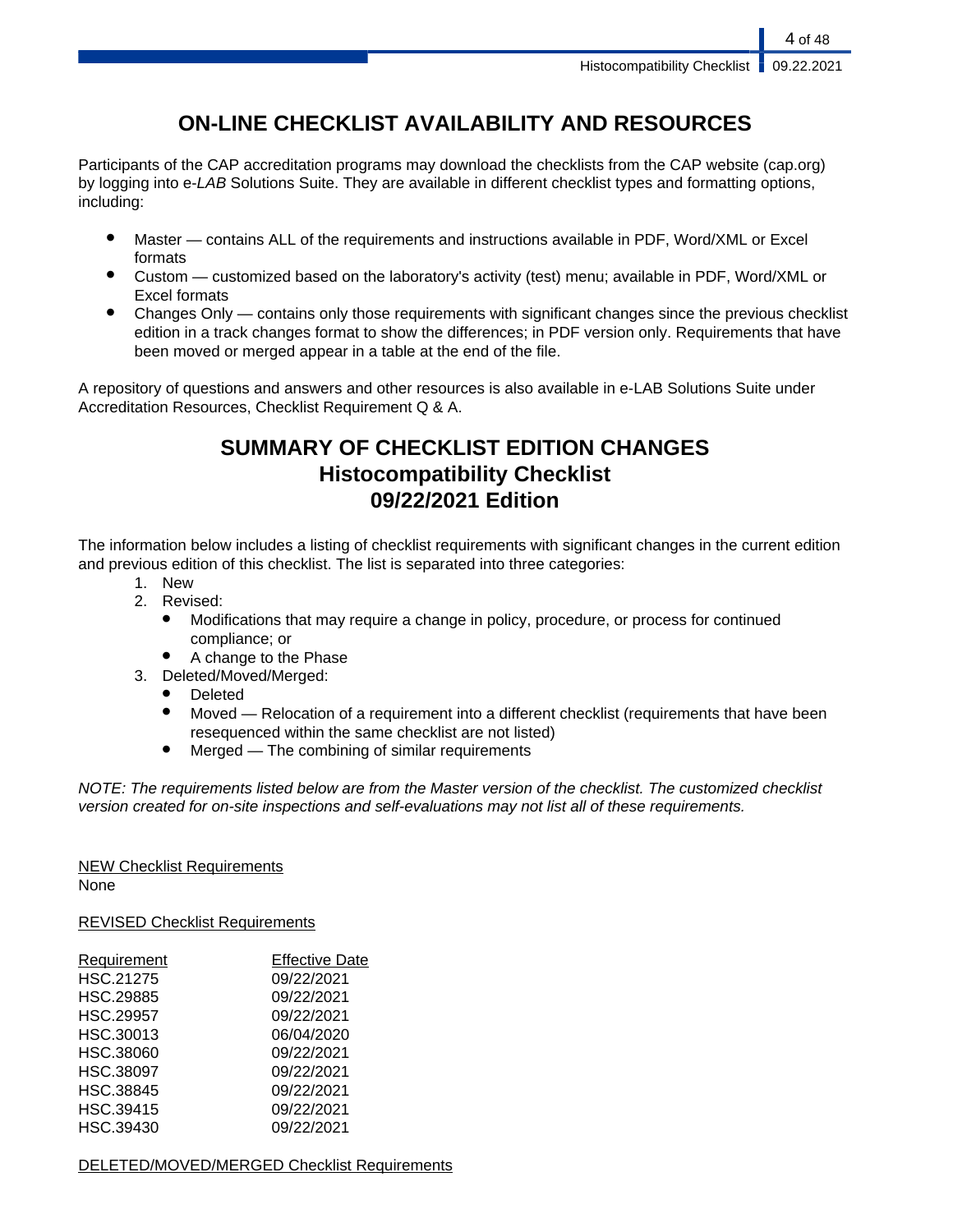5 of 48 Histocompatibility Checklist **09.22.2021** 

Requirement<br>HSC.29917

Effective Date<br>06/03/2020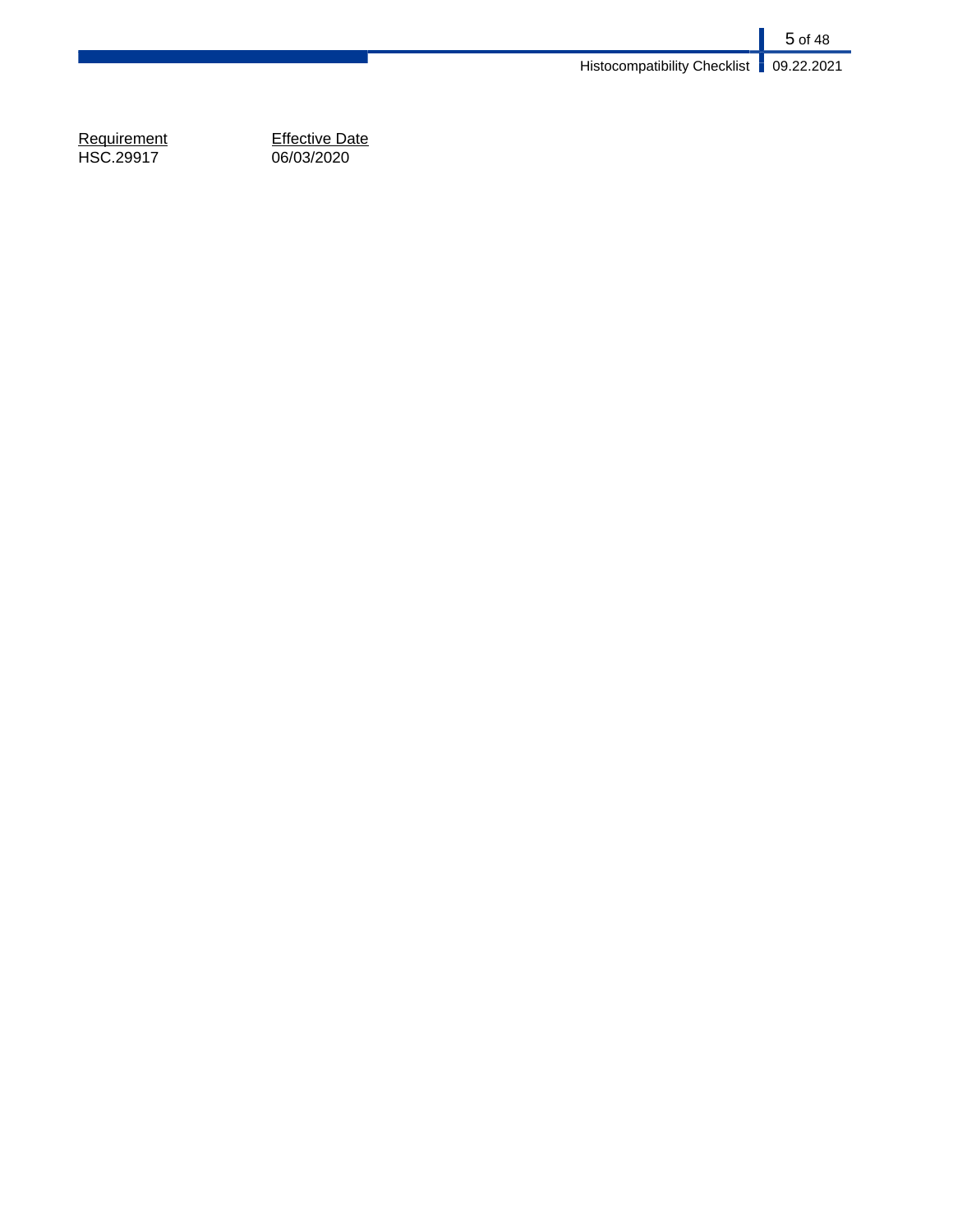## **INTRODUCTION**

This checklist is used in conjunction with the All Common (COM) and Laboratory General Checklists to inspect a histocompatibility laboratory section or department.

Histocompatibility inspectors must be pathologists, clinical scientists or medical technologists who are actively involved with or have extensive experience in the practice of histocompatibility testing, are knowledgeable about current CAP Checklist and CLIA requirements, and have completed CAP Inspector Training. Inspectors should, to the greatest extent possible, be peers of the laboratory being inspected.

**Laboratories not subject to US regulations:** Checklist requirements apply to all laboratories unless a specific disclaimer of exclusion is stated in the checklist. When the phrase "FDA-cleared/approved test (or assay)" is used within the checklist, it also applies to tests approved by an internationally recognized regulatory authority (eg, CE-marking).

# **DEFINITION OF TERMS**

**Common, intermediate and well-documented (CIWD) alleles** - Common alleles have frequencies of at least 1 in 10,000; intermediate alleles are found at frequencies less than 1 in 10,000 but at least 1 in 100,000; welldocumented alleles have been observed five or more times in unrelated individuals but not at the common or intermediate levels.

**High resolution typing** - A high-resolution typing is defined as an allele or a set of alleles (G or P groups) that encode the same protein sequence for the region of the HLA molecule called the antigen binding site, with the exception of common, intermediate, or well-documented null alleles (CIWD) version 3.0.0, Hurley CL, et al. HLA. 2020;95:516-531), which need to be resolved. The high-resolution genotype must include only one unambiguously assigned genotype; however, alternative genotypes can be listed if they do not contain common or intermediate alleles (CIWD) version 3.0.0, Hurley CK, et al. HLA. 2020;95:516-531).

**Low resolution typing** - A low-resolution HLA genotype result provides sufficient information to identify serological splits or their equivalent. In some cases, this may require two-field genotyping results. A list of serological splits can be accessed at: [http://hla.alleles.org/nomenclature/index.html.](http://hla.alleles.org/nomenclature/index.html)

# **PROFICIENCY TESTING**

## **Inspector Instructions:**

| Are proficiency testing samples tested with the same cut-offs for clinical HLA antibody<br><b>ASK</b><br>determination as clinical specimens?<br>Are proficiency testing samples for HLA antigens tested to the same level of<br>resolution as clinical specimens? |
|--------------------------------------------------------------------------------------------------------------------------------------------------------------------------------------------------------------------------------------------------------------------|
|--------------------------------------------------------------------------------------------------------------------------------------------------------------------------------------------------------------------------------------------------------------------|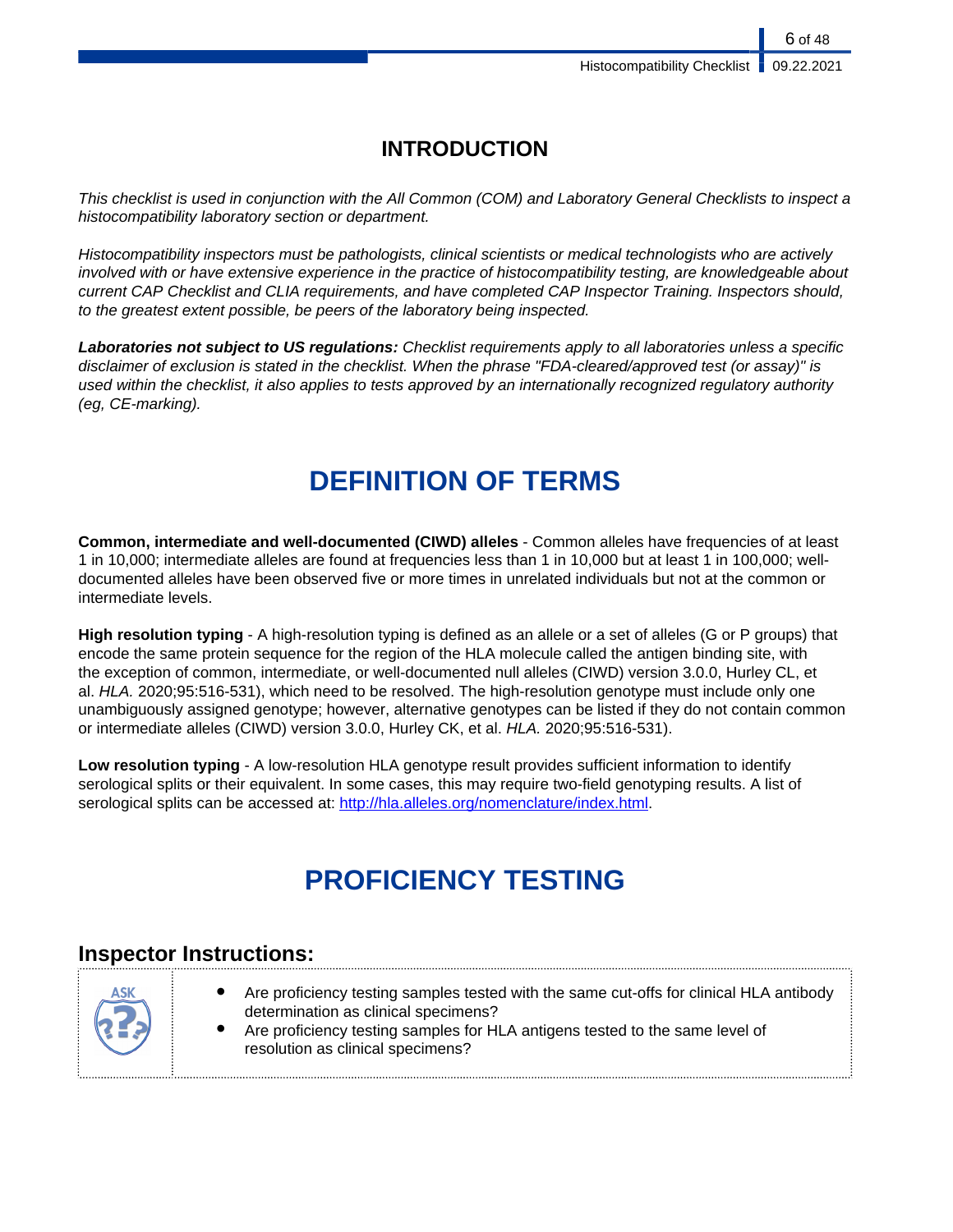

Select a representative clinical report from each service area. Compare the extent of reporting for the relevant proficiency testing sample.

### **HSC.10475 PT Extent of Testing Phase II**

7 of 48

#### **Proficiency testing specimens are tested to the same extent as clinical specimens.**

NOTE: Proficiency testing samples must be tested using the most comprehensive testing algorithm or pathway applied to patient samples. For example, if a laboratory has a written procedure that calls for both low and high-resolution HLA analysis for a certain patient population, then all PT samples are tested to the highest resolution level.

#### **Evidence of Compliance:**

Comparison of patient and proficiency testing work records demonstrating identification to the same extent

# **QUALITY MANAGEMENT**

## **PROCEDURE MANUAL**

## **Inspector Instructions:**



Representative sample of procedures for completeness. Current practice must match contents of procedures.

### **HSC.20200 Procedure Manual Phase II**

**The procedure manual contains specific instructions for test performance, preparation of reagents, control methods, specimen requirements, limitations of the method, and criteria for accepting/rejecting runs and reporting of results for each of the following procedures, as applicable:**

- **1. Lymphocyte isolation**
- **2. HLA serologic typing**
- **3. HLA molecular typing**
- **4. Crossmatching-T cells**
- **5. Crossmatching-B cells**
- **6. Antibody screening and identification**
- **7. Engraftment monitoring**
- **8. ABO grouping**
- **9. Complement titration**
- **10. Environmental control**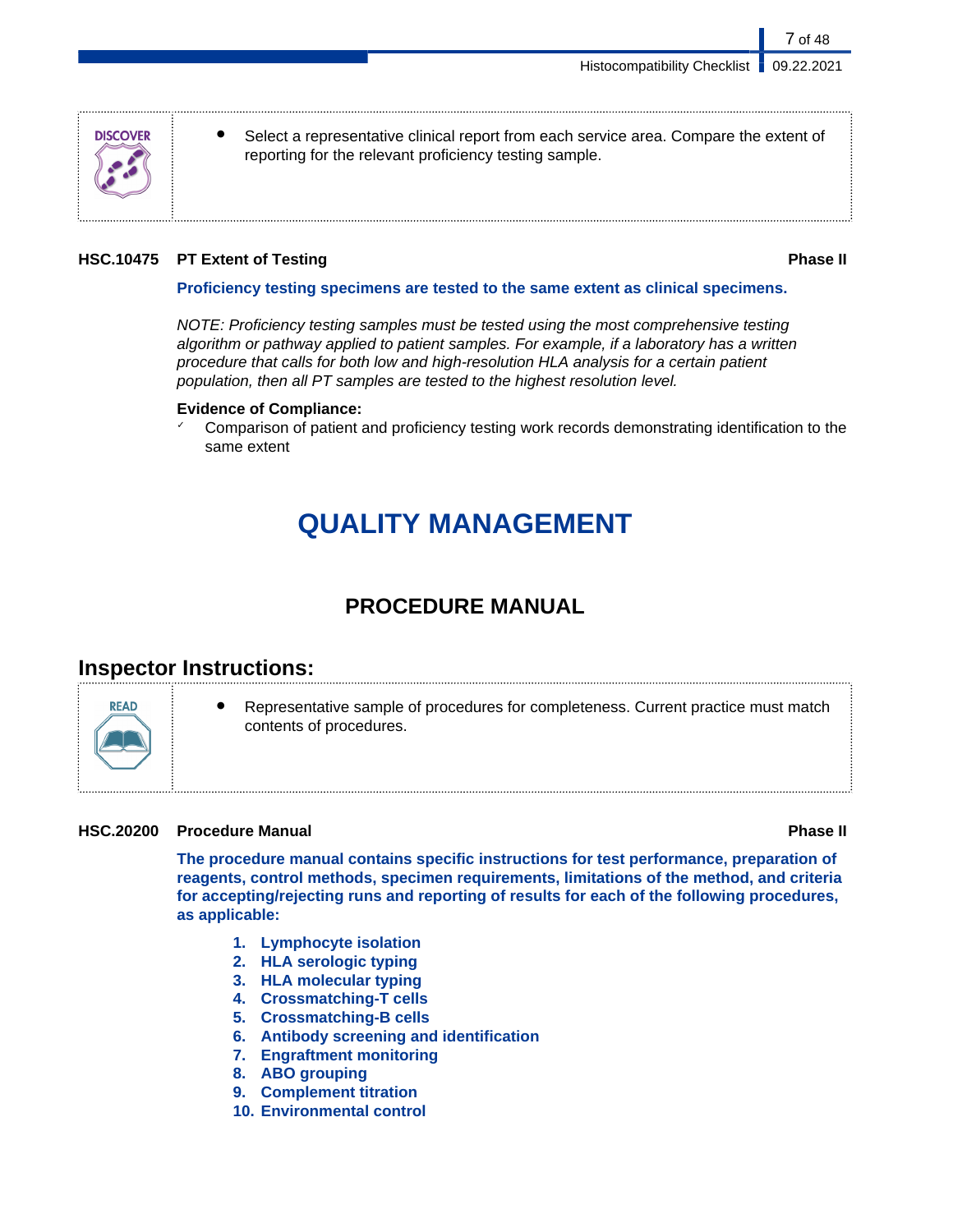8 of 48

## **SPECIMEN COLLECTION AND HANDLING**

## **Inspector Instructions:**

| <b>READ</b>     | Sampling of histocompatibility specimen collection/handling/tracking retrieval policies<br>and procedures<br>Evaluation records (specimen collection containers/anticoagulants) for preservation of<br>sample integrity                                                   |
|-----------------|---------------------------------------------------------------------------------------------------------------------------------------------------------------------------------------------------------------------------------------------------------------------------|
|                 | What are the specimen acceptability criteria for each specimen type?<br>What is your course of action when you receive unacceptable/sub-optimal<br>histocompatibility specimens?<br>How does your laboratory ensure preservation of antibody integrity in recipient sera? |
| <b>DISCOVER</b> | Review records of unacceptable specimens and follow up. Determine if practice<br>matches procedure.                                                                                                                                                                       |

### **HSC.20982 Specimen Collection Procedures Evaluation Phase II**

**The laboratory evaluates its specimen collection procedures to ensure that the anticoagulant/preservation medium in use does not contribute to analytic interference in the assays to be performed, and that it preserves sample integrity as necessary.**

NOTE: This may be done through some combination of direct testing by the laboratory, review of the clinical literature, and evaluation of information from manufacturers. It does not mandate exhaustive testing by each laboratory.

### **Evidence of Compliance:**

Records of the evaluation of specimen collection procedures and anticoagulants in collection containers

### **HSC.20988 Specimen Integrity - Flow Cytometry Phase II**

### **There is a written procedure to verify the integrity of specimens for flow cytometry.**

NOTE: The yield of T lymphocytes from blood samples is affected by a number of factors. If specimens are not processed immediately after collection, the laboratory should verify that its anticoagulant, holding temperature and preparation method maintain specimen integrity. Selective loss of cell subpopulations and/or the presence of dead cells may lead to spurious results. Routine viability testing is not necessary on specimens of whole blood that are analyzed within 24 hours of drawing. Analyses on older samples are possible if the laboratory has verified the absence of statistical differences between the fresh and aged specimen phenotype fractions being evaluated.

#### **REFERENCES**

1) Clinical and Laboratory Standards Institute. Enumeration of Immunologically Defined Cell Populations by Flow Cytometry; Approved Guideline. 2<sup>nd</sup> ed. CLSI Document H42-A2. Clinical and Laboratory Standards Institute, Wayne, PA; 2007.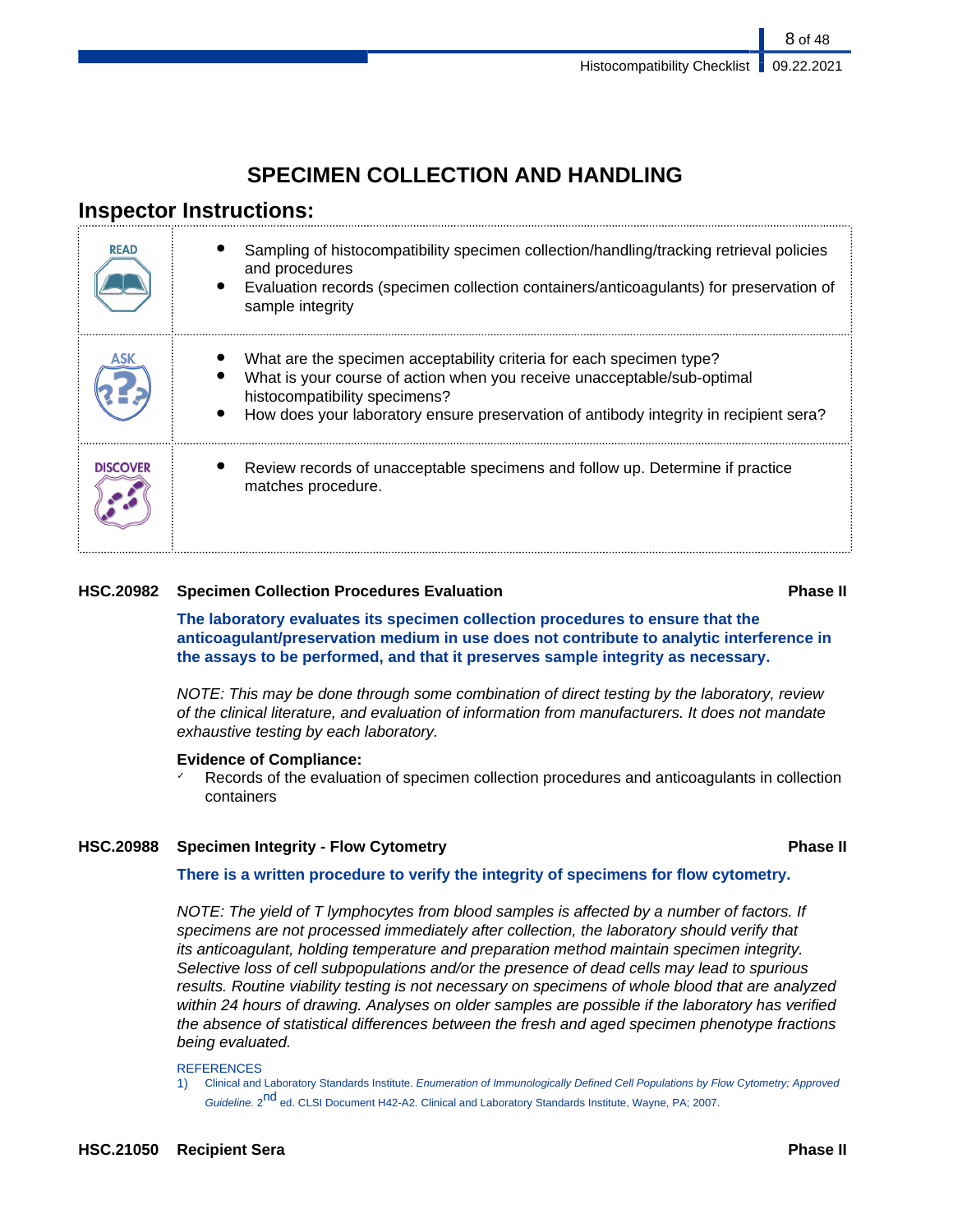### **The most appropriate recipient sera are employed for final crossmatching or final selection of donor.**

NOTE: There must be a written policy defining an appropriate specimen to utilize in transplantation or final donor selection that takes into consideration the potential recipient's past pregnancies, past transplants, recent blood transfusions, and sensitization history. The specimens must have been properly handled and appropriately stored to preserve antibody integrity.

**REFERENCES** 

- 1) Organ Procurement and Transplantation Network (OPTN) Bylaws. Appendix C. Membership Requirements for Histocompatibility Laboratories. US Department of Health and Human Services. November 20, 2018.
- 2) Foundation for the Accreditation of Cellular Therapy (FACT) and Joint Accreditation Committee ISCT and EBMT (JACIE). FACT-JACIE International Standards for Cellular Therapy Product Collection, Processing, and Administration. 7th Edition, March 2018.

#### **HSC.21130 Specimen Retrieval Phase II**

**Procedures are adequate to ensure that patient specimens are easily retrievable.**

#### **REFERENCES**

1) Department of Health and Human Services, Centers for Medicare and Medicaid Services. Clinical laboratory improvement amendments of 1988; final rule. Fed Register. 2003(Jan 24):7170 [42CFR493.1278(a)(2)]

## **RESULTS REPORTING**

## **Inspector Instructions:**

| <b>READ</b> | Sampling of patient reports for completeness, use of appropriate nomenclature, and<br>review prior to release<br>Sampling of referral laboratory accreditation records |
|-------------|------------------------------------------------------------------------------------------------------------------------------------------------------------------------|
|             | How are urgent results communicated?                                                                                                                                   |

### **HSC.21250 Patient Report Requirements Phase II**

**Patient results are reported in a legible, easy to interpret format that clearly indicates the test method and delineates the clinical implications of the results.**

NOTE: For patient test results that include an interpretative analysis narrative or statement, the name of the individual(s) responsible for the interpretation must be included.

#### **\*\*REVISED\*\* 09/22/2021 HSC.21275 Final Report Phase II**

### **The final report includes the following:**

- **Summary of the methods used**
- **Loci tested**
- **Objective findings\***
- **Limitations of the methods, when applicable**
- **Interpretation.**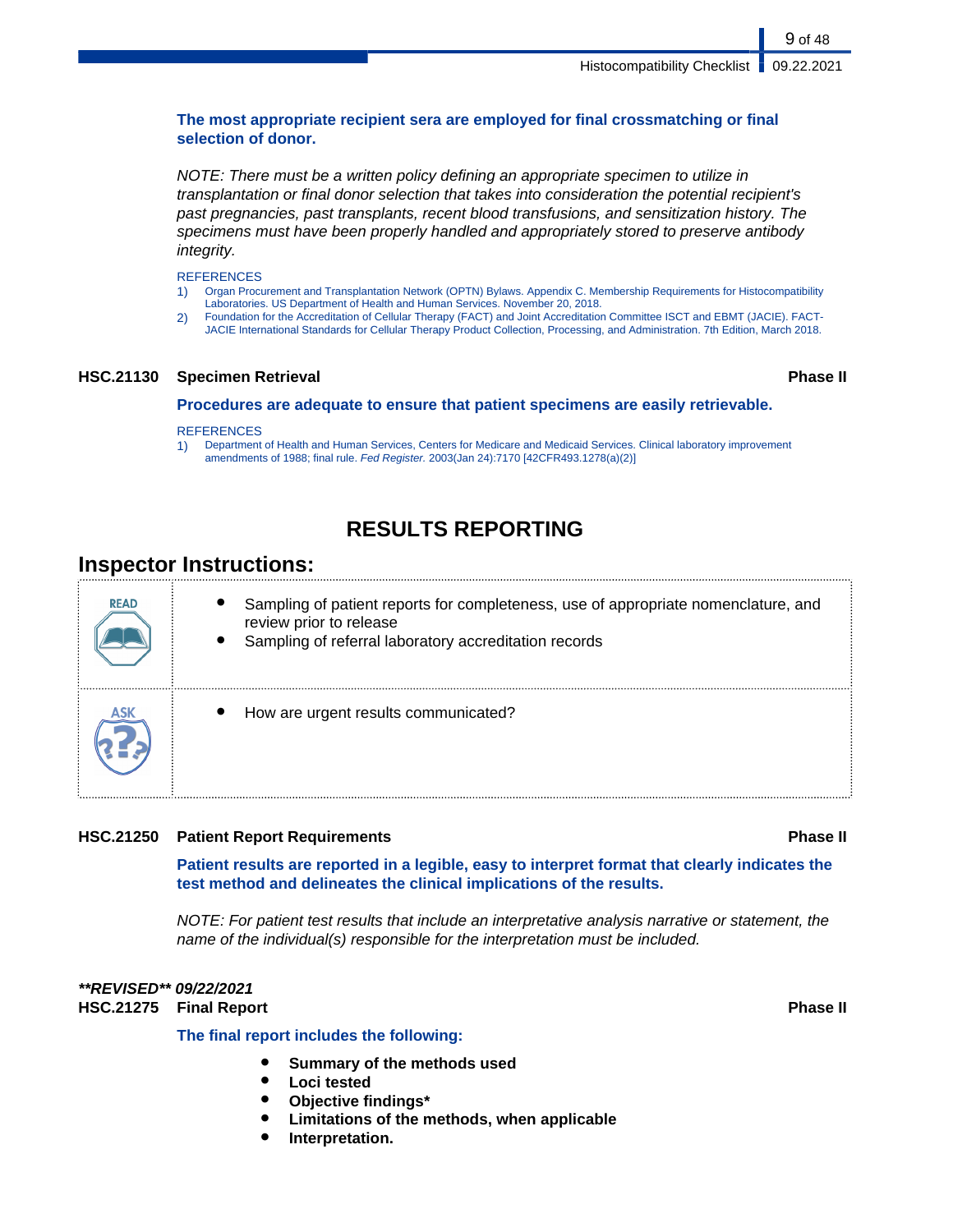NOTE: For donor registries, aggregate reports may be provided for a group of donors.

\* For high resolution HLA typing, there is no need to list unresolved non-common, intermediate, or well-documented (CIWD version 3.0.0) alleles or G and P group alleles or codes if stated in the report, client agreement, or client request in writing.

#### **REFERENCES**

- 1) Organ Procurement and Transplantation Network (OPTN) Bylaws. Appendix C. Membership Requirements for Histocompatibility Laboratories. US Department of Health and Human Services. August 17, 2020.
- 2) Hurley CK, et al. Common, intermediate and well-documented HLA alleles in world populations: CIWD version 3.0.0. HLA. 2020;95(6):516-531.

#### **HSC.21277 Nomenclature Phase II**

10 of 48

**The HLA antigen and allele assignments and their written designation conform to the current World Health Organization nomenclature for histocompatibility antigens.**

NOTE: For example: Phenotype is HLA-A1,2; B51,B44; Cw3; DR1,4; DR53; DQ4,8. Genotype is HLA-A\*01:01, \*02:01; HLA-B\*51:07, B\*44:03, HLA-C\*03:01; HLA-DRB1\*01:01, DRB1\*04:01; DRB4\*01:01; DQB1\*04:01, DQB1\*03:02. Haplotypes should not be assigned unless all haplotypes can be identified, uniquely, by pedigree analysis. For example, solid organ transplant typings are reported as antigens compatible with UNOS/OPTN requirements and hematopoietic progenitor cell transplant typings are reported at the allele level compatible with National Marrow Donor Program (NMDP) requirements.

Any newly discovered antigens not yet assigned by WHO Committee must be designated in such a manner as not to be confused with existing established terminology. All genotype and phenotype designations must also conform to WHO Committee recommendations. The laboratory must maintain a list of antigens and alleles defined by the reagents used.

#### **Evidence of Compliance:**

Appropriate antigen and allele assignments to support the transplant program

#### **REFERENCES**

- 1) <http://www.ebi.ac.uk/imgt/hla>
- 2) Department of Health and Human Services, Centers for Medicare and Medicaid Services. Clinical laboratory improvement amendments of 1988; final rule. Fed Register. 2003(Jan 24):[42CFR493.1278(b)(4)]

#### **HSC.21281 Accreditation of Referral Laboratories Phase II**

**Outside referral laboratories are accredited by appropriate histocompatibility agencies. US laboratories are CLIA certified or meet equivalent requirements as determined by the Centers for Medicare and Medicaid Services (CMS).**

NOTE: Laboratories that are members of the United Network for Organ Sharing (UNOS) may only refer histocompatibility testing to other laboratories that are OPTN-approved.

Refer to GEN.41350 for additional information on requirements for referral laboratory selection.

#### **Evidence of Compliance:**

Records verifying referral laboratory certification/accreditation in histocompatibility

#### **REFERENCES**

1) Organ Procurement and Transplantation Network (OPTN) Bylaws. Appendix C. Membership Requirements for Histocompatibility Laboratories. US Department of Health and Human Services. November 20, 2018.

#### **HSC.21287 Result Review Phase II**

**All laboratory results (excluding reports from outside referral laboratories) have two levels of independent review, including review by the section director (technical supervisor) or designee prior to release.**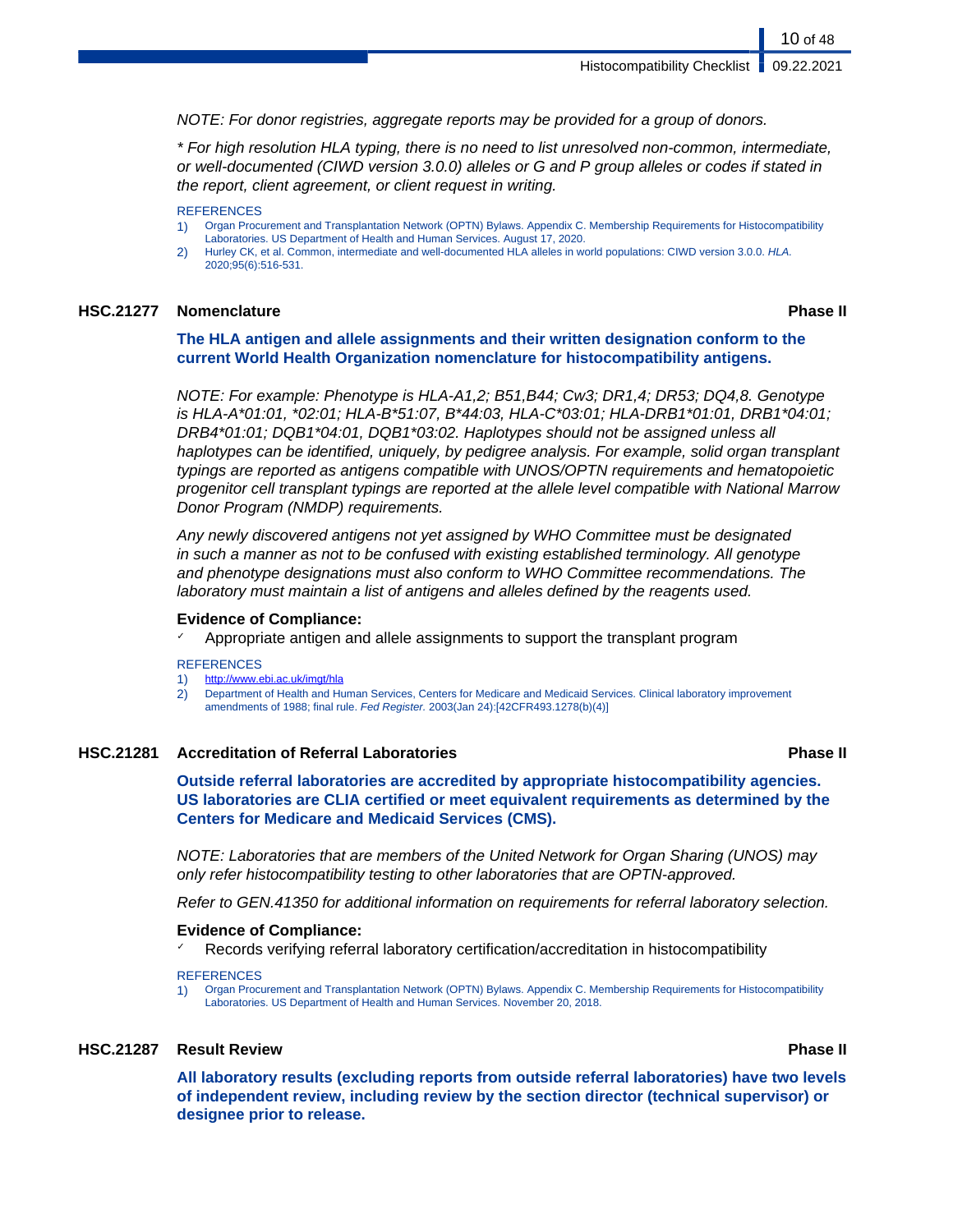NOTE: The initial review may be performed by validated automated analysis or by a qualified individual. The data output results must be reviewed by a qualified individual before release.

### **HSC.21295 Critical Reporting Phase I**

**The laboratory has defined critical reporting situations (eg, an unexpected positive crossmatch or development of a de novo donor-specific antibody) and has a written procedure for the communication of the critical report. There is a record of this communication.**

## **RECORDS**

The records listed below must be kept to the extent of services provided by the laboratory.

### **Inspector Instructions:**

| <b>READ</b>     | Record retention policy<br>Sampling of stored specimen inventory records/log<br>Sampling of transplant donor and recipient records<br>Verification of patient data policy (interval of review is defined)<br>Sampling of patient histocompatibility data review and verification<br>Sampling of policies and procedures for donor confidentiality |
|-----------------|---------------------------------------------------------------------------------------------------------------------------------------------------------------------------------------------------------------------------------------------------------------------------------------------------------------------------------------------------|
|                 | How does your laboratory resolve inter-laboratory HLA typing discrepancies?<br>How do you store results for comparison with subsequent reports?                                                                                                                                                                                                   |
| <b>DISCOVER</b> | Review all records of a sampling of patient and donor histocompatibility results and<br>reports to ensure completion of all steps in the process from specimen requisitions to<br>final disposition. Determine if records provide an adequate audit trail of all activities.                                                                      |

### **HSC.21316 Record and Material Retention - Histocompatibility Phase II**

**A copy of each final report, all records of results, reagent lots, gel images, in situ hybridization slides, and histograms used for interpretation and determination of test results are retained in compliance with existing laws.**

#### **REFERENCES**

1) Organ Procurement and Transplantation Network (OPTN) Bylaws. Appendix C. Membership Requirements for Histocompatibility Laboratories. US Department of Health and Human Services. November 20, 2018.

#### **HSC.21332 Stored Specimen Log Phase II**

**A log of all stored specimens is maintained to enable prompt retrieval for further testing.**

### **Evidence of Compliance:**

✓ Electronic or paper inventory log of stored specimens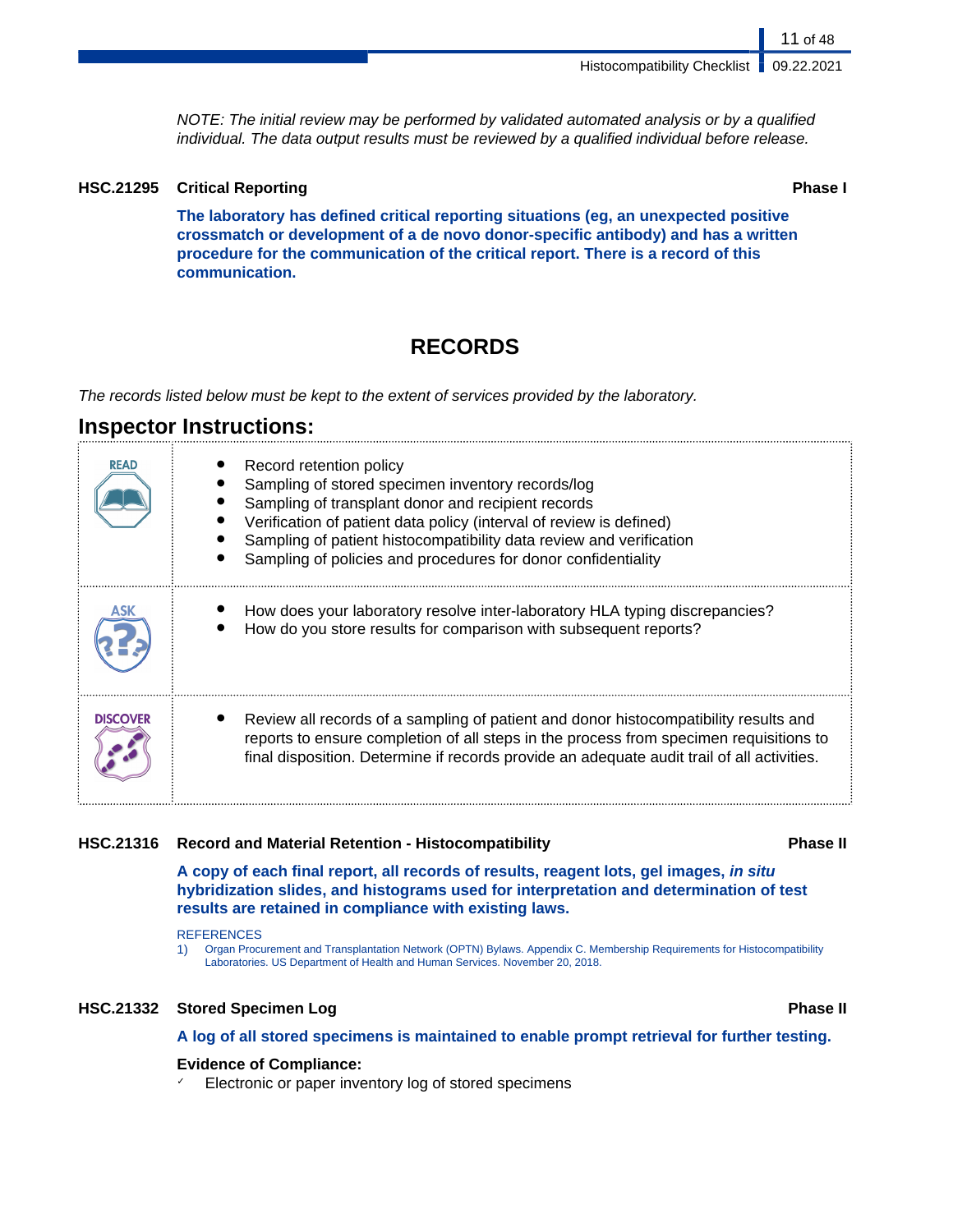## **RECIPIENT AND DONOR INFORMATION RECORDS**

#### **HSC.21350 Clinical Transplant Registries and Transplant Data Retention Phase II**

**The institution participates in and retains records of patient and donor transplant information in the United Network for Organ Sharing (UNOS) Clinical Transplant Registry or its equivalent.**

NOTE: The laboratory and/or transplant coordinator must retain records on transplant recipients, including a history of prior transfusion, pregnancy, and prior transplants as well as HLA antibody history, date of transplant(s) and outcome. In addition, there should be records of donor and recipient age, race, sex, ABO, and HLA types. The source of the donor organ or donor hematopoietic stem cells should be recorded. This information can be retained as part of an institutional registry.

#### REFERENCES

1) Organ Procurement and Transplantation Network (OPTN) Bylaws. Appendix C. Membership Requirements for Histocompatibility Laboratories. US Department of Health and Human Services. November 20, 2018.

#### **HSC.21366 Record Review Phase II**

#### **There are records of periodic review and verification of patient histocompatibility data.**

NOTE: Histocompatibility tests performed for organ transplantation (HLA typing, HLA antibody sensitization, unacceptable antigens during prior transplants or sensitization, and any pretransplant screening results) must be reviewed and verified when patients are placed on organ waiting lists. Changes or additions to the waiting lists must be verified. These records must be readily available for review, and retained for at least two years.

**REFERENCES** 

1) Organ Procurement and Transplantation Network (OPTN) Bylaws. Appendix C. Membership Requirements for Histocompatibility Laboratories. US Department of Health and Human Services. November 20, 2018.

#### **HSC.21382 Discrepancy Resolution Phase II**

**There is a written procedure to resolve HLA typing discrepancies within and between laboratories.**

NOTE: There must be records of the steps taken to resolve discrepancies.

#### **REFERENCES**

- 1) Organ Procurement and Transplantation Network (OPTN) Bylaws. Appendix C. Membership Requirements for Histocompatibility Laboratories. US Department of Health and Human Services. November 20, 2018.
- 2) Foundation for the Accreditation of Cellular Therapy (FACT) and Joint Accreditation Committee ISCT and EBMT (JACIE). FACT-JACIE International Standards for Cellular Therapy Product Collection, Processing, and Administration. 7th Edition, March 2018.

#### **HSC.21390 Donor Confidentiality Phase II**

**There are written policies and procedures to ensure confidentiality of all donor records, including releasing or sharing donor information for clinical purposes.**

NOTE: For example, if identifiable donor information will be shared with the recipient, appropriate donor informed consent must be obtained, donor information must be redacted, or other appropriate action taken.

Refer to the Laboratory General Checklist for specific requirements on patient privacy and patient data accessibility.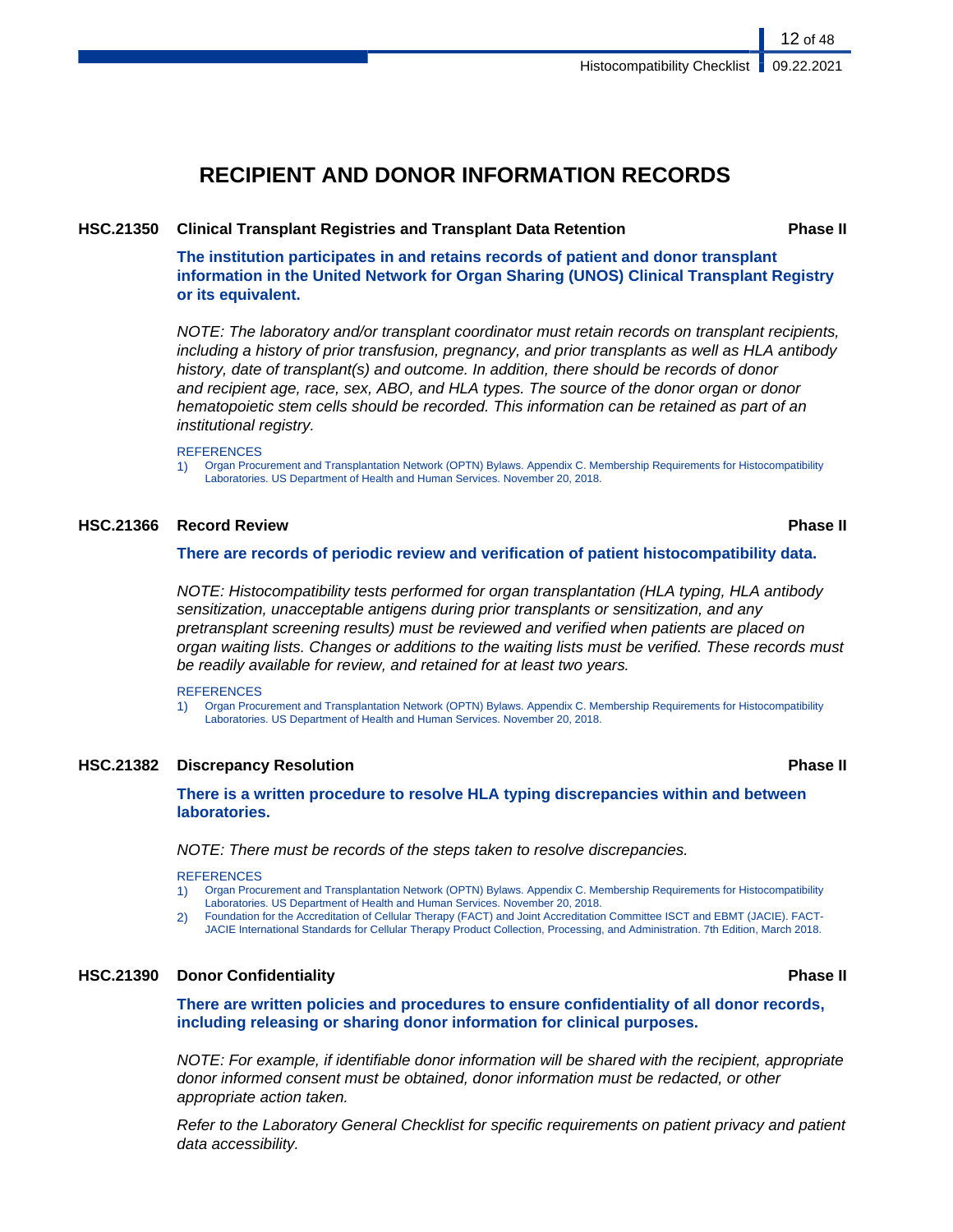13 of 48

#### **REFERENCES**

1) Foundation for the Accreditation of Cellular Therapy (FACT) and Joint Accreditation Committee ISCT and EBMT (JACIE). FACT-JACIE International Standards for Cellular Therapy Product Collection, Processing, and Administration. 7th Edition, March 2018.

## **REAGENTS**

## **Inspector Instructions:**

| <b>READ</b> | Reagent inventory log<br>Sampling of procedures for reagent and patient sample storage and handling<br>Sampling of typing/screening tray records for completeness<br>Validation studies for modified reagents                                                                        |
|-------------|--------------------------------------------------------------------------------------------------------------------------------------------------------------------------------------------------------------------------------------------------------------------------------------|
|             | What are your laboratory's criteria for mixing components from one lot number of<br>reagent kit with components from another lot number of kit?<br>How do you ensure that all reagents are acceptable and in date?<br>How does your laboratory manage and control reagent inventory? |

Additional requirements are in the REAGENTS section of the All Common Checklist.

#### **HSC.21612 Reagent Tracking Phase II**

**There is a written procedure for the recording of the specific reagent lot numbers and shipments used for each assay.**

#### **REFERENCES**

1) Department of Health and Human Services, Centers for Medicare and Medicaid Services. Clinical laboratory improvement amendments of 1988; final rule. Fed Register. 2004(Oct 1): 1038 [42CFR493.1256(a)]

#### **HSC.21675 Reagent Kit Components Phase II**

**Combinations of reagents from different lots are checked against old reagent lots or with suitable reference material before or concurrently with being placed in service.**

#### **Evidence of Compliance:**

Written policy defining allowable exceptions for mixing kit components from different lots

#### **HSC.21800 Specimen Storage Procedure Phase II**

#### **There are written procedures for optimal reagent and patient sample storage.**

NOTE 1: Written procedures must include storage requirements for frozen lymphocytes, frozen lymphocyte trays, and sera.

NOTE 2: Monitored alarms and back-up storage plans must be specified as applicable.

#### **Evidence of Compliance:**

✓ Written procedures defining requirements for specimen/reagent storage with backup plan in case of equipment failure

#### **REFERENCES**

- 1) Department of Health and Human Services, Centers for Medicare and Medicaid Services. Clinical laboratory improvement amendments of 1988; final rule. Fed Register. 2003(Jan 24):[42CFR493.1278(a)(1)]
- 2) Organ Procurement and Transplantation Network (OPTN) Bylaws. Appendix C. Membership Requirements for Histocompatibility Laboratories. US Department of Health and Human Services. November 20, 2018.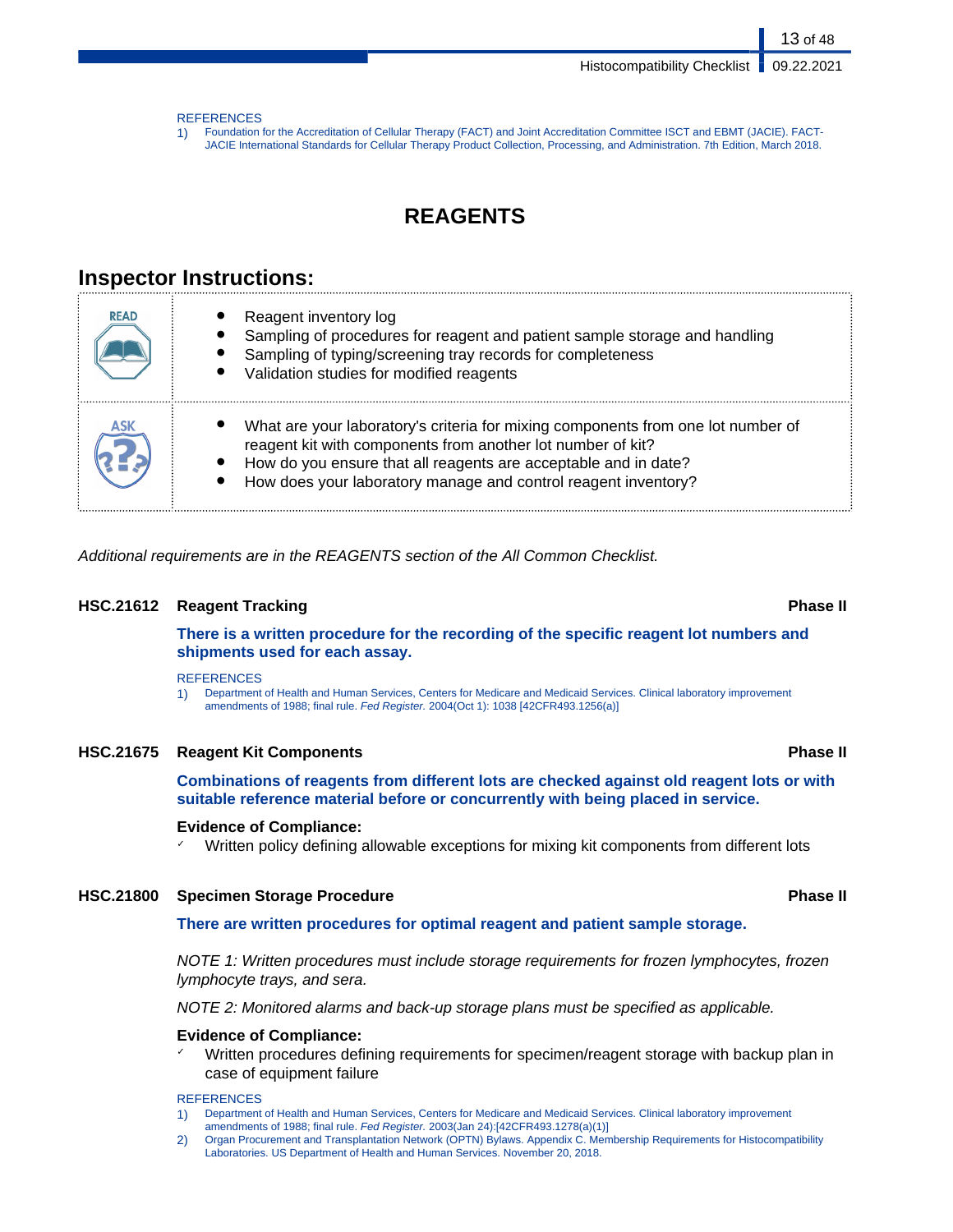Histocompatibility Checklist | 09.22.2021

### **HSC.21805 Histocompatibility Reagent Confirmation of Acceptability Phase II**

#### **New typing reagents are checked using suitable reference materials prior to use.**

NOTE: Suitable materials for checking typing reagents include the use of previously typed cells or known archived DNA. Suitable materials for checking reagents for engraftment monitoring include the use of previously tested or archived admixtures.

#### **Evidence of Compliance:**

- Written procedure including criteria for acceptability of new reagents **AND**
- $\chi$  Records of acceptability studies for new reagents prior to use

#### **REFERENCES**

1) Department of Health and Human Services, Centers for Medicare and Medicaid Services. Clinical laboratory improvement amendments of 1988; final rule. Fed Register. 2003(Jan 24):[42CFR493.1278(a)(4)]

### **HSC.21810 Specimen Handling - Typing/Screening Trays Phase II**

**If typing trays and antibody screening trays are prepared locally, the records indicate source, bleeding date, donor, identification, and available volume for sera and a means of identifying, locating and collecting fresh donor cells.**

#### **REFERENCES**

1) Department of Health and Human Services, Centers for Medicare and Medicaid Services. Clinical laboratory improvement amendments of 1988; final rule. Fed Register. 2003(Jan 24):7170 [42CFR493. 1278(a)(3)], 7171 [42CFR492. 1278(d)(3)]

### **HSC.21835 Modified Reagent Use Phase II**

**If reagents are used in a manner different than manufacturer's instructions, there are records of validation studies.**

### **Evidence of Compliance:**

✓ Validation study data

## **CONTROLS**

## **Inspector Instructions:**

**READ** Sampling of QC policies and procedures Sampling of lymphocyte preparation viability checks Sampling of QC records **ORSERVE** Control material (labeling) How do you determine when QC is unacceptable and corrective actions are needed? What is your course of action when QC for compatibility testing is not acceptable?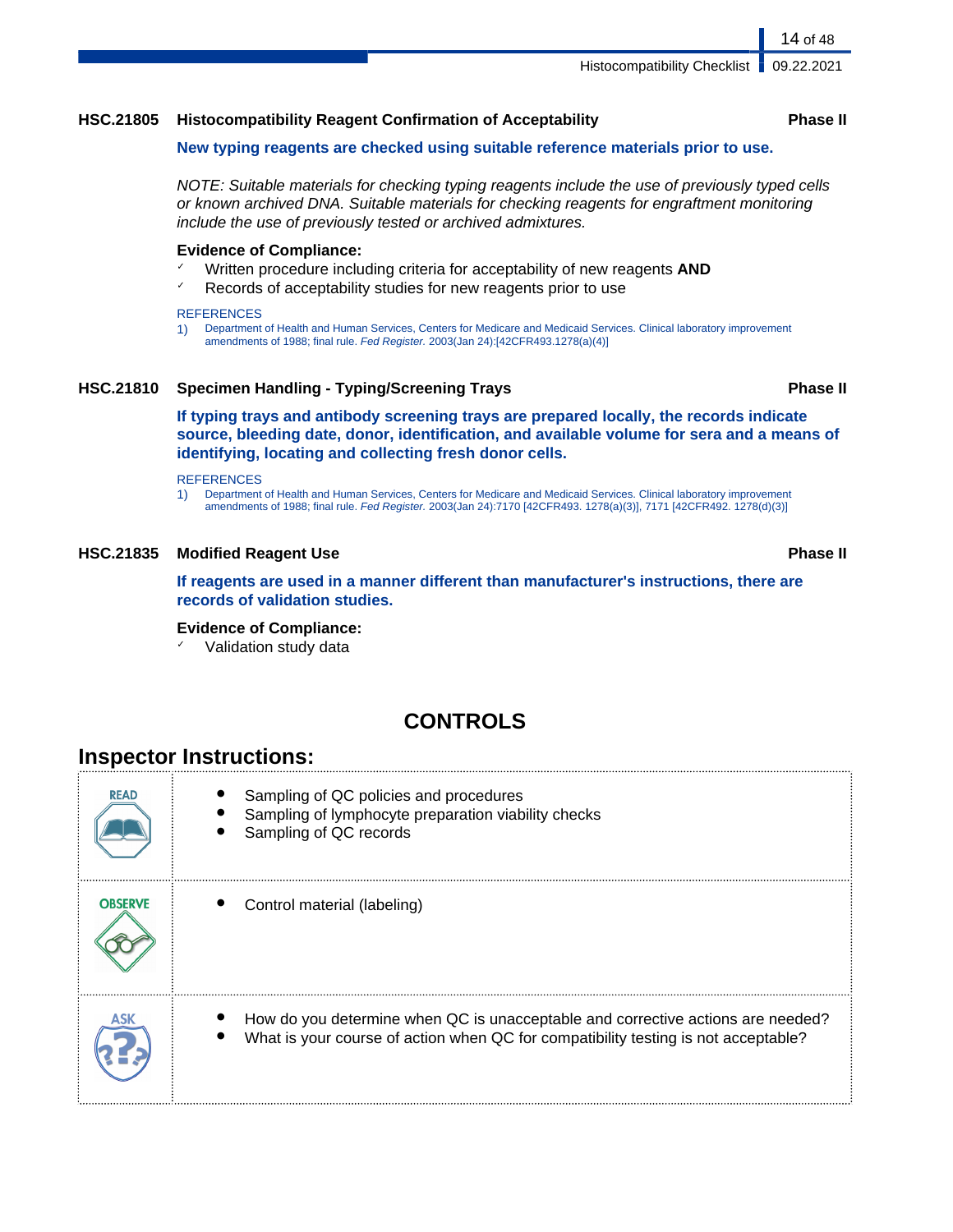occurrences in which QC is out of range and follow documentation to determine if the steps taken follow the laboratory procedure for corrective action

### **HSC.21850 Daily Controls Phase II**

**DISCOVER** 

### **Positive and negative controls are assayed daily, and there are positive controls for specific cell types (T cells, B cells, etc.), where available.**

Review a sampling of QC data over the previous two-year period. Select several

NOTE: Positive and negative controls must be run with each test procedure where appropriate. This must include daily positive controls for specific cell type (T cells, B cells, etc.), as well as appropriate antibody isotypes as needed for each assay. This must also include one positive control serum that is historically reactive to all Class I and/or Class II positive cells at the same dilutional titer as appropriate for the methodology utilized.

#### **Evidence of Compliance:**

- ✓ Written QC procedure for each test describing the quality control materials used **AND**
- Records of control results

#### **REFERENCES**

- 1) Department of Health and Human Services, Centers for Medicare and Medicaid Services. Clinical laboratory improvement amendments of 1988; final rule. Fed Register. 2003(Jan 24):7168 [42CFR493. 1256(d)(3)(iii)]
- 2) Department of Health and Human Services, Centers for Medicare and Medicaid Services. Clinical laboratory improvement amendments of 1988; final rule. Fed Register. 2003(Jan 24):[42CFR493.1278(b)(6)] and [42CFR493.1278(c)]

### **HSC.21950 Viability Checks Phase II**

**Viability checks on lymphocyte preparations are performed by recording negative control results or by performing and recording a separate test each time they are used.**

NOTE: For cytotoxicity procedures, cell viability after initial incubation should be greater than 80% in the negative control well.

#### **Evidence of Compliance:**

Written procedure for evaluating viability of lymphocyte preparations

#### **REFERENCES**

1) Department of Health and Human Services, Centers for Medicare and Medicaid Services. Clinical laboratory improvement amendments of 1988; final rule. Fed Register. 2003(Jan 24):[42CFR493.1278(b)(6)(ii)]

### **HSC.22070 Compatibility Testing Controls Phase II**

**The laboratory includes control material for each phase of compatibility testing.**

NOTE: Results of patient testing must not be reported until control values are reviewed and found acceptable.

### **Evidence of Compliance:**

Written QC procedure for compatibility testing that describes the quality control material used

**REFERENCES** 

1) Department of Health and Human Services, Centers for Medicare and Medicaid Services. Clinical laboratory improvement amendments of 1988; final rule. Fed Register. 2003(Jan 24):7171 [42CFR493. 1278(c) and (e)(3)]

### **HSC.22140 QC Handling Phase II**

**Control specimens are tested in the same manner and by the same personnel as patient samples.**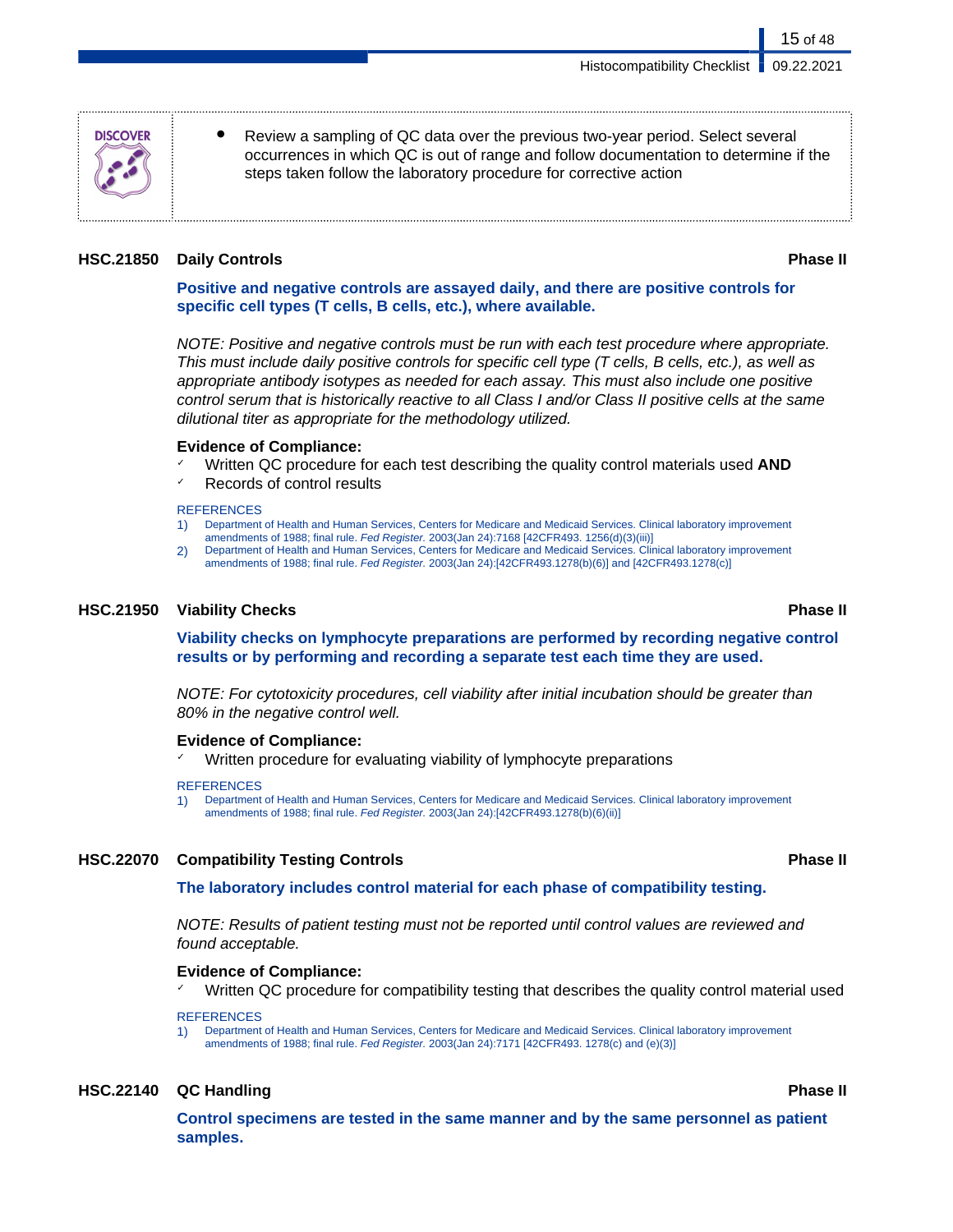NOTE: QC specimens must be analyzed by personnel who routinely perform patient testing - this does not imply that each operator must perform QC daily, so long as each instrument and/or test system has QC performed at required frequencies, and all analysts participate in QC on a regular basis. To the extent possible, all steps of the testing process must be controlled.

#### **Evidence of Compliance:**

Records reflecting that QC is run by the same personnel performing patient testing

#### **REFERENCES**

1) Department of Health and Human Services, Centers for Medicare and Medicaid Services. Clinical laboratory improvement amendments of 1988; final rule. Fed Register. 2003(Jan 24):7166 [42CFR493. 1256(d)(8)]

#### **HSC.22150 Alternative Control Procedures Phase II**

**If the laboratory performs test procedures for which control materials are not commercially available, there are written procedures for an alternative mechanism to detect immediate errors and monitor test system performance over time. The performance of alternative control procedures must be recorded.**

NOTE: "Performance" includes elements of accuracy, precision, and clinical discriminating power. Examples of alternative procedures may include split sample testing with another method or with another laboratory, the testing of previously tested patient specimens in duplicate, testing of patient specimens in duplicate, or other defined processes approved by the laboratory director.

#### **Evidence of Compliance:**

- ✓ Written procedures for alternative quality control **AND**
- Records of alternative control procedures

#### **REFERENCES**

1) Department of Health and Human Services, Centers for Medicare and Medicaid Services. Clinical laboratory improvement amendments of 1988; final rule. Fed Register. 2003(Jan 24): [42CFR493.1256(h)].

#### **HSC.22160 QC Confirmation of Acceptability Phase II**

**The results of controls are reviewed for acceptability before reporting results.**

NOTE: If the positive and negative controls do not give the expected outcome, the results are not reportable. The negative control serum is one that historically has been negative with all tested cells. The negative control may also originate from a non-sensitized male whose serum has been shown to be totally negative for cell death in cytotoxicity systems.

#### **Evidence of Compliance:**

- Written policy that controls are reviewed and acceptable prior to reporting patient results **AND**
- Records of control result approval

**REFERENCES** 

1) Department of Health and Human Services, Centers for Medicare and Medicaid Services. Clinical laboratory improvement amendments of 1988; final rule. Fed Register. 2003(Jan 24):7166 [42CFR493. 1256(f)]

### **HSC.22170 QC Corrective Action Phase II**

#### **There is a record of corrective action taken when control results exceed defined acceptability limits.**

NOTE: Patient/client test results obtained in an analytically unacceptable test run or since the last acceptable test run must be re-evaluated to determine if there is a significant clinical difference in patient/client results. Re-evaluation may or may not include re-testing patient samples, depending on the circumstances.

Even if patient samples are no longer available, test results can be re-evaluated to search for evidence of an out-of-control condition that might have affected patient results. For example,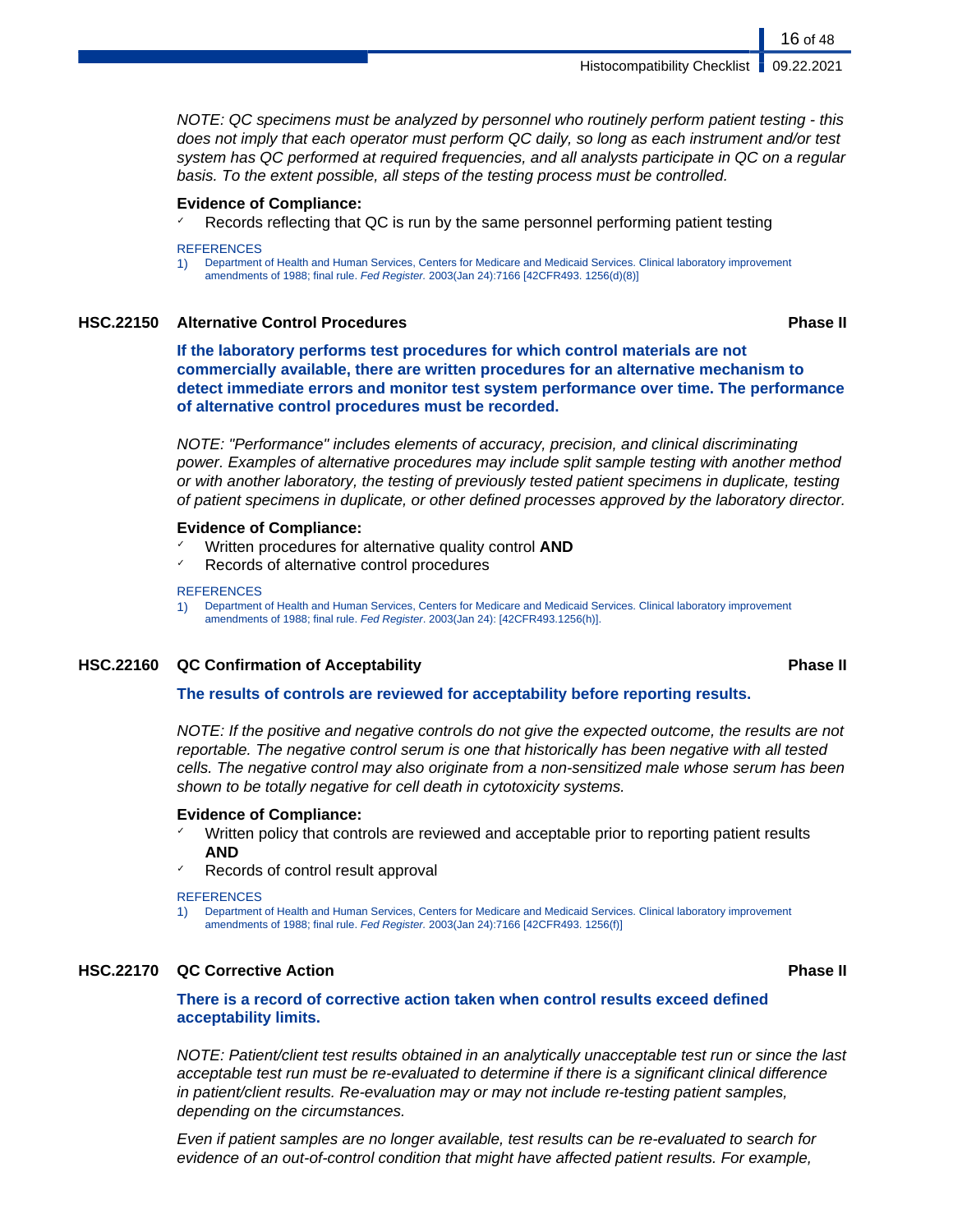Histocompatibility Checklist | 09.22.2021

evaluation could include comparison of patient means for the run in question to historical patient means, and/or review of selected patient results against previous results to see if there are consistent biases (all results higher or lower currently than previously) for the test(s) in question.

**REFERENCES** 

1) Department of Health and Human Services, Centers for Medicare and Medicaid Services. Clinical laboratory improvement amendments of 1988; final rule. Fed Register. 1992(Feb 28):7176 [42CFR493.1445(e)]

#### **HSC.22190 Monthly QC Review Phase II**

**Quality control data are reviewed and assessed at least monthly by the laboratory director or designee.**

NOTE: QC data include control results of routine procedures and the reactivity of reagents. The review of quality control data must be recorded and include follow-up for outliers, trends, or omissions that were not previously addressed.

The QC data for tests performed less frequently than once per month should be reviewed when the tests are performed.

#### **Evidence of Compliance:**

Records of QC review including follow-up for outliers, trends, or omissions

## **INSTRUMENTS AND EQUIPMENT**

The checklist requirements in this section should be used in conjunction with the requirements in the All Common Checklist relating to instruments and equipment.

## **TEMPERATURE-DEPENDENT EQUIPMENT**

### **Inspector Instructions:**

| <b>READ</b> | Sampling of thermocycler monitoring logs<br>Sampling of alarm system checks<br>Sampling of LN2 monitoring records                                                                                                                                                                                           |
|-------------|-------------------------------------------------------------------------------------------------------------------------------------------------------------------------------------------------------------------------------------------------------------------------------------------------------------|
| ASK         | What back-up options are available in the event of an electrical power failure?<br>How is the storage unit alarm system monitored? How was the response time<br>validated?<br>How does the laboratory ensure the individual wells of the thermocycler are<br>$\bullet$<br>maintaining accurate temperature? |

#### **HSC.22531 Alarm System Phase II**

**There is an audible alarm for each sample or reagent storage unit, and the alarm is monitored 24 hours per day (in laboratory or remotely).**

NOTE: All storage units must have an audible alarm with continuous monitoring (in laboratory or remote). The laboratory must be able to demonstrate how this system works, and that there is a process to ensure a timely response to an alarm.

**REFERENCES**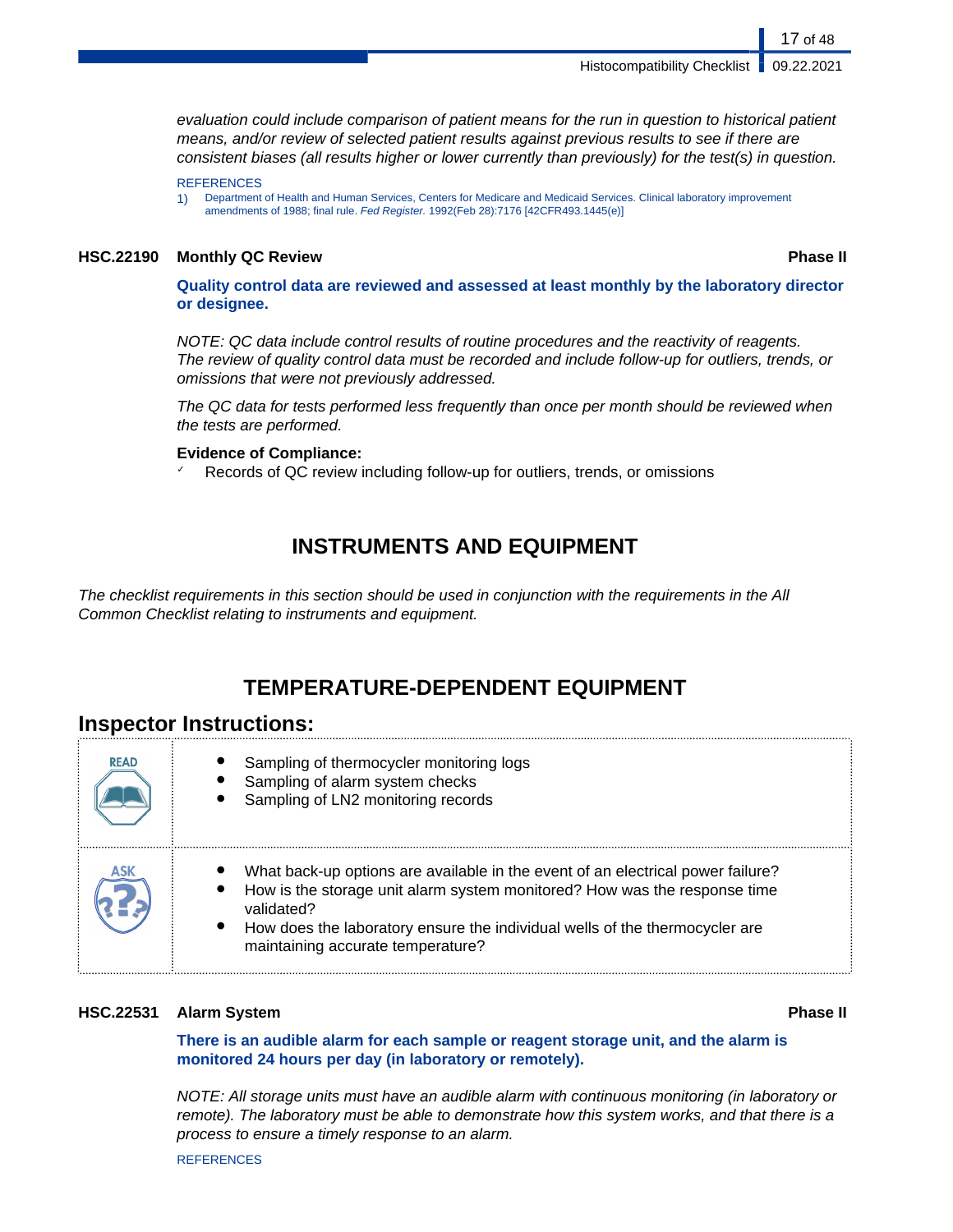1) Department of Health and Human Services, Centers for Medicare and Medicaid Services. Clinical laboratory improvement amendments of 1988; final rule. Fed Register. 2003(Jan 24):[42CFR493.1278(a)(1)]

#### **HSC.22562 Alarm System Checks Phase II**

#### **Alarm systems are checked at specified periodic intervals and results recorded.**

NOTE: The alarm system must be checked at specified periodic intervals to ensure proper function.

#### **HSC.22593 Power Failure Back-up Phase II**

#### **The alarms continue to function if the power is interrupted.**

NOTE: Alarm systems must have a source of power separate from the house current, in order to allow proper monitoring during power failures. This can be accomplished by a separate circuit, power failure alarm, or battery power.

#### **HSC.22625 Cell Freezers Phase II**

**Cell freezers that use liquid nitrogen are monitored.**

NOTE: The system must ensure that an adequate supply of liquid nitrogen is present to maintain optimal cell storage temperature.

#### **Evidence of Compliance:**

- ✓ Written procedure defining method for monitoring liquid nitrogen (LN2) levels **AND**
- ✓ Records of monitoring of LN2 levels at defined frequency

#### **HSC.22775 Thermocycler Temperature Checks Phase II**

**Individual wells (or a representative sample thereof) of thermocyclers are checked for temperature accuracy before being placed in service and every six months thereafter.**

NOTE: If it is not physically possible to check individual wells, a downstream measure of welltemperature accuracy (such as productivity of amplification) must be substituted to functionally meet this requirement. On thermocycler models where such is possible, individual wells must be checked for temperature accuracy before being placed in service and every six months thereafter.

#### **Evidence of Compliance:**

- ✓ Written procedure for verification of thermocycler accuracy **AND**
- Records of thermocycler verification

#### **REFERENCES**

Saunders GC, et al. Interlaboratory study on thermal cycler performance in controlled PCR and random amplified polymorphic DNA analyses. Clin Chem. 2001;47:47-55

## **COLORIMETERS, SPECTROPHOTOMETERS, AND FLUOROMETERS**

The following requirements apply to stand-alone instruments; they are not applicable to instruments embedded in automated equipment for which the manufacturer's instructions must be followed.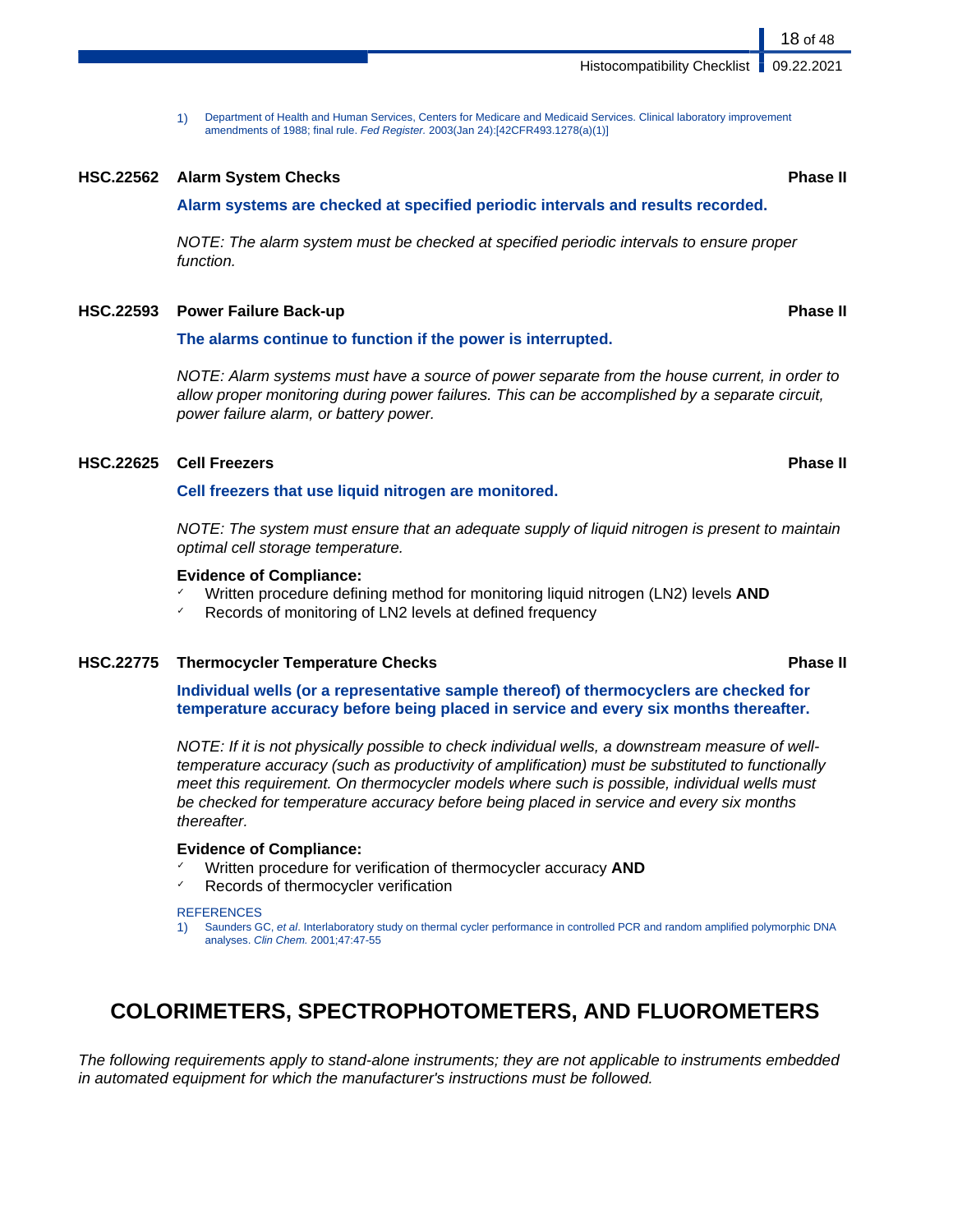## **Inspector Instructions:**

| <b>READ</b>    | Spectrophotometer policy or procedure<br>Sampling of manufacturer required system checks<br>$\bullet$ |
|----------------|-------------------------------------------------------------------------------------------------------|
| <b>OBSERVE</b> | Filters (clean, not scratched or deteriorated)<br>٠                                                   |

### **HSC.23137 Absorbance/Linearity Phase II**

**Absorbance and/or linearity fluorescence is checked and recorded at least annually or as often as specified by the manufacturer, with filters or standard solutions.**

### **Evidence of Compliance:**

Records of absorbance and linearity checks at required frequency

### **HSC.23324 Filter Photometers Phase II**

**Filters (filter photometers) are checked at least annually to ensure they are in good condition (eg, clean, free of scratches).**

### **Evidence of Compliance:**

Records of filter checks at defined frequency

### **HSC.23511 Spectrophotometer Checks Phase II**

**Spectrophotometer (including ELISA plate readers) wavelength calibration, absorbance and linearity are checked at least annually (or as often as specified by the manufacturer), with appropriate solutions, filters or emission line source lamps, and the results recorded.**

NOTE: Some spectrophotometer designs, eg, diode array, have no moving parts that can alter wavelength accuracy and do not require routine verification. The manufacturer's instructions must be followed.

### **Evidence of Compliance:**

Records of spectrophotometer checks at required frequency

### **HSC.23698 Stray Light Phase II**

**Stray light is checked at least annually with extinction filters or appropriate solutions, if required by the manufacturer.**

### **Evidence of Compliance:**

Records of stray light checks, as applicable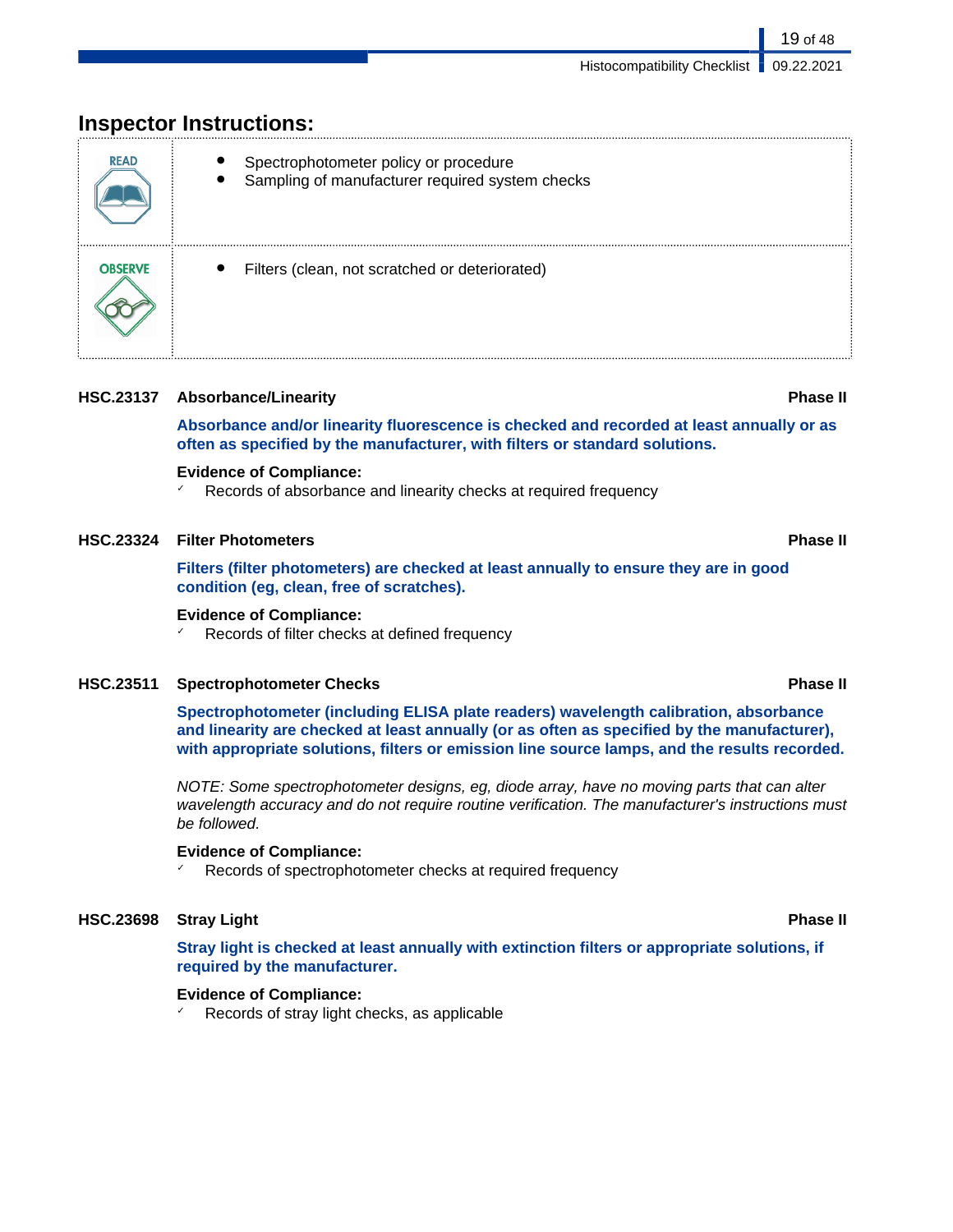## **FUME HOODS AND BIOLOGICAL SAFETY CABINETS**

## **Inspector Instructions:**

| <b>READ</b>    | Biological safety cabinet certification records<br>$\bullet$ |
|----------------|--------------------------------------------------------------|
| <b>OBSERVE</b> | Fume hood/chemical filtration unit (available)<br>$\bullet$  |

### **HSC.24446 Fume Hood/Chemical Filtration Unit Phase II**

**A properly functioning fume hood (or chemical filtration unit) is available for any procedures using volatile chemicals.**

### **HSC.24633 Biological Safety Cabinet Phase II**

**A biological safety cabinet (or hood) is available, when appropriate, and is certified at least annually to ensure that filters function properly and that airflow rates meet specifications.**

### **Evidence of Compliance:**

- Maintenance schedule of BSC function checks **AND**
- ✓ Records of testing and certification

### **REFERENCES**

1) Department of Health and Human Services. Biosafety in Microbiological and Biomedical Laboratories. 5<sup>th</sup> ed. Washington Publishing No. (CDC) 21-1112; December 2009, DC: Publishing No. (CDC) 21-1112, December 2009 HHS.

## **ELECTROPHORESIS EQUIPMENT**

## **Inspector Instructions:**

| <b>READ</b>    | $\bullet$<br>Sampling of voltage check records                      |
|----------------|---------------------------------------------------------------------|
| <b>OBSERVE</b> | Electrophoresis equipment (clean, properly maintained)<br>$\bullet$ |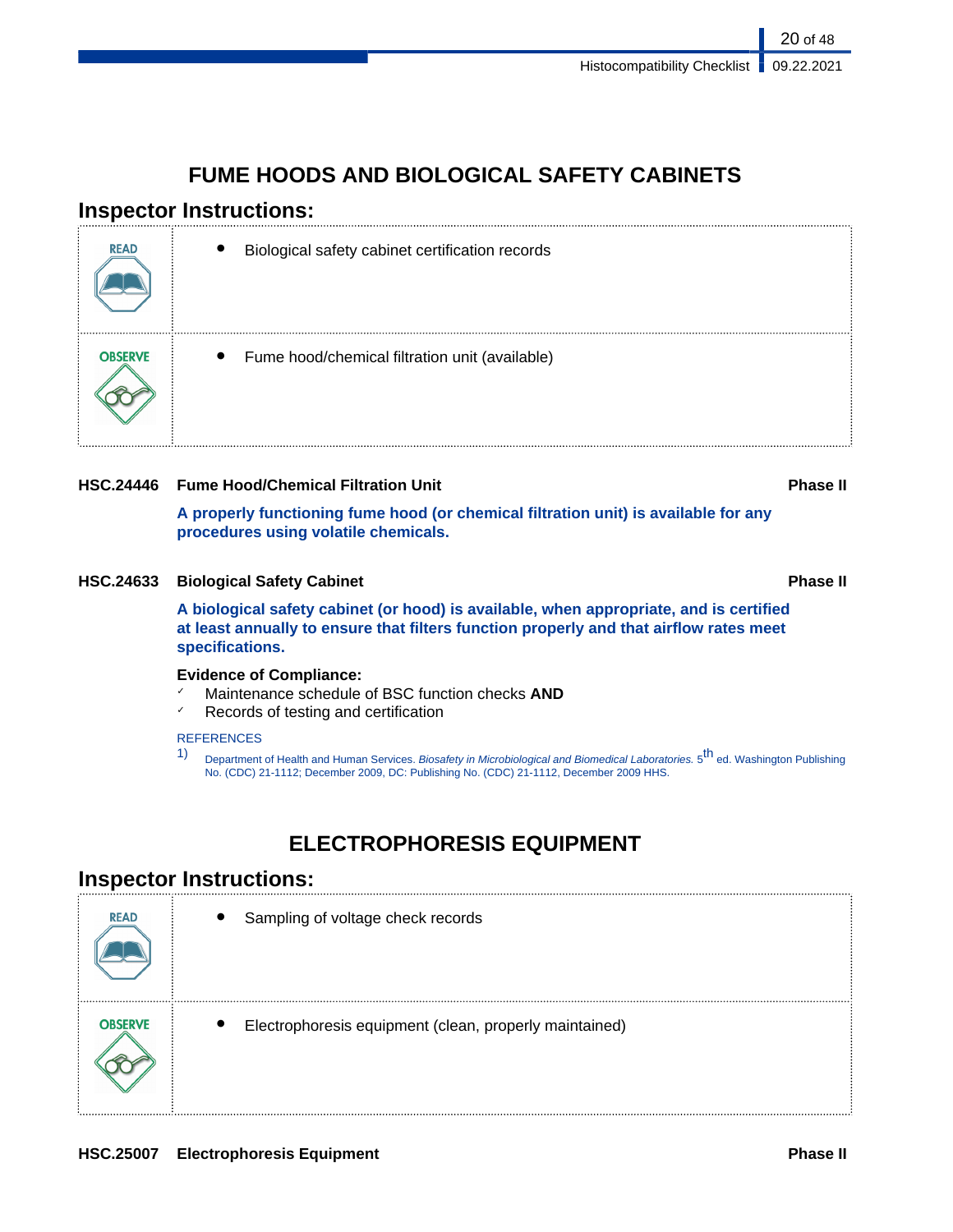**All electrophoretic apparatus in the laboratory is clean and properly maintained (electrodes and buffer tank intact, power supply electrodes fit snugly, no build-up of dried buffer).**

### **HSC.25194 Voltage Reading Phase II**

**The displayed voltage reading is confirmed at least annually by a voltmeter or other suitable means for all power supplies in the laboratory.**

### **Evidence of Compliance:**

 $\sqrt{ }$  Records of annual voltage checks

# **PROCEDURES AND TEST SYSTEMS**

## **Inspector Instructions:**

## **LYMPHOCYTE ISOLATION**

## **Inspector Instructions:**



Lymphocyte isolation policies and procedures

### **HSC.27438 Lymphocyte Source Phase II**

**The source of the lymphocytes is recorded.**

NOTE: These may include blood, bone marrow, lymph nodes, spleen, or cultured cells.

## **SEROLOGICAL PROCEDURES**

## **GENERAL**

## **Inspector Instructions:**



- Sampling of complement reagent validation records
-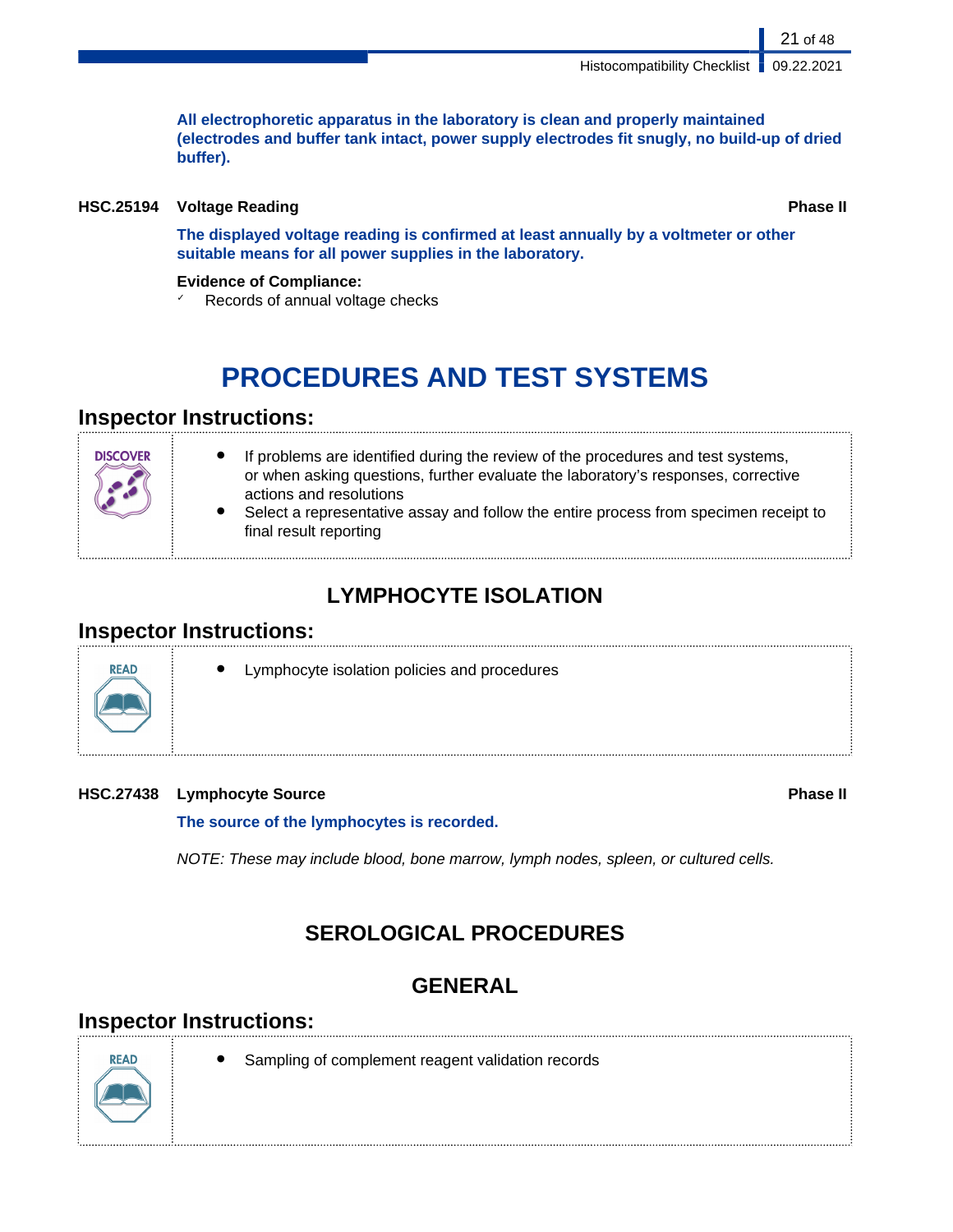

How does your laboratory ensure cell death is appropriately measured?

#### **HSC.27625 Scoring System Phase II**

#### **There is a scoring system in place for measuring cell death in cytotoxicity tests.**

NOTE: There must be established limits for defining positive and negative results by approximate percentage of cell death.

#### **HSC.27812 QC - Complement Phase II**

**Each lot, batch and/or shipment of complement is checked for effectiveness before or during use for each specific target cell and each test method.**

NOTE: Each lot, batch and/or shipment of complement must be evaluated to determine that it can mediate cytotoxicity when a specific antibody is present, and is not cytotoxic in the absence of a specific antibody. For each specific target cell  $(T$  cell,  $B$  cell, monocyte, etc.), complement cytotoxicity studies must be performed to determine optimal dilution for each type of cell tested by cytotoxicity. Two HLA antibodies should have variable antibody strengths when utilized in complement testing against 2 different known antigen-containing cells that are reactive to the antibodies. Alternatively, one antibody may be utilized at variable dilutions for complement testing.

#### **Evidence of Compliance:**

- ✓ Written procedure for the validation of new complement reagents **AND**
- Records of validation of complement reagents

#### **REFERENCES**

- 1) Department of Health and Human Services, Centers for Medicare and Medicaid Services. Clinical laboratory improvement
- amendments of 1988; final rule. Fed Register. 2003(Jan 24):7166 [42CFR493. 1256(e)]
- 2) Department of Health and Human Services, Centers for Medicare and Medicaid Services. Clinical laboratory improvement amendments of 1988; final rule. Fed Register. 2003(Jan 24):[42CFR493.1278(a)(4)]

## **HLA CLASS I AND II ANTIGEN TYPING**

## **Inspector Instructions:**

| <b>READ</b> | Sampling of HLA Class I & Class II Ag typing policies and procedures. Procedures<br>should specify the level of resolution of HLA typing required for each tissue or organ<br>transplanted.<br>Sampling of HLA typing of solid organ and hematopoietic progenitor cell<br>transplantation policies and procedures<br>List of antigens defined by reagents used<br>Sampling of typing reagent validation records<br>Sampling of typing tray QC records |
|-------------|-------------------------------------------------------------------------------------------------------------------------------------------------------------------------------------------------------------------------------------------------------------------------------------------------------------------------------------------------------------------------------------------------------------------------------------------------------|
| ASK         | How does your laboratory select target cells to ensure the detection of WHO<br>recognized antigens?<br>What is your laboratory's course of action when a donor cannot be reliably HLA<br>typed?                                                                                                                                                                                                                                                       |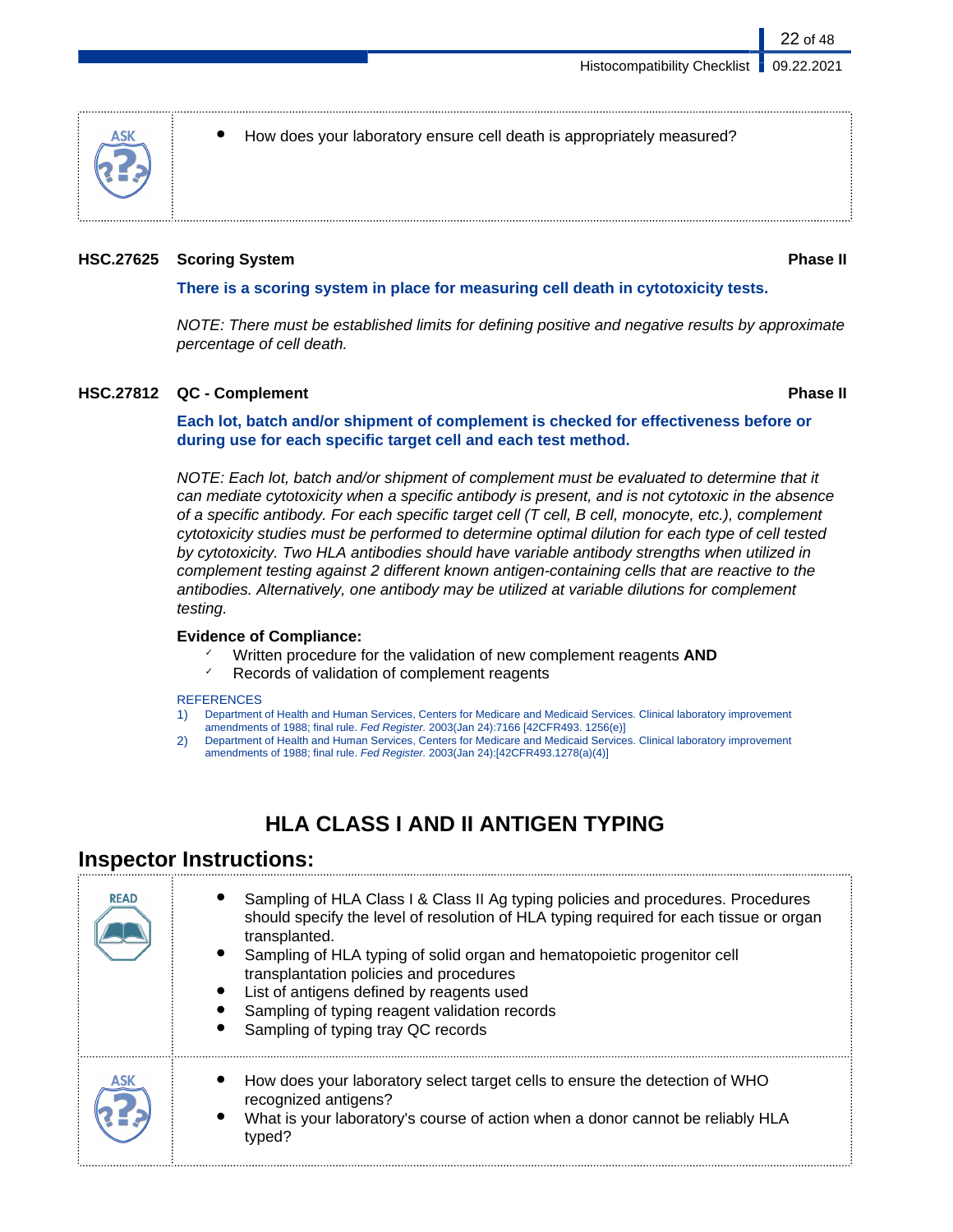### Histocompatibility Checklist | 09.22.2021

### **HSC.28186 Serologic Typing - Class I Phase II**

**Target cells are defined for serological determination of HLA Class I antigens, and selected to permit typing the antigens officially recognized by the WHO Committee for which reagents are readily available.**

NOTE: HLA Typing for all hematopoietic progenitor cell donors and recipients, and deceased organ donors must be performed by molecular methods. Serological determination of HLA Class I antigens should be performed on T cells or mononuclear cell preparations. Local serological typing reagents must be supported by appropriate documentation of HLA specificity, using cells of known HLA types. The test must detect WHO recognized specificities.

**REFERENCES** 

- 1) Organ Procurement and Transplantation Network (OPTN) Bylaws. Appendix C. Membership Requirements for Histocompatibility Laboratories. US Department of Health and Human Services. November 20, 2018.
- 2) Department of Health and Human Services, Centers for Medicare and Medicaid Services. Clinical laboratory improvement amendments of 1988; final rule. Fed Register. 2003(Jan 24):[42CFR493.1278(b)] and [42CFR493.1278(5)(iii)]

## **HSC.28373 Serologic Typing - Class II Phase II**

**The methodology for serological Class II antigen typing defines the proportion of B-cells needed for optimal testing, and the specificities that are officially recognized by the WHO Committee and for which reagents are readily available.**

NOTE: The method should produce at least 80% B-cell enriched preparations. Documentation of B cell enrichment may not be necessary when procedural techniques already distinguish T- and B-lymphocytes, or when well-characterized antibodies are used that can only discriminate and identify Class II antigens. HLA typing for all hematopoietic progenitor cell donors and recipients, and deceased organ donors must be performed by molecular methods.

#### **REFERENCES**

- 1) Department of Health and Human Services, Centers for Medicare and Medicaid Services. Clinical laboratory improvement amendments of 1988; final rule. Fed Register. 2003(Jan 24):[42CFR493.1278(b)] and [42CFR493.1278(5)(iii)]
- 2) Organ Procurement and Transplantation Network (OPTN) Bylaws. Appendix C. Membership Requirements for Histocompatibility Laboratories. US Department of Health and Human Services. November 20, 2018.

### **HSC.28560 Class I Antigen Defined Phase II**

### **The minimum number of Class I antisera used are defined by the laboratory.**

### **Evidence of Compliance:**

Written procedure for performing serologic determination of HLA Class I

### **HSC.28747 Class II Antigen Defined Phase II**

### **The minimum number of Class II antisera used is defined by the laboratory.**

### **Evidence of Compliance:**

Written procedure for performing serologic determination of HLA Class II

### **HSC.28934 Typing Trays Phase I**

**The typing trays used for disease association testing permit characterization of at least those antigens accepted by the World Health Organization (WHO) for which sera are readily available.**

**REFERENCES** 

1) Department of Health and Human Services, Centers for Medicare and Medicaid Services. Clinical laboratory improvement amendments of 1988; final rule. Fed Register. 2003(Jan 24):7170 [42CFR493. 1278(a) through (c)]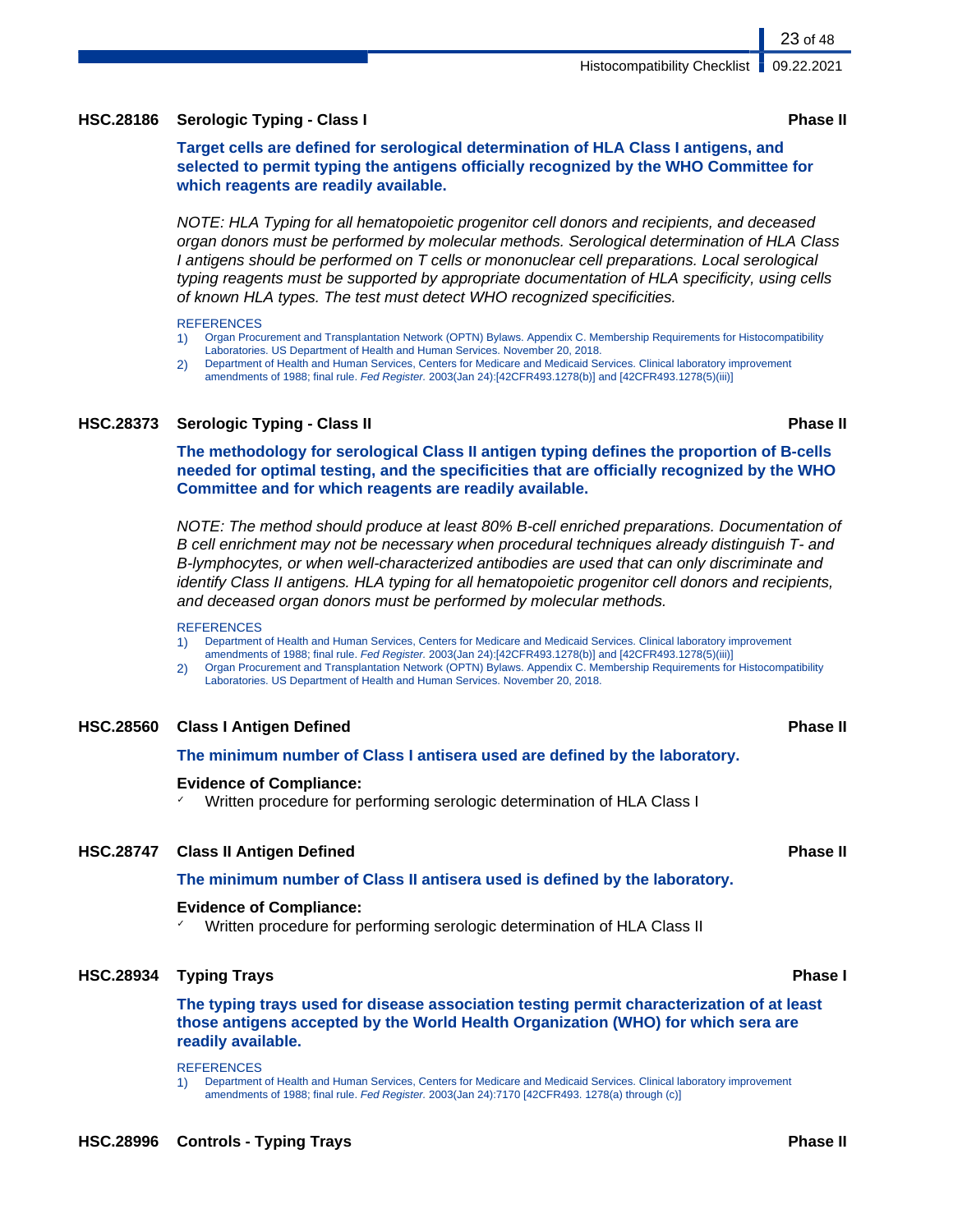24 of 48

### **Each typing tray contains both a positive and a negative control.**

NOTE: The positive control must be known to react with all cells expressing the class of antigens being tested at a titer comparable with the typing reagents. Each typing tray must also contain one negative control. Cell viability in the negative control must be sufficient to accurately interpret the results. The use of sufficiently discriminatory positive and negative controls also applies to assays in which cell viability is not required.

#### **REFERENCES**

1) Department of Health and Human Services, Centers for Medicare and Medicaid Services. Clinical laboratory improvement amendments of 1988; final rule. Fed Register. 2003(Jan 24):[42CFR493.1278(a)(4)]

## **CYTOTOXICITY CROSSMATCH**

## **Inspector Instructions:**



Sampling of cytotoxicity crossmatch policies and procedures including method sensitivity

#### **HSC.29308 HLA Crossmatch Sensitivity Phase II**

**The method used in the HLA crossmatch procedure is more sensitive than the basic complement dependent micro-lymphocytotoxicity crossmatch and is able to distinguish between reactions with T and B lymphocytes, such that crossmatches with donor Tlymphocytes identify Class I anti-HLA antibodies and crossmatches with donor Blymphocytes identify Class I and Class II anti-HLA antibodies.**

#### **Evidence of Compliance:**

- ✓ Records of method sensitivity **AND**
- Peer-reviewed published literature on method sensitivity

#### **REFERENCES**

1) Department of Health and Human Services, Centers for Medicare and Medicaid Services. Clinical laboratory improvement amendments of 1988; final rule. Fed Register. 2003(Jan 24):7170 [42CFR493.1278(e)(1)]

#### **HSC.29495 Crossmatch Phase II**

#### **The crossmatch procedure defines the patient sera and donor cells utilized for final crossmatch testing.**

NOTE: Cellular targets for transplant crossmatches must include donor T-cells, and may include donor B-cells when appropriate.

#### **REFERENCES**

- 1) Organ Procurement and Transplantation Network (OPTN) Bylaws. Appendix C. Membership Requirements for Histocompatibility Laboratories. US Department of Health and Human Services. November 20, 2018.
- 2) Department of Health and Human Services, Centers for Medicare and Medicaid Services. Clinical laboratory improvement amendments of 1988; final rule. Fed Register. 2003(Jan 24):7170 [42CFR493.1278(e)(2)]

### **HSC.29682 Specimen Handling Phase II**

**Patient samples for crossmatch testing are used undiluted, and kept frozen for a defined time post-transplantation.**

#### **Evidence of Compliance:**

Written procedure for cytotoxicity crossmatch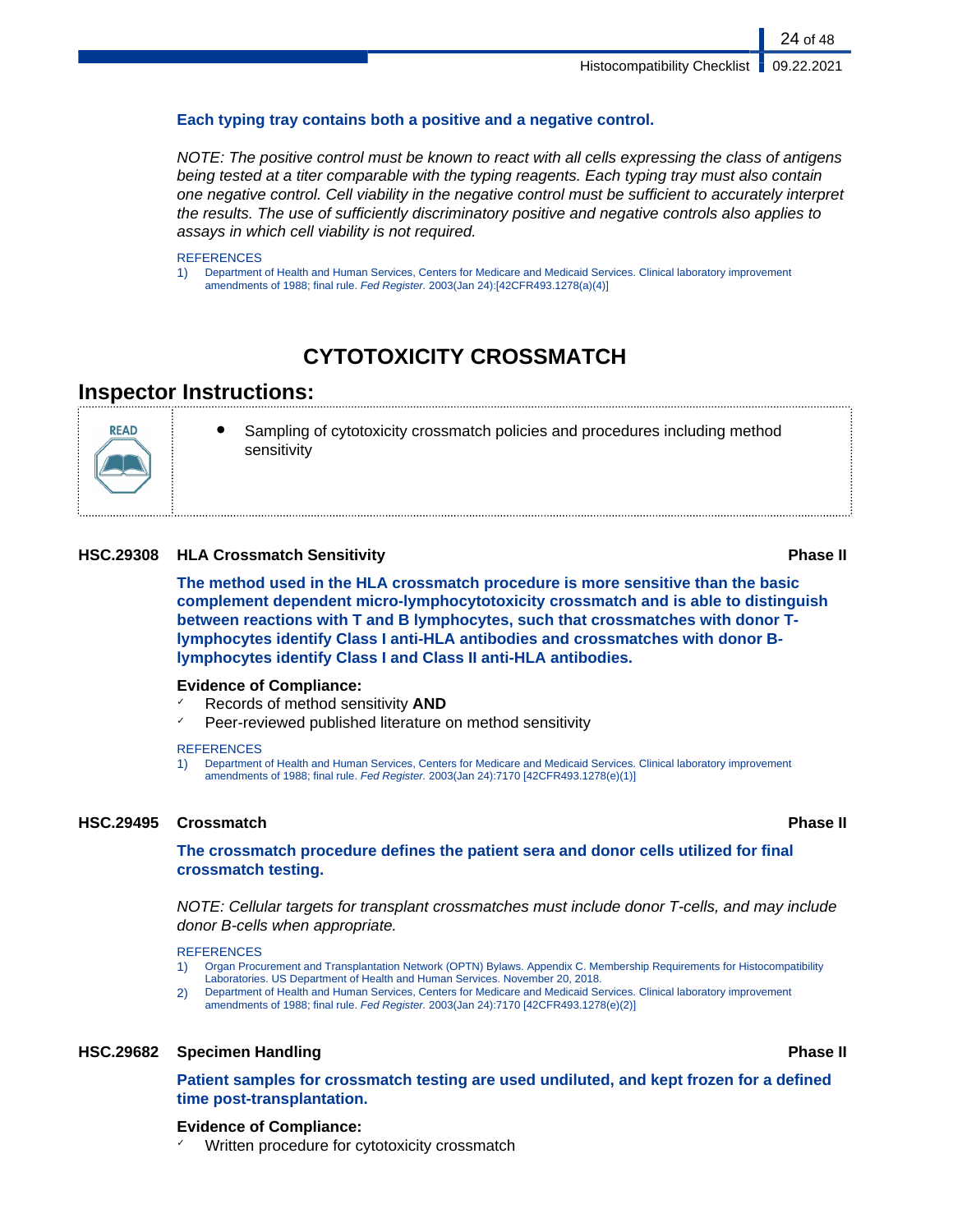#### **REFERENCES**

1) Organ Procurement and Transplantation Network (OPTN) Bylaws. Appendix C. Membership Requirements for Histocompatibility Laboratories. US Department of Health and Human Services. November 20, 2018.

#### **HSC.29869 Final Crossmatch Results Availability Phase II**

**There is a written policy that defines when results of a final crossmatch are available before transplantation for renal transplant patients and for presensitized extrarenal transplant patients.**

NOTE: Laboratories supporting solid organ transplants must be capable of performing prospective crossmatches and must have a written policy describing in what situations preor post-transplant crossmatching is performed for all types of solid organ transplants. Results of the final crossmatch must be available before a kidney transplant is performed. The policy for presensitized extrarenal transplant patients must describe if and when crossmatches are performed. Crossmatches may be physical or virtual crossmatches as defined in the policy.

#### **REFERENCES**

- 1) Department of Health and Human Services, Centers for Medicare and Medicaid Services. Clinical laboratory improvement amendments of 1988; final rule. Fed Register. 1992(Feb 28):7170 [42CFR493.1278(f)]
- 2) Organ Procurement and Transplantation Network (OPTN) Bylaws. Appendix C. Membership Requirements for Histocompatibility Laboratories. US Department of Health and Human Services. November 20, 2018.

## **RED CELL TYPING**

### **Inspector Instructions:**

| <b>READ</b>     | Sampling of blood type/antibody screen policies and procedures<br>Sampling of current typing sera/reagent package inserts, for consistency with written<br>procedures<br>Sampling of typing sera/reagent cell reactivity/anti-D QC records<br>Sampling of patient records with forward and reverse grouping<br>Record retention policy<br>Sampling of historical record checks |
|-----------------|--------------------------------------------------------------------------------------------------------------------------------------------------------------------------------------------------------------------------------------------------------------------------------------------------------------------------------------------------------------------------------|
| <b>DISCOVER</b> | If there has been an instance where the ABO and Rh typing results were not in<br>agreement with the patient's historical record, further evaluate the laboratory's<br>responses, corrective actions and resolutions                                                                                                                                                            |

#### **HSC.29877 Reagent Handling - Red Cell Typing Reagents Phase II**

**Typing sera and reagent cells are used according to the manufacturer's instructions; or, if alternative procedures are used, validation records confirm that they perform as intended.**

NOTE: Testing methods used for ABO, Rh and antibody screening that are different from the manufacturer's instructions, are acceptable provided they are not prohibited by the manufacturer, have been demonstrated to be satisfactory, or, for laboratories subject to US regulations, have been approved by the Centers for Biologics Evaluation and Research (CBER).

#### **Evidence of Compliance:**

Written procedure consistent with manufacturer's instructions

#### **REFERENCES**

1) Department of Health and Human Services, Centers for Medicare and Medicaid Services. Clinical laboratory improvement amendments of 1988; final rule. Fed Register. 2003(Jan 24):[42CFR493.1271(a)(1)]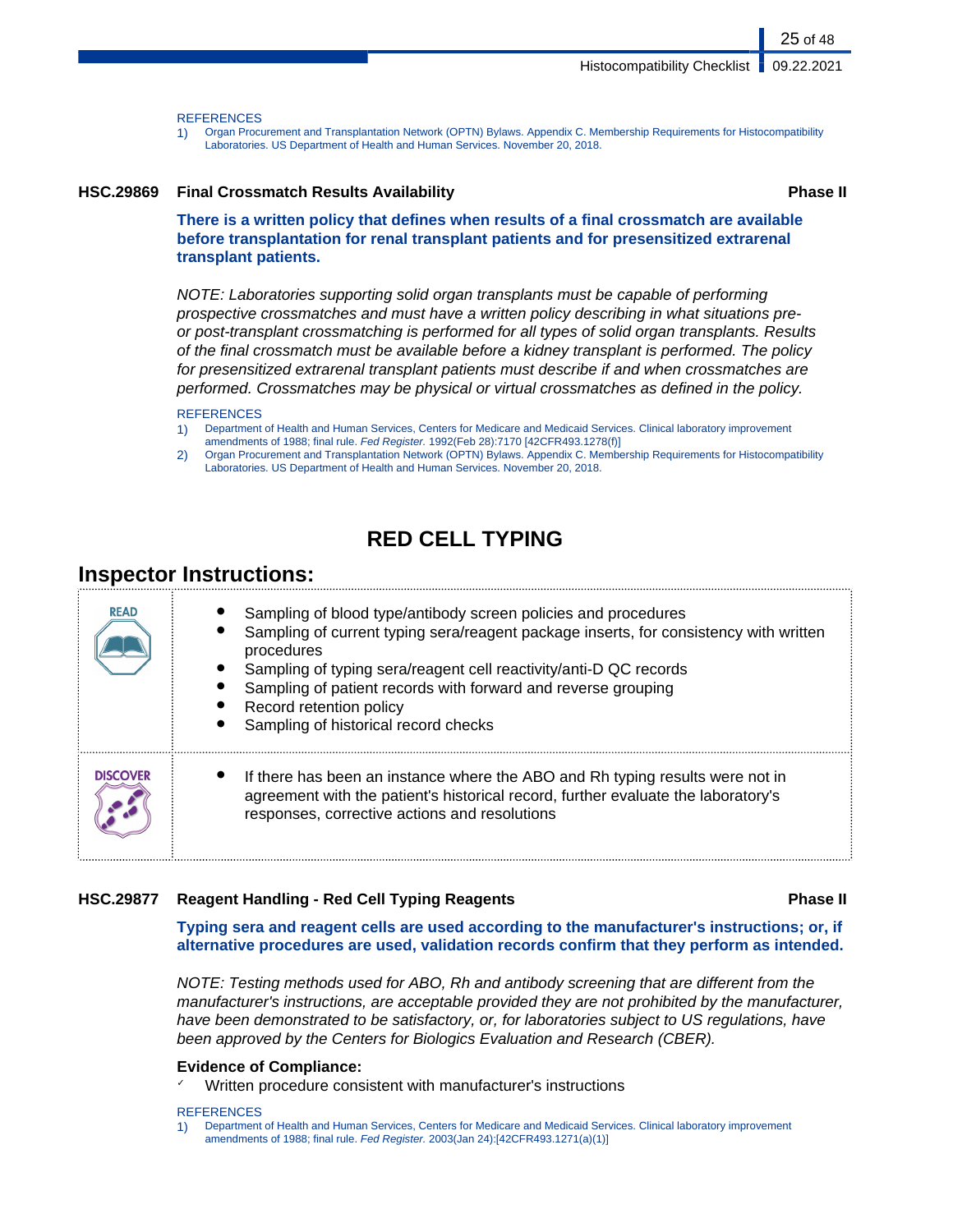#### **\*\*REVISED\*\* 09/22/2021**

#### **HSC.29885 Package Inserts/Manufacturer's Instructions - Red Cell Typing Phase II**

### **Current package inserts/manufacturer's instructions are available for the red cell typing reagents used by the laboratory.**

NOTE: The laboratory must have a procedure that assures that:

- The most current manufacturer's instructions/package inserts are in use
- The relevant procedures are updated when changes to the instructions occur.

Although it is not required to retain discontinued instructions, the laboratory must have a process to obtain expired package inserts from the manufacturer, if requested.

#### **Evidence of Compliance:**

✓ Written procedure consistent with manufacturer's instructions **OR** records of validation study if an alternative procedure is used

### **HSC.29893 Red Cell Typing Phase II**

**There is a test of each patient's blood sample with anti-A, anti-B, and anti-D, and serum/ plasma is tested using A1 and B reagent red cells.**

NOTE: The ABO and the Rh type of the patient's red blood cells must be determined by an appropriate test procedure. Tests on each sample must include forward and reverse grouping. Discrepancies between cell and serum groups must be resolved before ABO group is assigned.

#### **Evidence of Compliance:**

- ✓ Written procedure for ABO/Rh typing **AND**
- Logs or computer records with forward and reverse grouping

### **HSC.29901 A1 Red Cell Subgrouping Phase II**

**There is evidence of the specificity of A1 subgroup testing in the ABO system to distinguish A1 from other red cell subgroups.**

NOTE: If the organ donor has been transfused with red blood cells in the past three months, ABO subgroup typing must be performed on a pretransfusion sample. This is due to the possibility of misinterpretation of ABO subgroup typing.

### **HSC.29909 Antisera/Reagent Red Cell QC Phase II**

**There are records of acceptable reactivity and specificity of typing sera and reagent red cells on each day of use, including a check against known positive and negative cells or antisera, or manufacturer's instructions for daily quality control are followed.**

NOTE: Unless manufacturer's instructions state otherwise, the following apply:

- Typing reagents, including antisera (eg, anti-D, anti-K, anti-Fy(a)) and reagent red cells must be checked for reactivity and specificity on each day of use. Typing antisera must be checked with known positive and negative cells; reagent red cells must be checked with known positive and negative antisera.
- Each cell used for antibody screening must be checked each day of use for reactivity of at least one antigen using antisera of 1+ or greater avidity.
- Anti-IgG reactivity of antiglobulin reagents may be checked during antibody screening and crossmatching.

This checklist requirement can be satisfied by testing one vial of each reagent lot each day of testing.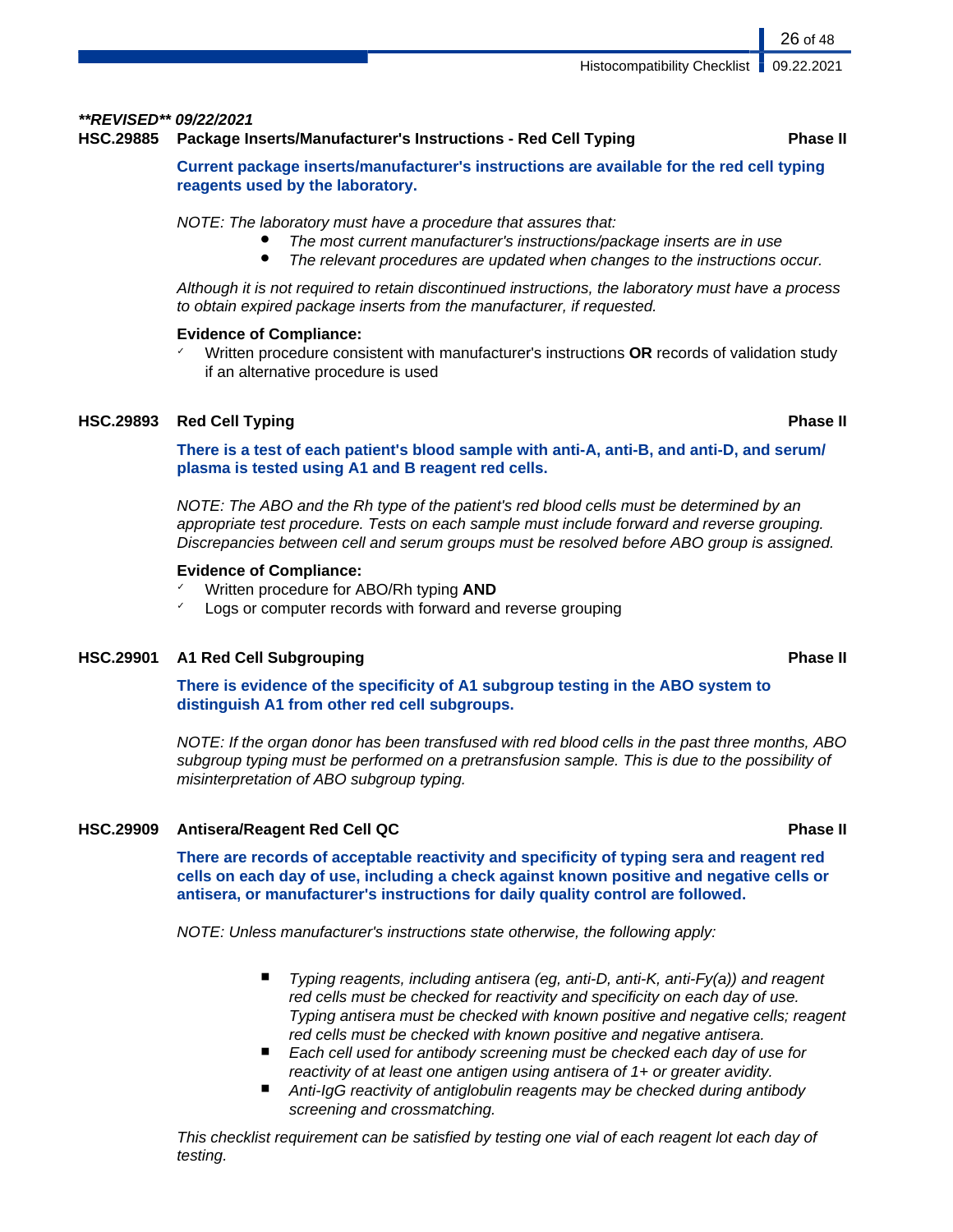Histocompatibility Checklist | 09.22.2021

#### **REFERENCES**

1) Department of Health and Human Services, Centers for Medicare and Medicaid Services. Clinical laboratory improvement amendments of 1988; final rule. Fed Register. 1992(Feb 28):7171 [42CFR493.1256]

## **HSC.29925 Historical Record Check - Red Cell Typing Phase II ABO, Rh, and antibody screen test results are compared against the same tests performed previously to detect discrepancies. Evidence of Compliance:** ✓ Written procedure for the historical record check for ABO/Rh/antibody screen results **AND**

✓ Records of historical result comparisons

### **HSC.29941 Results Reporting - ABO Antibody Titers Phase I**

**There are written procedures for the performance and interpretation of ABO antibody titers.**

#### **HSC.29949 Anti-D Controls Phase II**

#### **Appropriate control(s) are used for anti-D testing.**

NOTE: If an anti-D reagent contains a potentiating diluent, the appropriate control is the diluent alone.

#### **Evidence of Compliance:**

- Written procedures defining controls used for anti-D testing consistent with manufacturer's instructions **AND**
- Records of anti-D QC

## **FLOW CYTOMETRY**

## **INSTRUMENTATION AND PHENOTYPING**

### **Inspector Instructions:**

| <b>READ</b> | Sampling of flow cytometry policies and procedures<br>Sampling of QC policies and procedures (includes acceptable control type/frequency<br>for each flow cytometric application)<br>Sampling of QC records<br>Sampling of optical alignment/laser output checks                               |
|-------------|------------------------------------------------------------------------------------------------------------------------------------------------------------------------------------------------------------------------------------------------------------------------------------------------|
| ASK         | How does your laboratory monitor instrument reproducibility?<br>How does your laboratory ensure each fluorochrome is appropriately calibrated?<br>How does your laboratory determine appropriate color compensation settings?<br>How does your laboratory ensure nucleic acid dye specificity? |

**\*\*REVISED\*\* 09/22/2021**

**HSC.29957 QC - Quantitative Assays Phase II**

**For quantitative assays (eg, CD4+, CD34+ cell concentrations), at least two levels of positive cellular controls are analyzed each day of patient testing or after an instrument**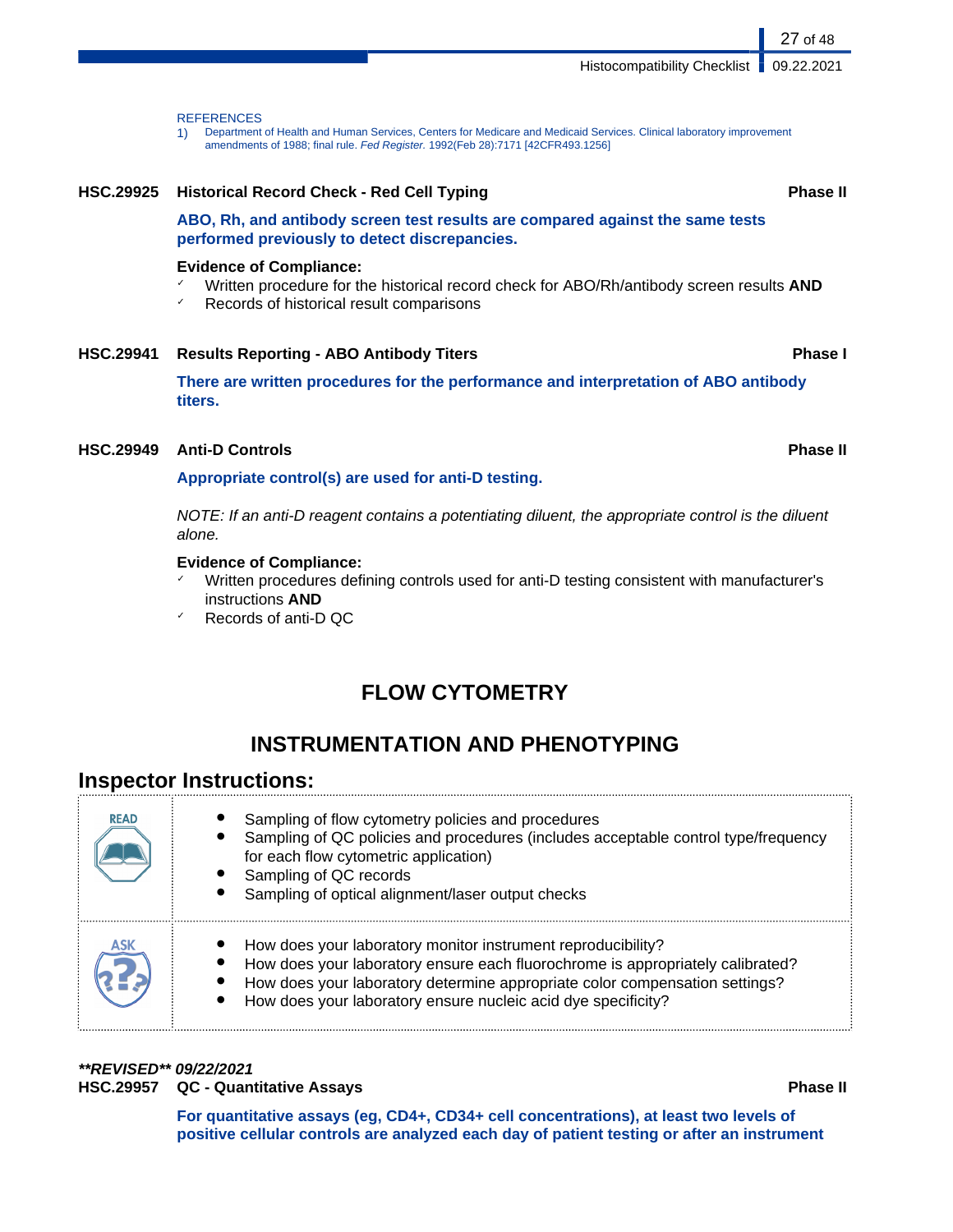### **restart to verify the performance of reagents, preparation methods, staining procedures, and the instrument.**

NOTE: One of the levels of these controls should be at (or near) clinical decision levels (eg, low CD34).Control testing is not necessary on days when testing is not performed.

#### **Evidence of Compliance:**

- ✓ Written procedure defining QC requirements for each test **OR** records of validation of an alternate/equivalent procedure when commercial controls are not available **AND**
- Records of QC results

#### **HSC.29965 Optical Alignment Phase II**

**There are written procedures for monitoring of optical alignment (where applicable) and instrument reproducibility on each day of use, and records of this monitoring.**

NOTE: Instrument performance must be monitored under the same conditions used to run test samples.

**REFERENCES** 

1) Clinical and Laboratory Standards Institute (CLSI). Clinical Flow Cytometric Analysis of Neoplastic Hematolymphoid Cells; Approved Guideline—Second Edition. CLSI document H43-A2 (ISBN 1-56238-635-2). Clinical and Laboratory Standards Institute, 940 West Valley Road, Suite 1400, Wayne, Pennsylvania 19087-1898 USA, 2007

#### **HSC.29973 Fluorochrome Standards Phase II**

**Appropriate standards for each fluorochrome, (eg, fluorescent beads), are run each day that the instrument is used as part of the calibration process; and the results are recorded for quality control purposes.**

NOTE: These steps are necessary to optimize the flow system and the optics of the instrument.

#### **Evidence of Compliance:**

Written procedure for calibration with fluorochrome standards

#### **REFERENCES**

1) Clinical and Laboratory Standards Institute (CLSI). Enumeration of Immunologically Defined Cell Populations by Flow Cytometry; Approved Guideline—Second Edition. CLSI document H42-A2 (ISBN 1-56238-640-9). Clinical and Laboratory Standards Institute, 940 West Valley Road, Suite 1400, Wayne, Pennsylvania 19087-1898 USA, 2007

#### **HSC.29981 Color Compensation Settings Phase II**

#### **Procedures are established for determining appropriate color compensation settings.**

NOTE: For two or more color analysis there must be a procedure to ensure that cells co-labeled with more than one fluorescent reagent can be accurately distinguished from cells labeled only with one reagent. Cells stained with mutually exclusive antibodies bearing the relevant fluorochromes are the proper reference material for establishing appropriate compensation settings.

**REFERENCES** 

1) Clinical and Laboratory Standards Institute (CLSI). Clinical Flow Cytometric Analysis of Neoplastic Hematolymphoid Cells; Approved Guideline—Second Edition. CLSI document H43-A2 (ISBN 1-56238-635-2). Clinical and Laboratory Standards Institute, 940 West Valley Road, Suite 1400, Wayne, Pennsylvania 19087-1898 USA, 2007

#### **HSC.29989 Laser Performance Phase I**

**For laser instruments, there are procedures in place to ensure acceptable and constant laser performance.**

NOTE: For some instruments, current is a better gauge of laser performance than is power output, which may be relatively constant.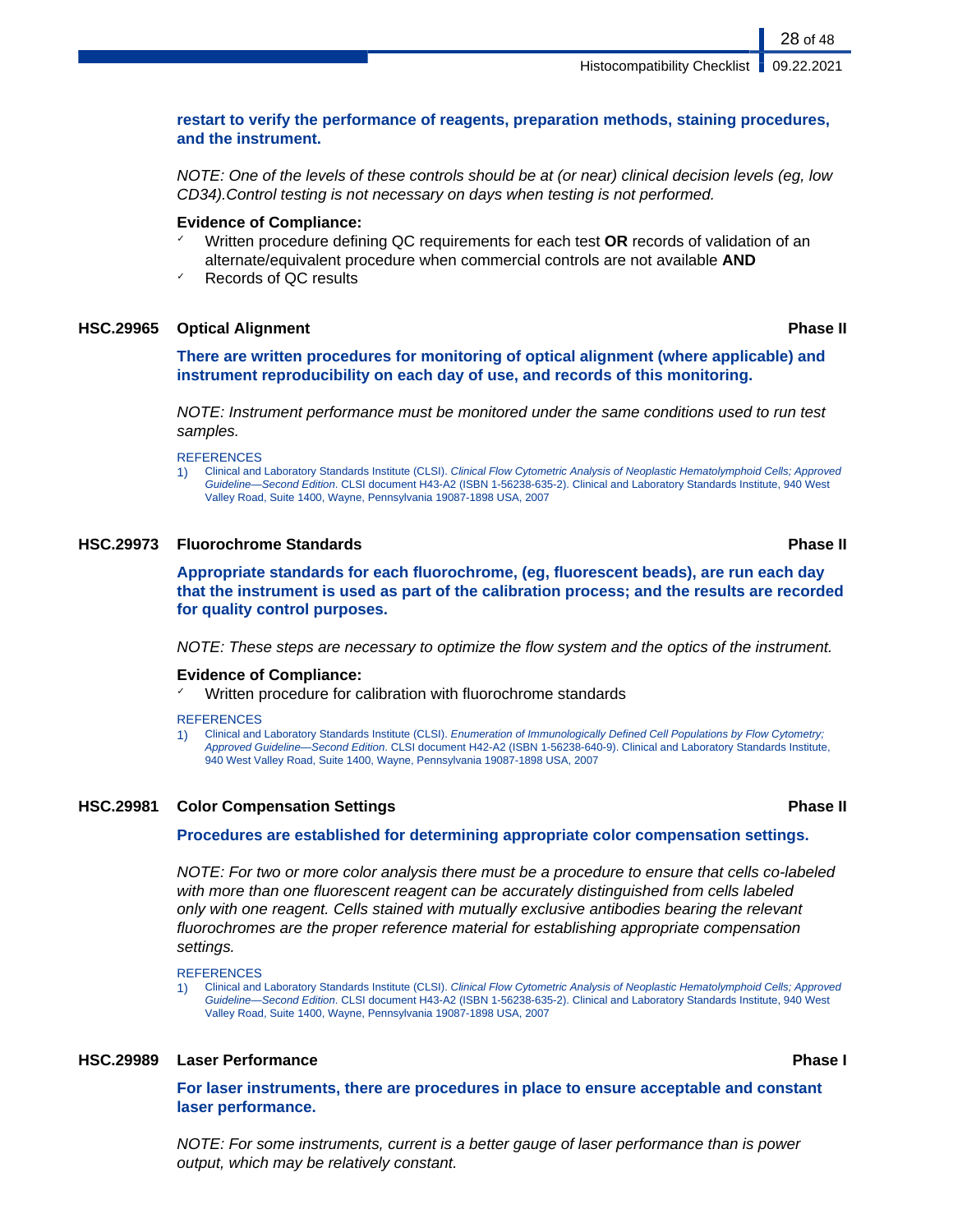#### **HSC.29997 Gating Techniques Phase II**

#### **Appropriate gating techniques are used to select the cell population for analysis.**

NOTE: This may involve a combination of light scatter and/or fluorescence measurements. This is particularly important if the cell samples have a low lymphocyte count and/or a relatively high monocyte-granulocyte count. Lymphocyte gates may be validated using linear forward angle light scatter and 90-degree side scatter, and/or by using monoclonal antibodies to markers, such as CD45 and CD14.

#### **REFERENCES**

1) Clinical and Laboratory Standards Institute. Enumeration of Immunologically Defined Cell Populations by Flow Cytometry; Approved Guideline. 2nd ed. CLSI Document H42-A2. Clinical and Laboratory Standards Institute, Wayne, PA; 2007.

#### **HSC.30005 Markers/Cursors Phase II**

**There is a procedure to set markers (cursors) to distinguish fluorescence negative and fluorescence positive cell populations.**

NOTE: Each laboratory must have a set of objective criteria to define the appropriate placement of markers (cursors) to delineate the population of interest. Isotypic controls may not be necessary in all cases, and cursor settings for the isotype control may not be appropriate for all markers. Cursor settings must be determined based on the fluorescence patterns from the negative and positive populations for CD3, CD4, and CD8.

#### **REFERENCES**

- 1) National Institute of Allergy and Infectious Diseases/Division of AIDS flow cytometry guidelines, sec 3.09B and 5.03A
- 2) Sreenan JJ, et al. The use of isotypic control antibodies in the analysis of CD3+ and CD3+, CD4+ lymphocyte subsets by flow
- cytometry. Are they really necessary? Arch Pathol Lab Med. 1997;121:118-121

## **\*\*REVISED\*\* 06/04/2020**

### **HSC.30013 Cellular Viability Phase II**

#### **There is a policy for determining when the percentage of viable cells in each test specimen should be measured.**

NOTE: Selective loss of cell subpopulations and/or the presence of dead cells may lead to spurious results. This does not mean that all specimens with low viability must be rejected. Finding an abnormal population in a specimen with poor viability may be valuable but the failure to find an abnormality should be interpreted with caution. If specimen viability is below the established laboratory minimum, test results may not be reliable and this should be noted in the test report. Routine viability testing may not be necessary. However, viability testing of specimens with a high risk of loss of viability, such as disaggregated lymph node specimens, is required.

#### **REFERENCES**

1) Clinical and Laboratory Standards Institute (CLSI). Clinical Flow Cytometric Analysis of Neoplastic Hematolymphoid Cells; Approved Guideline—Second Edition. CLSI document H43-A2 (ISBN 1-56238-635-2). Clinical and Laboratory Standards Institute, 940 West Valley Road, Suite 1400, Wayne, Pennsylvania 19087-1898 USA, 2007

#### **HSC.30021 Non-Specific Binding Phase II**

**There are written procedures to ensure that immunoglobulin binding is specific.**

NOTE: Many cell types will bind serum immunoglobulin nonspecifically via Fc receptors, and steps may have to be taken to ensure that immunoglobulin staining detected by flow cytometry is specific rather than non-specific.

#### **Evidence of Compliance:**

Written procedure defining method to ensure specific binding

**REFERENCES**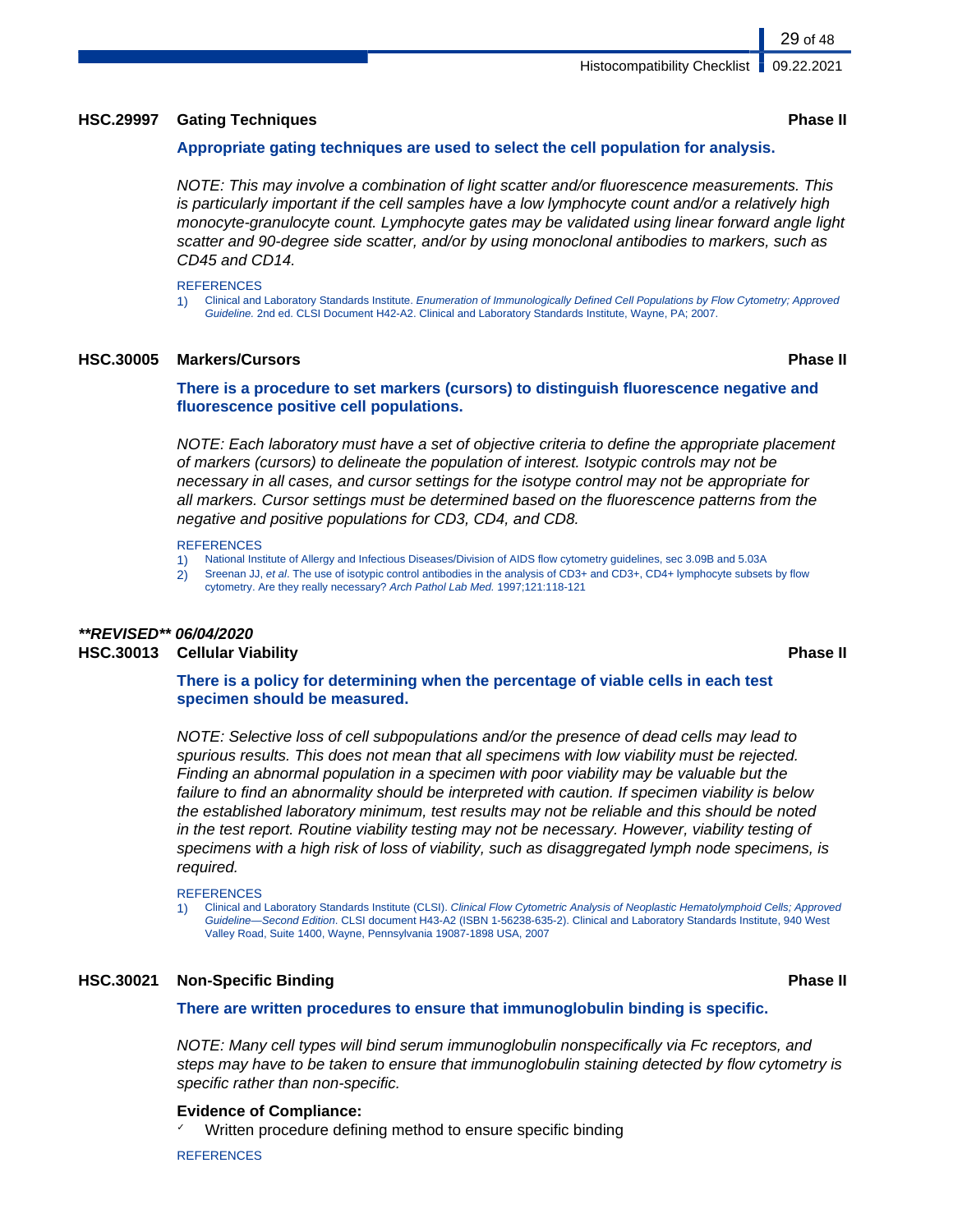1) Clinical and Laboratory Standards Institute (CLSI). Clinical Flow Cytometric Analysis of Neoplastic Hematolymphoid Cells; Approved Guideline—Second Edition. CLSI document H43-A2 (ISBN 1-56238-635-2). Clinical and Laboratory Standards Institute, 940 West Valley Road, Suite 1400, Wayne, Pennsylvania 19087-1898 USA, 2007

#### **HSC.30029 Cell Population Distinction Phase II**

**There is a procedure to distinguish fluorescence-negative and fluorescence-positive cell populations.**

NOTE: This does not imply that a separate negative control sample must be run. It is possible to coordinate panels of monoclonal antibodies to compare the binding of monoclonal antibodies of the same subclass that typically have mutually exclusive patterns of reactivity of subsets of hematopoietic cells. In this way, test antibodies may also double as control reagents.

#### **REFERENCES**

1) Clinical and Laboratory Standards Institute (CLSI). Clinical Flow Cytometric Analysis of Neoplastic Hematolymphoid Cells; Approved Guideline—Second Edition. CLSI document H43-A2 (ISBN 1-56238-635-2). Clinical and Laboratory Standards Institute, 940 West Valley Road, Suite 1400, Wayne, Pennsylvania 19087-1898 USA, 2007

#### **HSC.30037 Procedure Manual Phase II**

**The staining and analytical procedures described in the procedure manual are based upon established methodology (reference cited).**

NOTE: Many different variables need to be controlled to ensure proper stoichiometry of dye binding to DNA. Therefore, it is essential that procedures adopted by a laboratory are based on published work.

#### **HSC.30045 Specimen Treatment Phase II**

**Specimen treatment with nucleic acid dye includes treatment with RNAse if the dye is not specific for DNA.**

NOTE: Certain dyes used to stain fixed cells, (eg, ethidium and propidium iodide) bind to RNA. Prior treatment with RNAse eliminates artifactual broadening of the DNA content distributions that would result from fluorescence of complexes of the dye with RNA.

#### **Evidence of Compliance:**

✓ Written procedure for specimen treatment with RNAse

#### **REFERENCES**

1) Shapiro HA. Practical flow cytometry. New York, NY: Alan R. Liss, 1985

## **FLOW CYTOMETRY CROSSMATCH**

### **Inspector Instructions:**

| <b>READ</b> | Sampling of flow cytometry crossmatch policies and procedures<br>Sampling of QC policies and procedures<br>Sampling of QC records<br>Sampling of positive cutoff validation records                                                                                                                                          |
|-------------|------------------------------------------------------------------------------------------------------------------------------------------------------------------------------------------------------------------------------------------------------------------------------------------------------------------------------|
| <b>ASK</b>  | How has your laboratory established the cutoff for positive crossmatch results?<br>Are cutoffs for crossmatches reviewed with the clinical transplant service?<br>Have the cutoffs been correlated with signal strength or other measure of antibody<br>concentration in the HLA antibody screen and detection methods used? |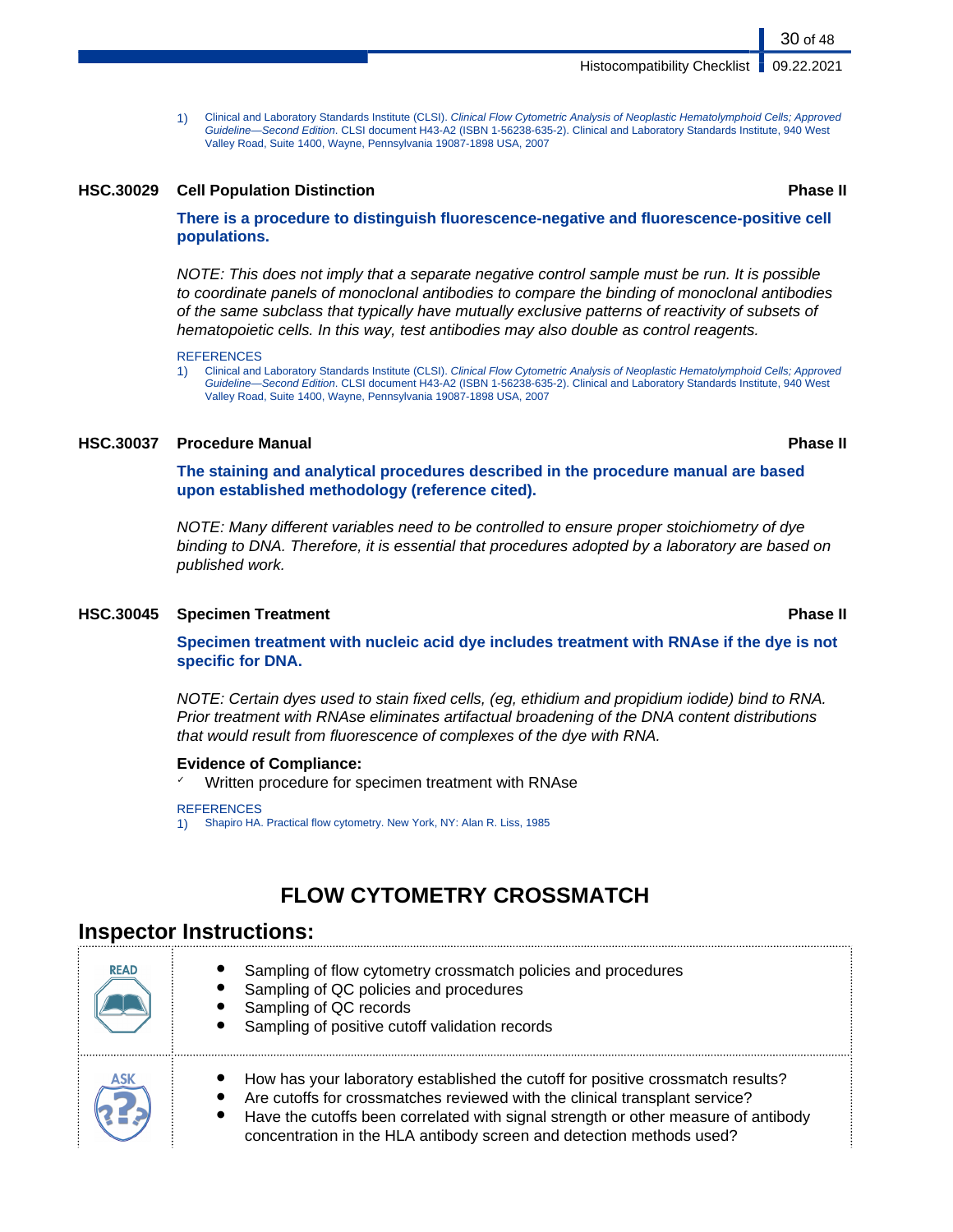|                  | How does your laboratory ensure separation of Class I & Class II antibodies?                                                                                                               |                 |
|------------------|--------------------------------------------------------------------------------------------------------------------------------------------------------------------------------------------|-----------------|
| <b>HSC.30056</b> | <b>Crossmatch</b>                                                                                                                                                                          | <b>Phase II</b> |
|                  | The flow cytometry crossmatch identifies antibodies to T and B-cells.                                                                                                                      |                 |
|                  | NOTE: Two or multiple color techniques must be used to identify antibodies to T cells. Antibodies<br>to B cells and other target cells must also be identified properly.                   |                 |
| <b>HSC.30243</b> | IgG Antibody Identification                                                                                                                                                                | <b>Phase II</b> |
|                  | IgG antibodies are identified by appropriately labeled heavy chain-specific F(ab')2<br>reagents.                                                                                           |                 |
| <b>HSC.30430</b> | <b>Sensitivity</b>                                                                                                                                                                         | <b>Phase II</b> |
|                  | There is a record of the number of cells and volume of serum used for optimal sensitivity.                                                                                                 |                 |
| <b>HSC.30617</b> | <b>Negative Control - Normal Human Serum</b>                                                                                                                                               | <b>Phase II</b> |
|                  | Normal human serum with demonstrated lack of reactivity against any potential target cell<br>is used as a negative control.                                                                |                 |
|                  | <b>Evidence of Compliance:</b><br>Written procedure describing controls used for flow cytometry crossmatch AND<br>Records of control results<br>✓                                          |                 |
| <b>HSC.30804</b> | <b>Positive Control - Diluted Human Serum</b>                                                                                                                                              | <b>Phase II</b> |
|                  | The positive control is an appropriately diluted human serum containing suitable HLA<br>antibodies of appropriate immunoglobulin class known to react with lymphocytes from all<br>donors. |                 |
|                  | <b>Evidence of Compliance:</b><br>Written procedure describing controls used for flow cytometry crossmatch AND<br>Records of control results                                               |                 |
| <b>HSC.30991</b> | <b>Antibody Reagents</b>                                                                                                                                                                   | <b>Phase II</b> |
|                  | The antibody reagents (anti IgG, IgM, IgA, etc.) are used at a selected dilution for optimal<br>sensitivity and class specificity.                                                         |                 |
|                  | <b>Evidence of Compliance:</b>                                                                                                                                                             |                 |

✓ Written procedure describing controls used for flow cytometry crossmatch

### **HSC.31178 Positive Crossmatch Results Cut-off Phase II**

**The cut-off for positive crossmatch results is determined by testing an appropriate number of sera from non-alloimmunized individuals and established for all pertinent target cells (T-cells, B-cells, etc.).**

### **Evidence of Compliance:**

✓ Records for the validation of the positive cut-off

#### **REFERENCES**

1) Organ Procurement and Transplantation Network (OPTN) Bylaws. Appendix C. Membership Requirements for Histocompatibility Laboratories. US Department of Health and Human Services. March 1, 2016.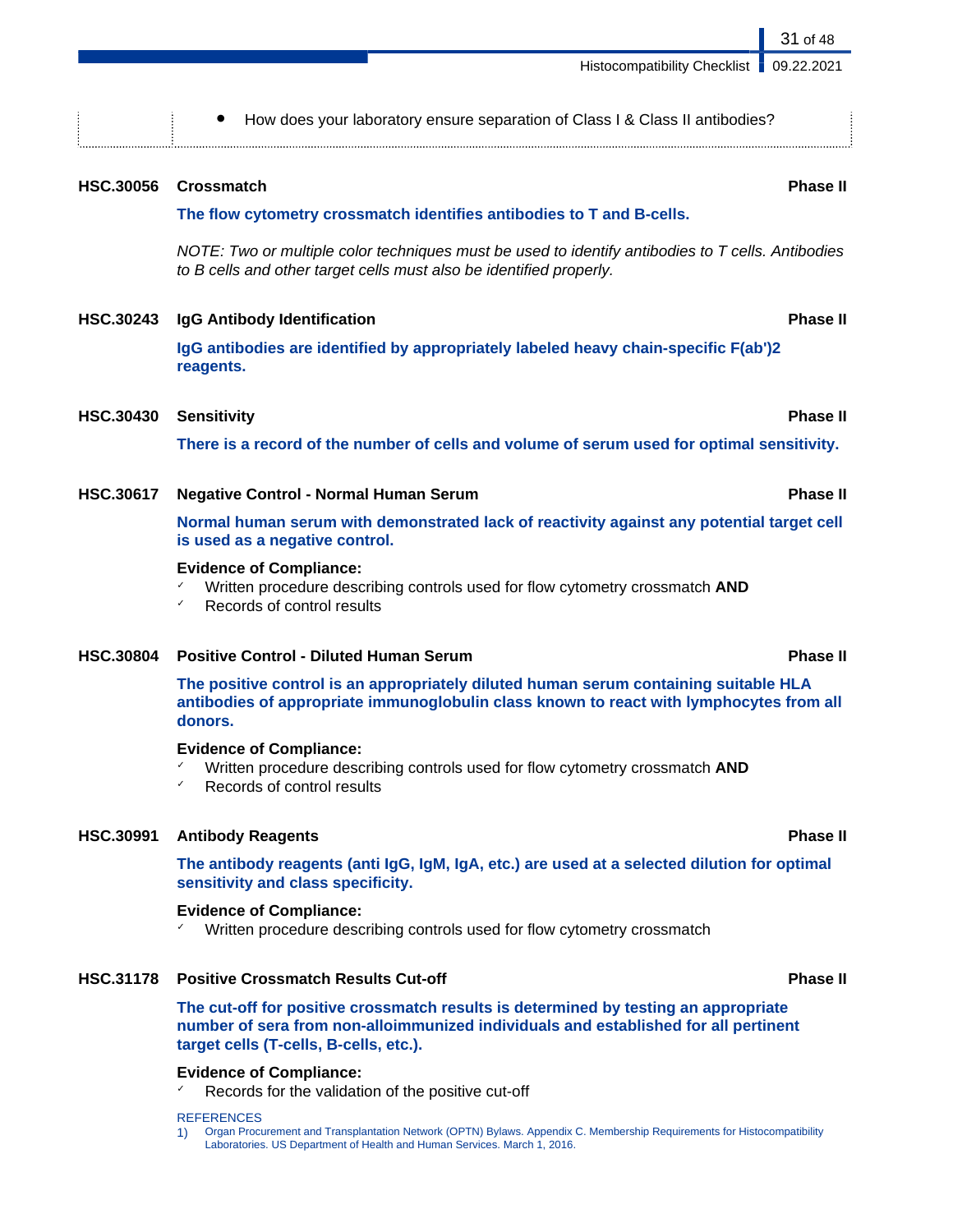#### **HSC.31552 HLA Class II Antibody Procedure Phase II**

**The procedure for HLA Class II antibodies readily separates Class I from Class II specificity.**

## **HLA ANTIBODY SCREENING**

## **Inspector Instructions:**

| <b>READ</b> | Sampling of HLA antibody screening policies and procedures, including protocol for<br>screening for each organ transplanted or hematopoietic progenitor cell recipient and<br>the frequency of such screening<br>Agreement for reflex testing using more sensitive screening method, if applicable<br>Sampling of antibody identification QC records<br>Sampling of initial and subsequent recipient sera screening records |
|-------------|-----------------------------------------------------------------------------------------------------------------------------------------------------------------------------------------------------------------------------------------------------------------------------------------------------------------------------------------------------------------------------------------------------------------------------|
|             | What is your laboratory's course of action for antibody identification/crossmatching for<br>high risk patients?<br>How does the laboratory determine cutoffs for identification of HLA antibody based on<br>the clinical programs supported?<br>How does the laboratory determine the assignment of unacceptable antigens for<br>organ transplantation?                                                                     |

#### **HSC.32487 Immunizing Event Phase II**

#### **There is a system to record any potential immunizing event that could cause sensitization in a patient.**

NOTE: There must be a policy that encourages timely blood sample collection at 14 days after the potential immunizing event in a patient. This new sample should be available for use in antibody screening and crossmatch studies.

#### **REFERENCES**

- 1) Department of Health and Human Services, Centers for Medicare and Medicaid Services. Clinical laboratory improvement amendments of 1988; final rule. Fed Register. 2003(Jan 24):7170 [42CFR493.1278(d)(4)]
- 2) Organ Procurement and Transplantation Network (OPTN) Bylaws. Appendix C. Membership Requirements for Histocompatibility Laboratories. US Department of Health and Human Services. November 20, 2018.

#### **HSC.32674 HLA Antibody Detection Phase II**

**The laboratory has the capability to detect HLA antibodies with sufficient sensitivity and to distinguish HLA antibodies from IgM autoantibodies or non-HLA antibodies.**

NOTE: Methods to detect HLA antibodies must be more sensitive than the basic/NIH technique. There must be written procedures to differentiate HLA antibodies from autoantibodies.

#### **REFERENCES**

- 1) Department of Health and Human Services, Centers for Medicare and Medicaid Services. Clinical laboratory improvement amendments of 1988; final rule. Fed Register. 2003(Jan 24):7170 [42CFR493.1278(d)(1)]
- 2) Foundation for the Accreditation of Cellular Therapy (FACT) and Joint Accreditation Committee ISCT and EBMT (JACIE). FACT-JACIE International Standards for Cellular Therapy Product Collection, Processing, and Administration. 7th Edition, March 2018.

#### **HSC.32861 Antigenic Diversity and Targets Phase II**

**There is sufficient antigenic diversity (individual antigens and/or crossreactive groups) for HLA Class I and II, and sufficient numbers of antigenic targets for optimal HLA antibody detection and specificity determination.**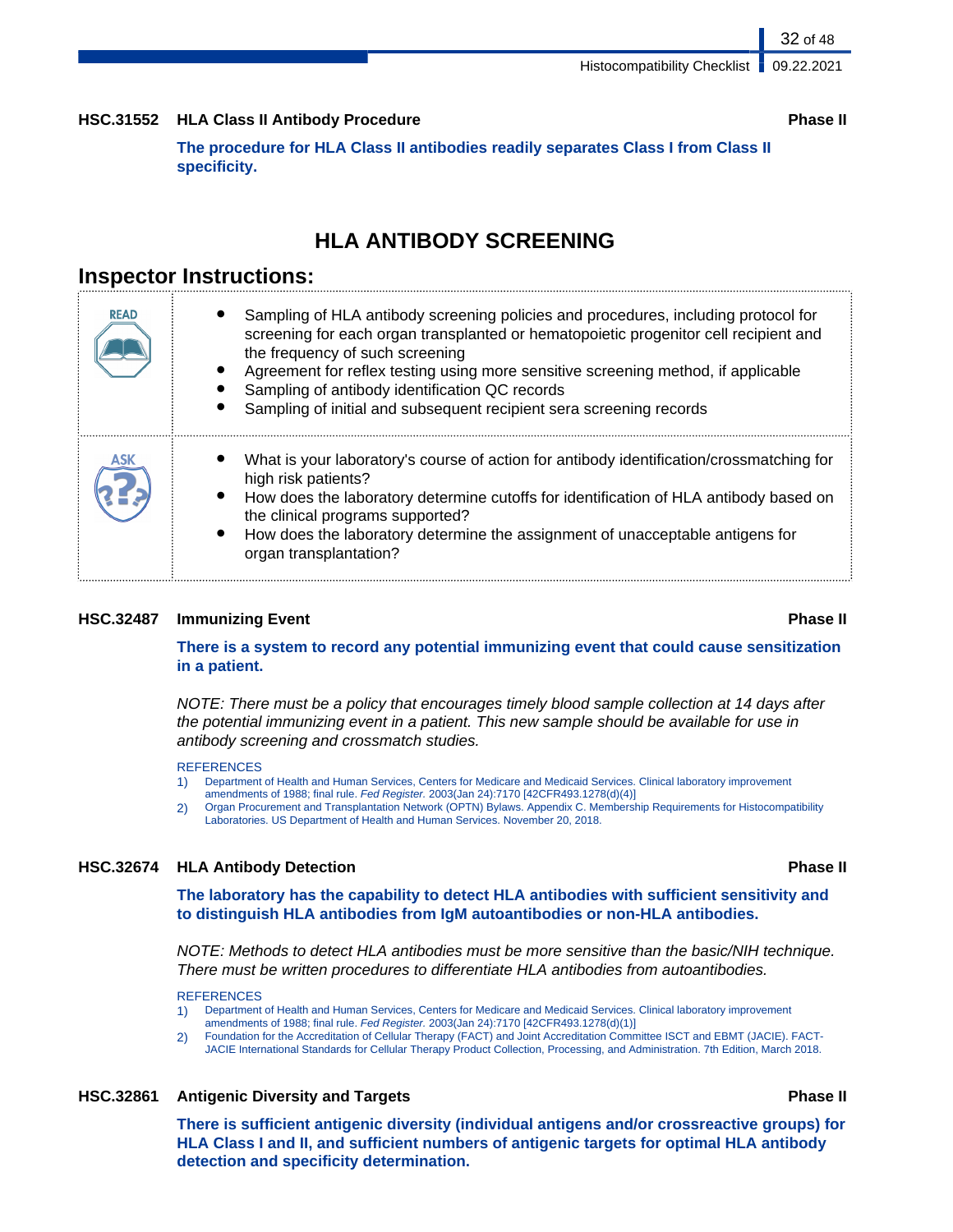NOTE: There must be sufficient diversity for Class I and II HLA antigens and cross reactive groups, as well as sufficient numbers of well-characterized panel cells or HLA-purified protein targets for antibody detection and specificity determinations, and strength/avidity of the antibody when applicable.

#### **Evidence of Compliance:**

Listing of antigenic targets for each panel cell

#### **REFERENCES**

1) Department of Health and Human Services, Centers for Medicare and Medicaid Services. Clinical laboratory improvement amendments of 1988; final rule. Fed Register. 2003(Jan 24):7170 [42CFR493.1278(d)]

#### **HSC.33048 Antibody Detection and Specificity QC Phase II**

#### **For HLA antibody detection and specificity determinations, positive and negative controls are used, and sera tested undiluted and diluted when appropriate.**

#### **Evidence of Compliance:**

Written procedure for QC for antibody detection and identification

#### **REFERENCES**

1) Department of Health and Human Services, Centers for Medicare and Medicaid Services. Clinical laboratory improvement amendments of 1988; final rule. Fed Register. 2003(Jan 24):7170 [42CFR493.1278(d)(6)]

#### **HSC.33235 Target Source for Class I/II Antibody Determination Phase II**

### **There are records that the appropriate target sources are used for separate HLA Class I and II antibody determination including appropriate methods to distinguish antibody mixtures.**

NOTE: There must be records that the appropriate target sources are used for HLA Class I and II antibody determination. The targets for HLA Class I antibody determination should be blood, spleen, lymph nodes, and cell lines. In addition, well-characterized purified HLA protein targets may also be used. Class II antibodies are best detected utilizing B-lymphocytes, Blymphoblastoid cell lines, CLL cells or specific Class II purified HLA protein. Mixtures must be defined by methods shown to distinguish Class I from Class II reactivity.

#### **Evidence of Compliance:**

Written procedure defining target sources used for HLA Class I/II antibody determination and to differentiate antibody mixtures

#### **HSC.33422 Recipient Sera Screening Phase II**

### **All recipient sera are screened for HLA antibodies including, at least, an initial sample at the time of HLA typing, after sensitizing events and upon request.**

#### **Evidence of Compliance:**

- Written procedure defining criteria for screening recipient sera **AND**
- ✓ Records showing initial screening of recipient sera and all subsequent screening results

#### **REFERENCES**

- 1) Department of Health and Human Services, Centers for Medicare and Medicaid Services. Clinical laboratory improvement amendments of 1988; final rule. Fed Register. 2003(Jan 24):7170 [42CFR493.1278(d)]
- 2) Organ Procurement and Transplantation Network (OPTN) Bylaws. Appendix C. Membership Requirements for Histocompatibility Laboratories. US Department of Health and Human Services. November 20, 2018.

#### **HSC.33475 Antibody Identification/Crossmatching Phase I**

**The laboratory has policies and procedures for antibody identification and crossmatching as defined by the transplantation programs supported by the laboratory (includes solid organ and hematopoietic progenitor cell transplantation).**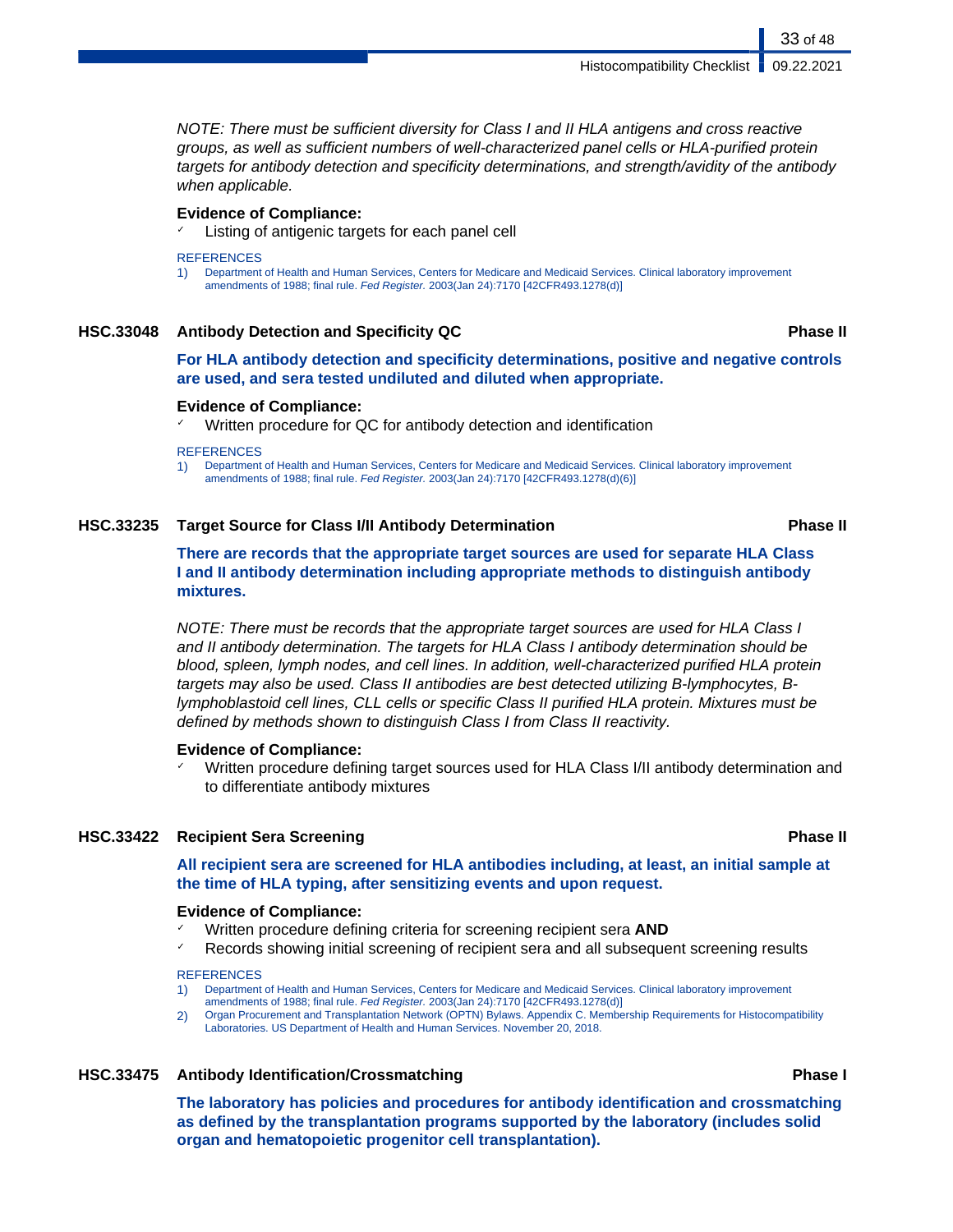34 of 48

## **MOLECULAR TESTING**

If next generation sequencing methods are used for histocompatibility testing, the requirements in the Next Generation Sequencing section of the Molecular Pathology Checklist must be used in conjunction with these requirements for inspection.

## **Inspector Instructions:**

| <b>READ</b>    | Sampling of molecular HLA typing policies and procedures<br>Specimen storage/handling procedure<br>Sampling of QC records<br>Sampling of HLA typing and hematopoietic progenitor cell engraftment reports for<br>completeness<br>Sampling of the following records: molecular weight marker, in-house probe labeling<br>validation, nucleic acid measurement, electrophoretic gel interpretation, and<br>chimerism measurement            |
|----------------|-------------------------------------------------------------------------------------------------------------------------------------------------------------------------------------------------------------------------------------------------------------------------------------------------------------------------------------------------------------------------------------------------------------------------------------------|
| <b>OBSERVE</b> | Raw data (eg, gel images, sequencer histograms, flow microbead fluorescence<br>intensity histograms)<br>Current databases of known sequences for all WHO-recognized alleles (available)<br>Pre/post amplification areas (adequate physical separation)                                                                                                                                                                                    |
|                | What is your laboratory's process for assessing the quality (intactness) of high<br>molecular weight DNA or RNA?<br>How does your laboratory avoid cross-contamination when performing amplification<br>procedures?<br>How does the laboratory ensure the level of HLA typing resolution is adequate<br>for each transplant service or registry supported (eg, allele-level resolution for<br>hematopoietic progenitor cell transplants)? |

## **GENERAL REQUIREMENTS FOR MOLECULAR TESTING**

The requirements in this section are intended to apply to all molecular-based histocompatibility testing.

### **HSC.34357 Nucleic Acid Extraction/Purification Phase II**

**Nucleic acids are extracted and purified by methods reported in the literature, or there is a record of the validation of a method developed in-house.**

#### **Evidence of Compliance:**

 $\checkmark$  Records to support nucleic acid extraction/purification is performed by a validated method

#### **REFERENCES**

1) Sambrook J, et al. Molecular cloning: A laboratory manual, second edition. Cold Spring Harbor, NY: Cold Spring Harbor Laboratory Press, 1989:E.3-E.4

2) Department of Health and Human Services, Centers for Medicare and Medicaid Services. Clinical laboratory improvement amendments of 1988; final rule. Fed Register. 2003(Jan 24):7170 [42CFR493.1278(5)(i)]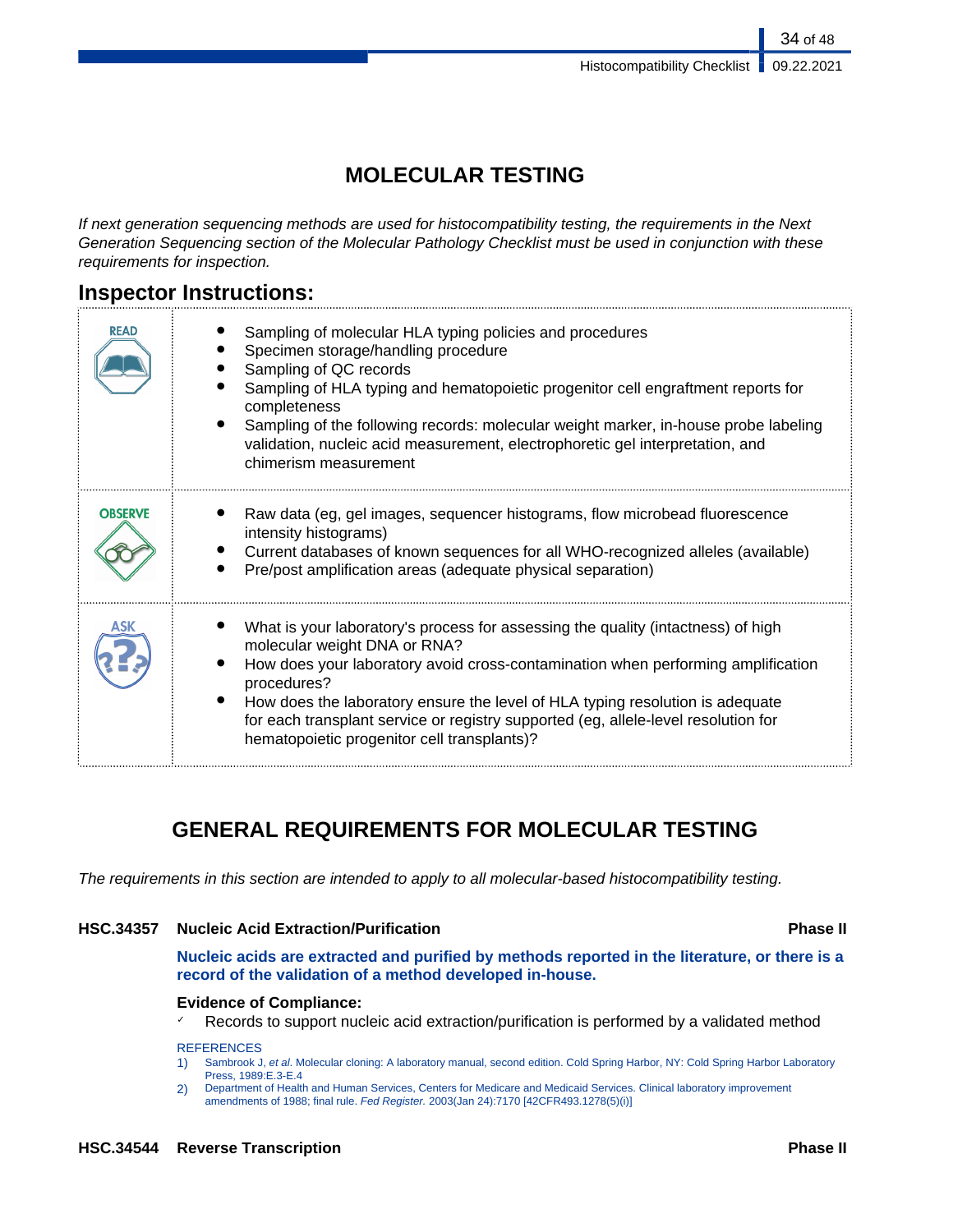35 of 48

## **For RNA amplification methods, appropriate controls are used for reverse transcription.**

| <b>HSC.34731</b> | <b>Specimen Handling/Storage</b>                                                                                                                                                                                                                                                                                                                                                                                                                                                                                                                                                                                                                                                                   | <b>Phase II</b> |
|------------------|----------------------------------------------------------------------------------------------------------------------------------------------------------------------------------------------------------------------------------------------------------------------------------------------------------------------------------------------------------------------------------------------------------------------------------------------------------------------------------------------------------------------------------------------------------------------------------------------------------------------------------------------------------------------------------------------------|-----------------|
|                  | Handling and storage of nucleic acids are adequate to prevent degradation.                                                                                                                                                                                                                                                                                                                                                                                                                                                                                                                                                                                                                         |                 |
|                  | <b>Evidence of Compliance:</b><br>✓<br>Written procedure for specimen storage and handling                                                                                                                                                                                                                                                                                                                                                                                                                                                                                                                                                                                                         |                 |
|                  | <b>REFERENCES</b><br>Rainen L, et al. Stabilization of mRNA expression in whole blood samples. Clin Chem. 2002;48:1883-1890<br>1)                                                                                                                                                                                                                                                                                                                                                                                                                                                                                                                                                                  |                 |
| <b>HSC.34760</b> | <b>Dedicated Pipettes</b>                                                                                                                                                                                                                                                                                                                                                                                                                                                                                                                                                                                                                                                                          | <b>Phase II</b> |
|                  | Dedicated pipettors are used for pre-amplification procedures.                                                                                                                                                                                                                                                                                                                                                                                                                                                                                                                                                                                                                                     |                 |
| <b>HSC.34918</b> | <b>Nucleic Acid Quantity</b>                                                                                                                                                                                                                                                                                                                                                                                                                                                                                                                                                                                                                                                                       | <b>Phase II</b> |
|                  | The quantity of nucleic acid is measured, when appropriate.                                                                                                                                                                                                                                                                                                                                                                                                                                                                                                                                                                                                                                        |                 |
|                  | <b>Evidence of Compliance:</b><br>✓<br>Written policy defining conditions under which quantity of nucleic acid is measured AND<br>Records of nucleic acid measurement<br>✓                                                                                                                                                                                                                                                                                                                                                                                                                                                                                                                         |                 |
| <b>HSC.35105</b> | <b>High Molecular Weight DNA/RNA Quality</b>                                                                                                                                                                                                                                                                                                                                                                                                                                                                                                                                                                                                                                                       | <b>Phase II</b> |
|                  | The quality (intactness) of the high molecular weight DNA (or RNA) is assessed by gel<br>electrophoresis or comparable method, when appropriate.                                                                                                                                                                                                                                                                                                                                                                                                                                                                                                                                                   |                 |
|                  | <b>Evidence of Compliance:</b><br>Written procedure defining method for assessment of quality (intactness)<br>✓                                                                                                                                                                                                                                                                                                                                                                                                                                                                                                                                                                                    |                 |
| <b>HSC.35292</b> | <b>Analytical Gels</b>                                                                                                                                                                                                                                                                                                                                                                                                                                                                                                                                                                                                                                                                             | <b>Phase II</b> |
|                  | Standard amounts of nucleic acid are loaded on analytical gels, when possible.                                                                                                                                                                                                                                                                                                                                                                                                                                                                                                                                                                                                                     |                 |
| <b>HSC.35479</b> | <b>Gel Images</b>                                                                                                                                                                                                                                                                                                                                                                                                                                                                                                                                                                                                                                                                                  | <b>Phase II</b> |
|                  | Gel images are of sufficient resolution and quality (low background, clear signal, absence<br>of bubbles, etc.) to permit the reported interpretation.                                                                                                                                                                                                                                                                                                                                                                                                                                                                                                                                             |                 |
| <b>HSC.35666</b> | <b>Specimen Handling</b>                                                                                                                                                                                                                                                                                                                                                                                                                                                                                                                                                                                                                                                                           | <b>Phase II</b> |
|                  | There are written procedures to prevent specimen loss, alteration, or contamination.                                                                                                                                                                                                                                                                                                                                                                                                                                                                                                                                                                                                               |                 |
| <b>HSC.36040</b> | <b>Enzymatic Amplification Procedures</b>                                                                                                                                                                                                                                                                                                                                                                                                                                                                                                                                                                                                                                                          | <b>Phase II</b> |
|                  | Enzymatic amplification procedures (eg, PCR) minimize carryover (false positive results)<br>by using appropriate physical containment and procedural controls.                                                                                                                                                                                                                                                                                                                                                                                                                                                                                                                                     |                 |
|                  | NOTE: This item is primarily directed at ensuring adequate physical separation of pre- and post-<br>amplification samples to avoid amplicon contamination. The extreme sensitivity of amplification<br>systems requires that the laboratory take special precautions. For example, pre- and post-<br>amplification samples should be manipulated in physically separate areas; gloves must be worn<br>and frequently changed during processing; dedicated pipettes (positive displacement type or<br>with aerosol barrier tips) must be used; manipulations must minimize aerosolization; following<br>complete reagent addition to the reaction tubes, the patient samples should be added one at |                 |

a time. The best way to avoid cross-contamination is to use the following order of preparation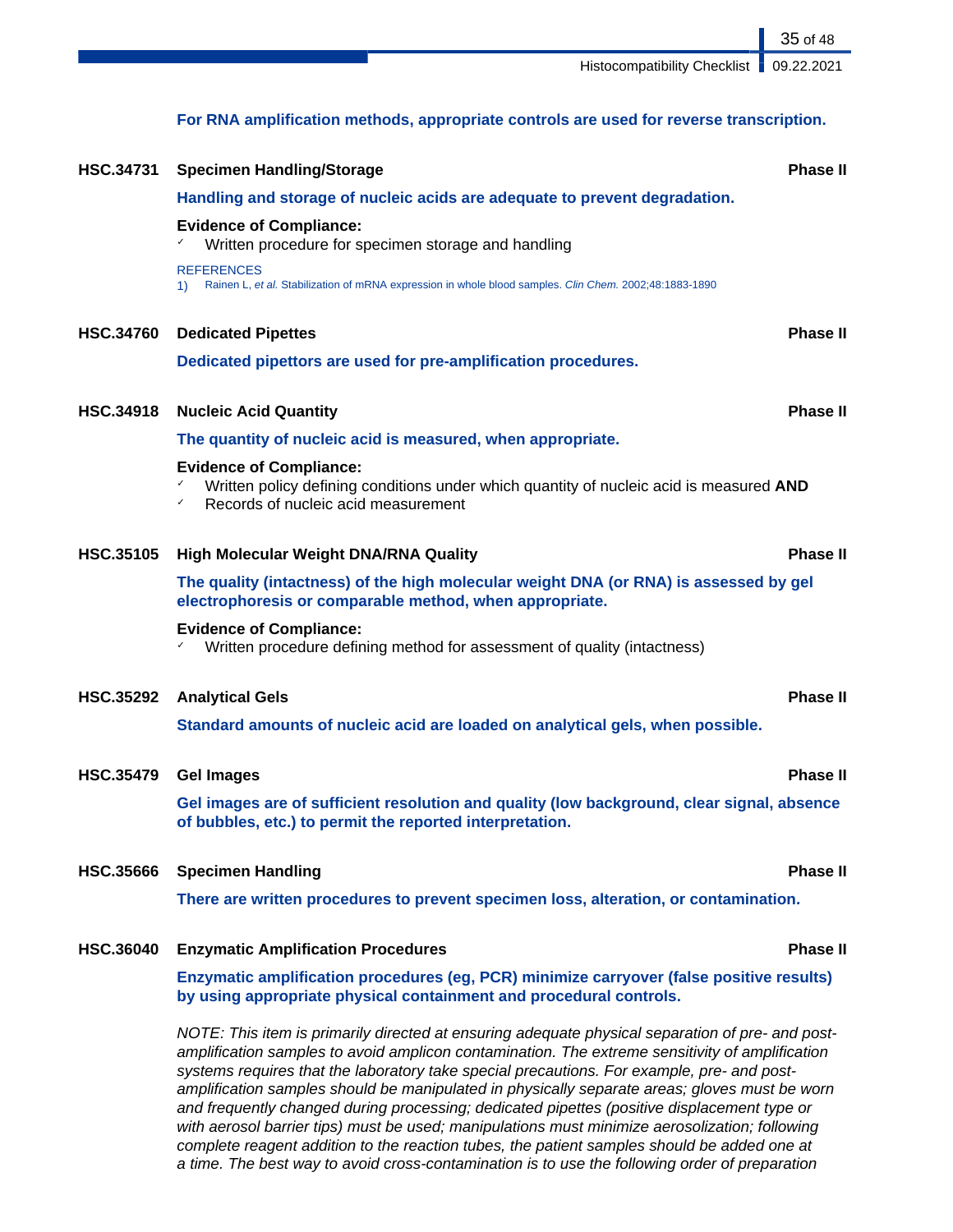within an amplification run: actual samples, followed by positive controls, followed by negative controls.

#### **Evidence of Compliance:**

Written procedure that defines the use of physical containment and procedural controls as applicable to minimize carryover

#### **REFERENCES**

- 1) Kwok S, Higuchi R. Avoiding false positives with PCR. Nature 1989;339:237-238
- 2) Clinical and Laboratory Standards Institute. Establishing Molecular Testing in Clinical Laboratory Environments; Approved Guideline. CLSI document MM19-A. Clinical and Laboratory Standards Institute, Wayne, PA; 2011.

#### **HSC.36414 Electrophoretic Gel Interpretation Phase II**

**Electrophoretic gels are interpreted independently by at least two qualified readers using an objective method.**

#### **Evidence of Compliance:**

- Written procedure for interpretation of electrophoresis gels **AND**
- Patient testing records or worksheets

#### **HSC.36601 End-Point Amplification QC Phase II**

**For end-point amplification assays such as sequence-specific priming, adequate internal controls are used, and criteria defined for a positive reaction.**

#### **HSC.36788 Daily Controls Phase II**

**For qualitative and quantitative tests, positive and negative controls are included for each assay, where appropriate, in every run, and as specified in the manufacturer's instructions (as applicable) and laboratory procedure.**

#### **Evidence of Compliance:**

- ✓ Written QC procedures **AND**
- Records of QC results, including external and internal control processes **AND**
- Manufacturer's product insert or manual, as applicable

#### **REFERENCES**

- 1) Department of Health and Human Services, Centers for Medicare and Medicaid Services. Clinical laboratory improvement
- amendments of 1988; final rule. Fed Register. 2003(Jan 24): [42CFR493.1278(b)(6)], [42CFR493.1256(d)(3)(i), (ii)]. 2) Clinical and Laboratory Standards Institute (CLSI). Establishing Molecular Testing in Clinical Laboratory Environments; Approved
- Guideline. CLSI document MM19-A. Clinical and Laboratory Standards Institute, Wayne, PA; 2011.

### **HSC.36795 Internal Controls - Nucleic Acid Amplification Phase II**

**In all nucleic acid amplification procedures, internal controls are run to detect a false negative reaction secondary to extraction failure or the presence of an inhibitor, when appropriate.**

NOTE: The laboratory should be able to distinguish a true negative result from a false negative due to failure of extraction or amplification. Demonstration that another sequence can be successfully amplified in the same specimen should be sufficient to resolve this issue. For quantitative amplification assays, the effect of partial inhibition must also be addressed.

The internal control should not be smaller than the target amplicon.

### **Evidence of Compliance:**

✓ Written procedure defining use of internal controls **OR** records of assay validation and monitoring statistics for test result trends

#### **REFERENCES**

1) Department of Health and Human Services, Centers for Medicare and Medicaid Services. Clinical laboratory improvement amendments of 1988; final rule. Fed Register. 2003(Jan 24): [42CFR493.1256(d)(3)(iv)(v)].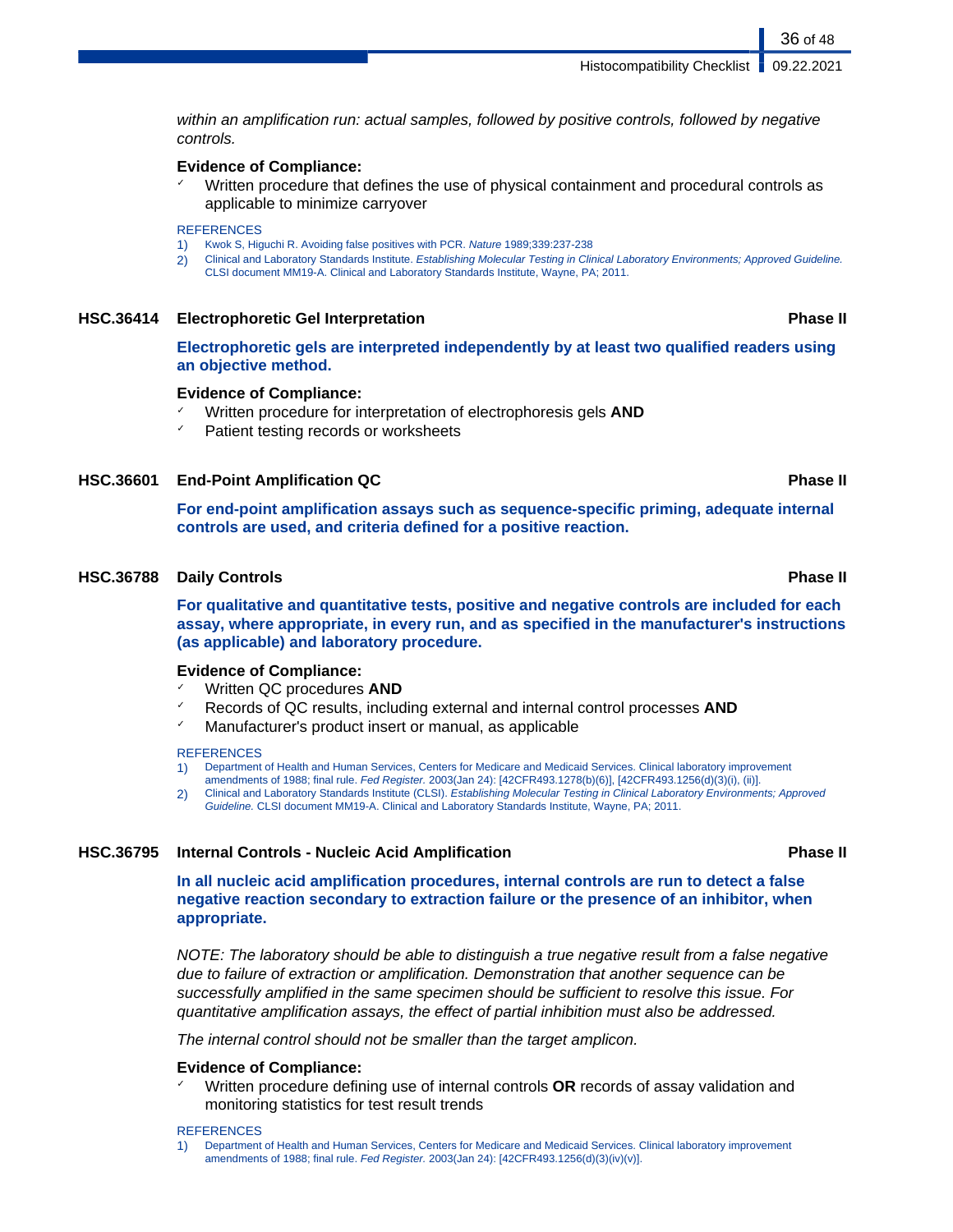### **HSC.36975 DNA Contamination Phase II**

### **There is a procedure to detect and control for DNA contamination.**

NOTE: Contamination must be monitored in different areas by wipe tests using the regular detection for testing. There are records of the results of monitoring and corrective action taken when contamination is detected.

### **HSC.37162 Molecular Weight Markers Phase II**

**Known molecular weight markers that span the range of expected bands are used for each electrophoretic run.**

### **Evidence of Compliance:**

Records of appropriate markers with each run

### **HSC.37349 Amplification Quality Phase II**

**For hybridization techniques, there are records that the different components and steps are monitored and acceptable, including the amount and integrity of amplified product and the signal intensity produced by each probe.**

### **REFERENCES**

1) Clark JR, Scott SD, Jack AL, et al. Monitoring of chimerism following allogeneic haematopoietic stem cell transplantation (HSCT): Technical recommendations for the use of short tandem repeat (STR) based techniques, on behalf of the United Kingdom National External Quality Assessment Service for Leucocyte Immunophenotyping Chimerism Working Group. Br J Haematol. 2015;168(1):26-37.

### **HSC.37536 Pre-Analytic Testing Requirements Phase II**

**The conditions (temperature, salt concentration, probe concentration, etc.) for prehybridization, hybridization, and solid-phase support systems are optimized to consistently produce accurate results.**

### **HSC.37723 Probe Labeling Validation Phase II**

**The method of probe labeling is validated to detect the target sequence without a false positive signal for non-target sequences.**

### **Evidence of Compliance:**

Records of in-house validation study data

## **HSC.37910 Re-Probing Phase II**

**If re-probing a solid-phase nucleic acid sample is performed, there are records of complete stripping of the previous probe before re-probing.**

## **MOLECULAR HLA TYPING**

### **\*\*REVISED\*\* 09/22/2021**

### **HSC.38060 HLA Typing Level of Resolution Phase II**

**The level of resolution of HLA typing is adequate for the clinical programs, including donor registries, and the type of cell, tissue, or organ to be transplanted and meets the requirements of relevant accrediting agencies.**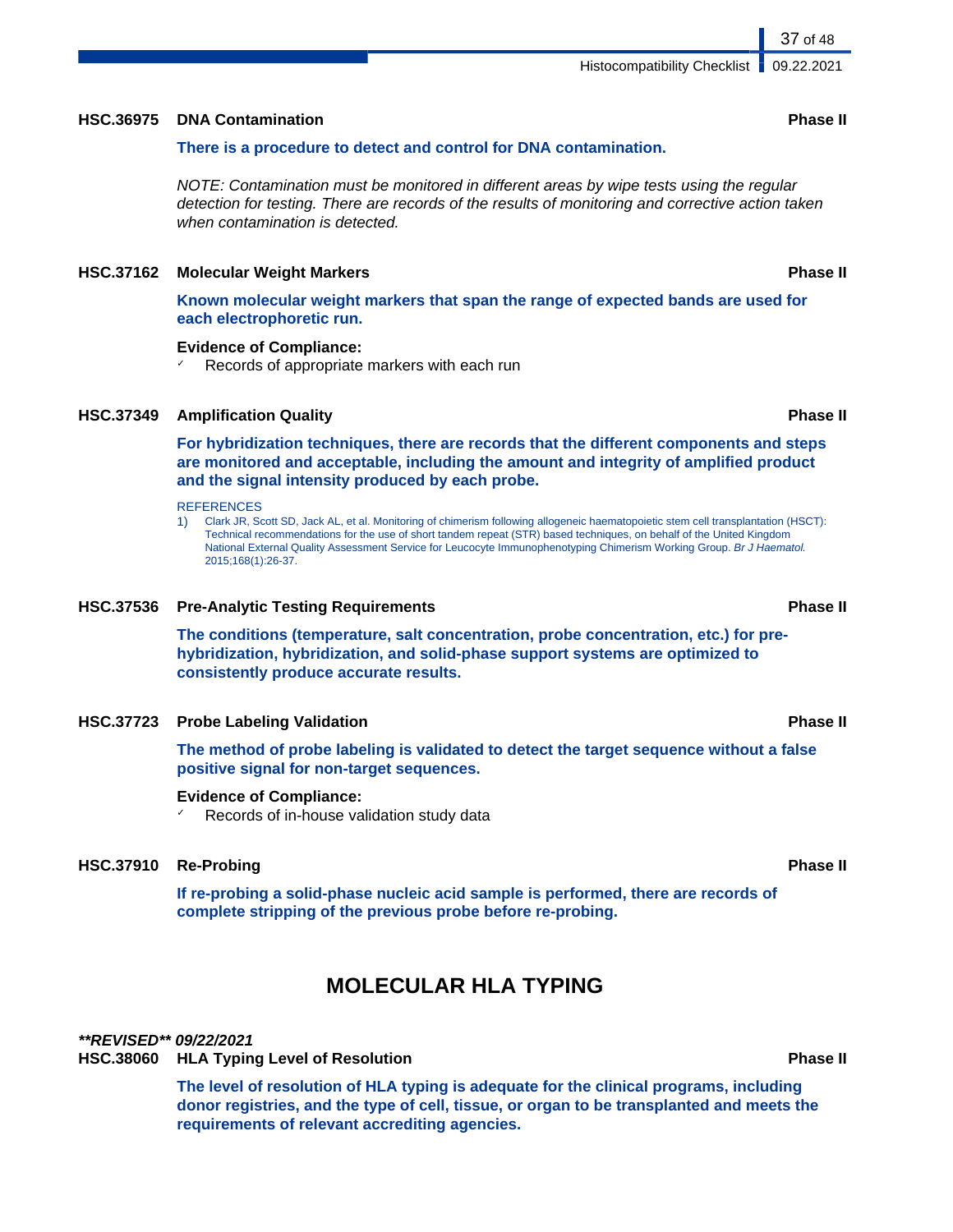NOTE: Laboratories performing testing for NMDP donors must follow NMDP policies for resolution of typing ambiguities. Alternative allele combinations must be resolved when they contain one or more alleles in the common or intermediate categories of the CIWD 3.0.0 catalog.

For hematopoietic progenitor cell transplant, the laboratory must perform HLA typing at the level of resolution and including the loci required by the agreements with the transplant center and/or donor registry. For example, high resolution typing of HLA-A, B, C, DRB1 and DPB1 is mandatory for patient and unrelated donor matching per NMDP.

When performing HLA typing of deceased donors for the purpose of solid organ allocation in the United States, report the following loci as required by OPTN policies: A, B, Bw4, Bw6, C, DRB1, DRB3/4/5, DQA1, DQB1, and DPB1.

#### **REFERENCES**

- 1) Organ Procurement and Transplantation Network (OPTN) Policies. Policy 4: Histocompatibility. US Department of Health and Human Services. Effective Date: September 10, 2020.
- 2) Department of Health and Human Services, Centers for Medicare and Medicaid Services. Clinical laboratory improvement amendments of 1988; final rule. Fed Register. 2003(Jan 24):7170 [42CFR493.1278(b)(2)]
- 3) Foundation for the Accreditation of Cellular Therapy (FACT) and Joint Accreditation Committee ISCT and EBMT (JACIE). FACT-
- JACIE International Standards for Cellular Therapy Product Collection, Processing, and Administration. 7th Edition, March 2018. 4) National Marrow Donor Program (NMDP)/Be The Match. US Transplant Center Participation Criteria. Document #A00228. Revised 2017.
- 5) National Marrow Donor Program. NMDP Policy for HLA Confirmatory Typing Requirements for Unrelated Adult Donors and HLA Typing Requirement for Patients. Document Number: P00079. Effective date: February 27, 2021.
- 6) Hurley CK, et al. Common, intermediate and well-documented HLA alleles in world populations: CIWD version 3.0.0. HLA. 2020;95(6):516-531.

## **\*\*REVISED\*\* 09/22/2021**

### **HSC.38097 Sequence Based Typing Phase II**

#### **For sequence based typing, there are records of the following:**

- **Templates with sufficient specificity for a locus or allele**
- **Appropriate monitoring of all steps**
- **Adequate electrophoretogram quality to support the sequence results**
- **Definition of a sequence following a procedure for accurate assignment of HLA alleles**

NOTE: Records must include the HLA locus and allele specificity of the template, the source of the sequence data base used (annually updated), and procedures to resolve ambiguous combinations. Assignment of alleles for HLA loci must be done by comparing the sequence data with the sequences of all alleles that are recognized by the WHO.

Laboratories must recognize ambiguous allele combination(s) and resolve these as appropriate for the clinical use as defined by the transplant agreement.

### **HSC.38100 Result Reporting - HLA Typing Phase II**

**For HLA typing, there is sufficient information available on the nature of all probes or primers used in an assay to permit interpretation and troubleshooting of test results.**

NOTE: Items that must be defined are:

- 1. HLA allele specificity of probes and primers
- 2. The HLA locus and allele designations recognized by the WHO for each combination of positive results (hybridization for SSOP and PCR product for SSP)
- 3. Ambiguous allele combinations
- 4. The HLA sequence database used

### **REFERENCES**

1) McAlpine PJ, et al. The 1991 catalog of mapped genes and report of the nomenclature committee. Human gene mapping 11(1991). Cytogenet Cell Genet. 1991, 58:5-102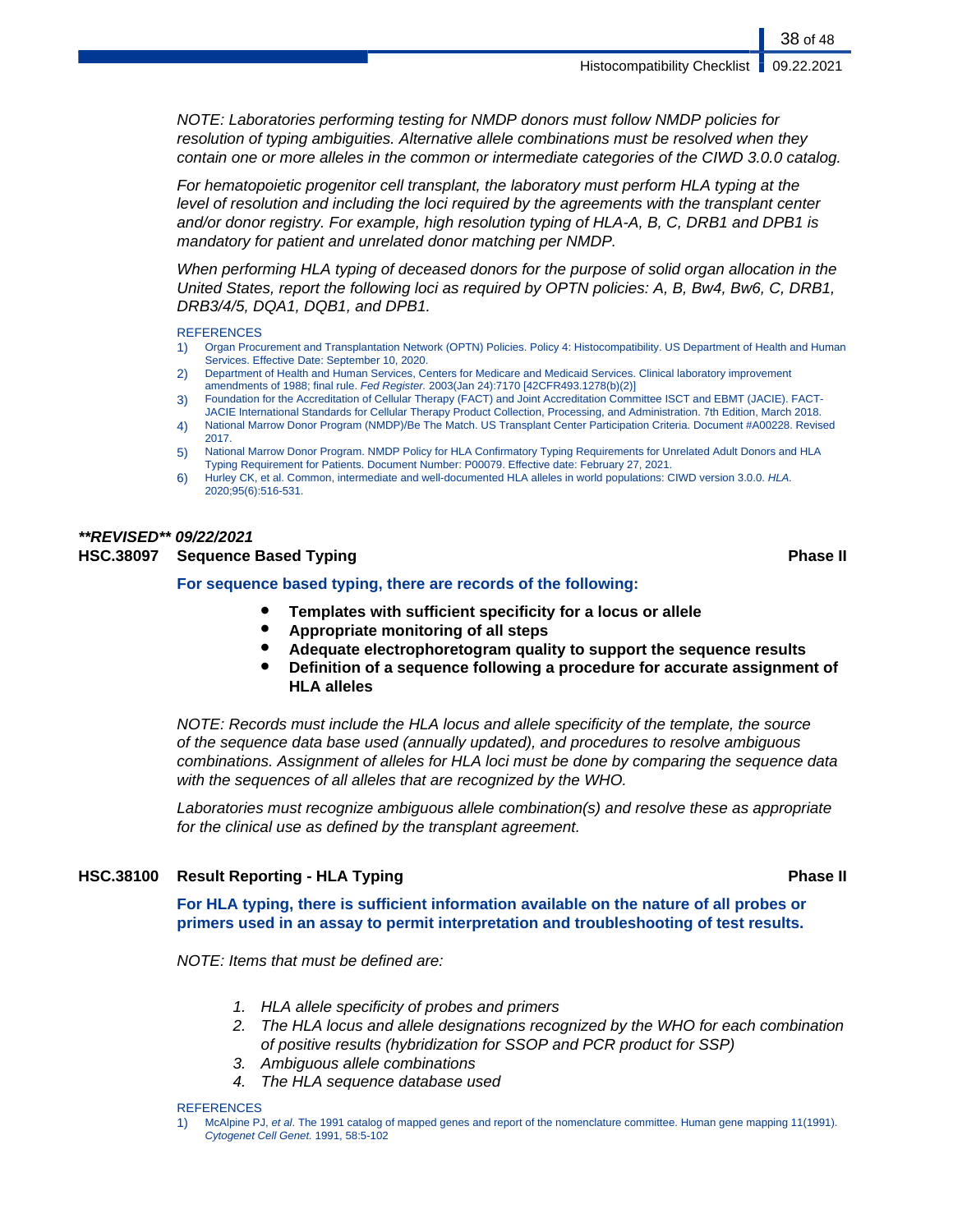## **HEMATOPOIETIC PROGENITOR CELL ENGRAFTMENT MONITORING**

#### **HSC.38120 Hematopoietic Progenitor Cell Engraftment Phase II**

**For hematopoietic progenitor cell engraftment, the polymorphic nature and independent segregation (eg, location on separate chromosomes) of the DNA system used is detailed and recorded in the literature.**

#### **REFERENCES**

1) Clark JR, Scott SD, Jack AL, et al. Monitoring of chimerism following allogeneic haematopoietic stem cell transplantation (HSCT): Technical recommendations for the use of short tandem repeat (STR) based techniques, on behalf of the United Kingdom National External Quality Assessment Service for Leucocyte Immunophenotyping Chimerism Working Group. Br J Haematol. 2015;168(1):26-37.

#### **HSC.38130 Chimerism Phase II**

**There are records of the accuracy of quantitative methods used to measure chimerism.**

NOTE: The accuracy of quantitative methods used to measure chimerism must be verified at least annually by controlled blood mixing or other suitable method. If results on cell subpopulations are reported, there must be records of periodic testing of the purity of such cell subsets.

#### **HSC.38140 Negative Control Phase II**

#### **A negative control is used and evaluated for non-specific background with each run.**

#### **REFERENCES**

1) Clark JR, Scott SD, Jack AL, et al. (2015), Monitoring of chimerism following allogeneic haematopoietic stem cell transplantation (HSCT): Technical recommendations for the use of Short Tandem Repeat (STR) based techniques, on behalf of the United Kingdom National External Quality Assessment Service for Leucocyte Immunophenotyping Chimerism Working Group. Br J Haematol. 2015;168:26-37.

#### **HSC.38150 Sensitivity Control Phase II**

**A sensitivity control is used and evaluated with each run.**

NOTE: A low positive control may be used to meet this requirement.

#### **HSC.38171 Internal Controls Phase II**

**For hematopoietic progenitor cell engraftment assays, internal controls are used to determine appropriate genotypes or at least to distinguish patient from donor(s) with each run.**

NOTE: There must be criteria for the acceptance and rejection of the amplification of a particular genetic locus or individual sample.

#### **Evidence of Compliance:**

Written procedure defining criteria for acceptance/rejection of amplification results

#### **HSC.38180 Preferential Amplification Phase II**

**Reactions are optimized to avoid preferential amplification. The minimum amount of DNA is determined to obtain optimal sensitivity.**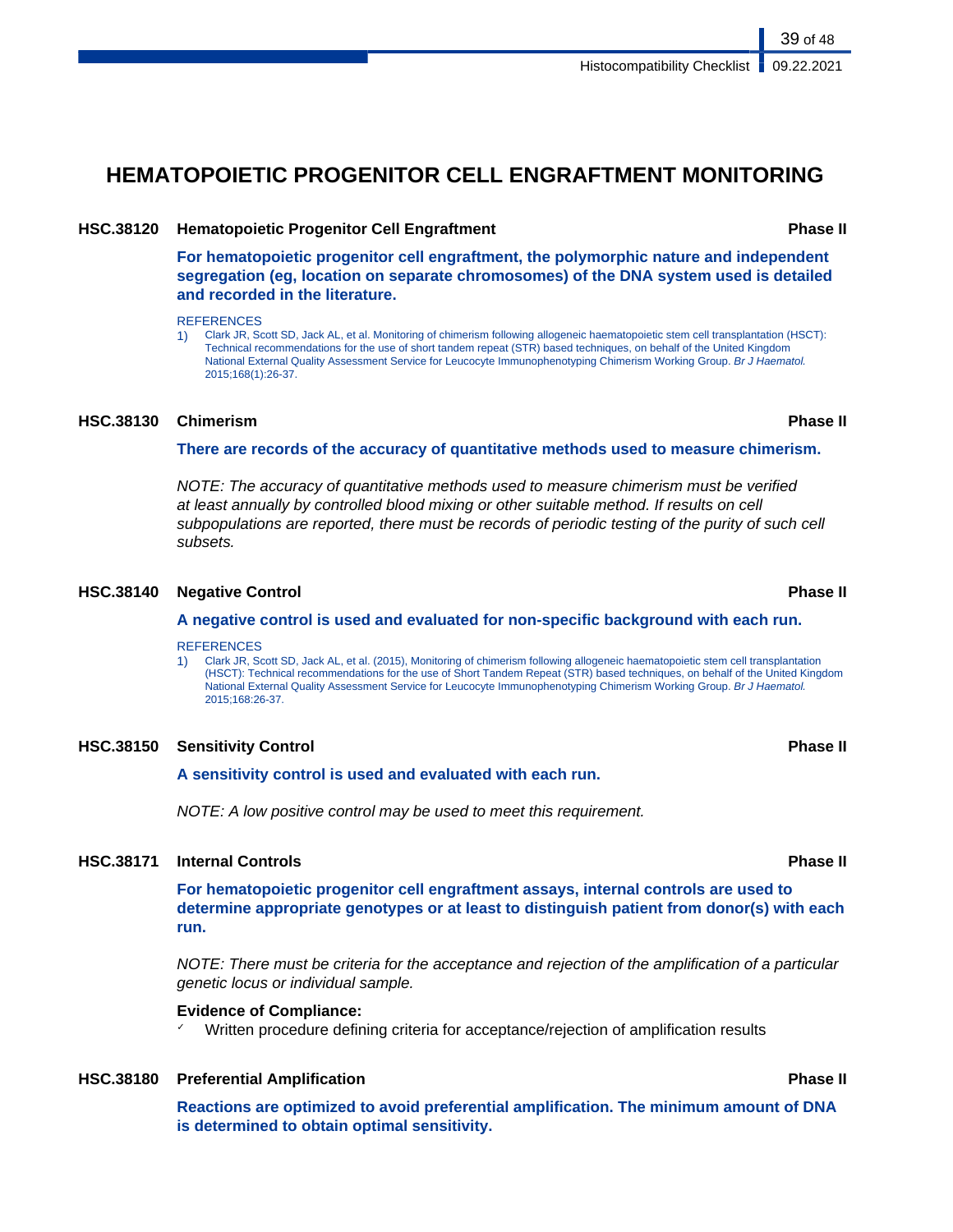NOTE: Method validation must include a dilution study to evaluate the concentration of DNA to determine minimum sensitivity of the assay.

#### **HSC.38190 Cell Subset Purity Phase II**

#### **If cell subset enrichment is performed, the patient report includes the actual or approximate purity of the cell subset.**

NOTE: The determination of the actual or approximate purity of the cell subset does not imply that the purity determined in validation studies can be used without further evaluation. An actual measurement may be performed at the time of sample testing. Some isolation methods and cell subpopulations (eg, CD56) may not produce enough cells to test purity and run the monitoring engraftment test. At a minimum, the purity can be determined for each lot of reagent used to isolate the cell subset and then be reported as an approximate purity for that specific lot.

#### **HSC.38200 Hematopoietic Progenitor Cell Engraftment Testing Phase II**

**For hematopoietic progenitor cell engraftment, samples from pre-transplant patient (recipient), pre-transplant donor(s), post-transplant patient, and an appropriate control are analyzed concurrently.**

NOTE: Previously generated data from pre-transplant specimens may be used to compare to post-transplant results if a validated system is used to identify and link the appropriate data files for concurrent analysis.

#### **Evidence of Compliance:**

Written procedure for hematopoietic progenitor cell engraftment testing

#### **HSC.38205 Engraftment Analysis Phase II**

**Prior to evaluating post engraftment specimens, the laboratory evaluates a specimen from the donor(s) and a pre-transplant specimen from the patient to determine the number of informative loci to test in order to meet the minimum number of loci needed for calculations.**

#### **Evidence of Compliance:**

- ✓ Written procedure for hematopoietic progenitor cell engraftment testing **AND**
- Records of hematopoietic progenitor cell engraftment testing

### **HSC.38208 Preferential Allele Amplification Phase II**

**Preferential allele amplification is considered in the interpretation of hematopoietic progenitor cell engraftment tests.**

**HSC.38220 Minimal Number of Informative Loci Phase II**

**For hematopoietic progenitor cell engraftment testing, a minimum of three informative loci are routinely used in the calculations.**

NOTE: There are exceptions to this rule. Informative loci refer to loci that can distinguish between donor(s) and recipient. An exception for the number of informative loci used may occur in syngeneic twins (donor(s) and recipient) and rarely in closely related donor(s) and recipient.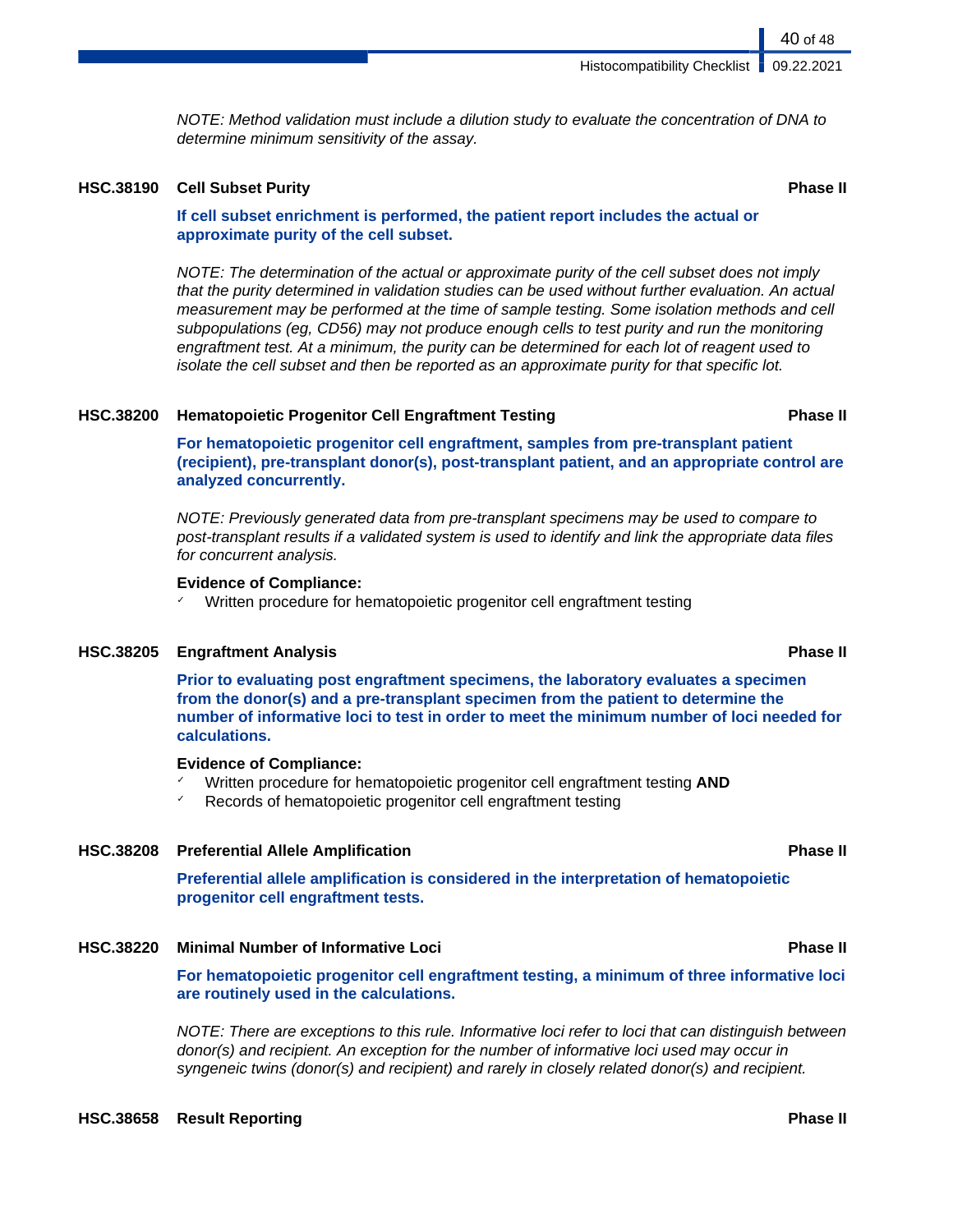**For hematopoietic progenitor cell engraftment, the final report includes an appropriate summary of the methods, the loci tested, the number of informative loci used, the percent donor cells, an indication of any trace cells, and the sensitivity of the assay.**

#### **REFERENCES**

1) Clark JR, Scott SD, Jack AL, et al. Monitoring of chimerism following allogeneic haematopoietic stem cell transplantation (HSCT): Technical recommendations for the use of short tandem repeat (STR) based techniques, on behalf of the United Kingdom National External Quality Assessment Service for Leucocyte Immunophenotyping Chimerism Working Group. Br J Haematol. 2015;168(1):26-37.

2) Organ Procurement and Transplantation Network (OPTN) Bylaws. Appendix C. Membership Requirements for Histocompatibility Laboratories. US Department of Health and Human Services. November 20, 2018.

## **ADDITIONAL MOLECULAR TESTING METHODS**

#### **HSC.38690 ABO and RhD Typing by Molecular Methods Phase II**

41 of 48

**ABO and RhD typing performed by molecular methods is used for presumptive ABO and RhD typing only. Donor-recipient ABO and RhD typing for transfusion and transplant compatibility evaluations is performed using FDA-cleared or approved serologic methods.**

NOTE: Transplant donor registries often collect samples from potential donors using buccal swabs or saliva. These samples cannot be used for traditional serological ABO/RhD blood group typing because fresh intact red blood cells (RBCs) are not available. Molecular ABO and RhD typing may be performed to predict the presumptive ABO and RhD phenotype to aid in finding an appropriate donor. Because the ABO and Rh genes are complex, prediction of ABO and Rh phenotype by molecular methods is currently used in immunohematology red cell reference laboratories that focus on blood typing complications, for research, or for providing **preliminary** information that can be confirmed by FDA-cleared or approved methods.

The use of molecular based screening assays is not acceptable for ABO and RhD blood type assignment for the purposes of transfusion or transplantation. ABO and RhD typing by FDAcleared or approved serologic methods must be used for the purpose of transfusion or donor and recipient ABO and RhD typing for transplantation.

#### **Evidence of Compliance:**

- ✓ Donor-recipient compatibility records with serologic ABO and RhD typing results **AND**
- Written policy for molecular ABO and RhD typing limiting use for non-clinical purposes

## **DONOR-RECIPIENT HISTOCOMPATIBILITY**

### **Inspector Instructions:**

| <b>READ</b> | Sampling of donor recipient histocompatibility policies and procedures<br>Sampling of cell typing records<br>Staffing/on call schedule                                                                                        |
|-------------|-------------------------------------------------------------------------------------------------------------------------------------------------------------------------------------------------------------------------------|
| ASK         | What evidence, from family studies, does your laboratory use to support haplotype<br>or other genetic reporting conclusions (four distinct haplotypes must be identified in a<br>pedigree analysis for haplotype assignment)? |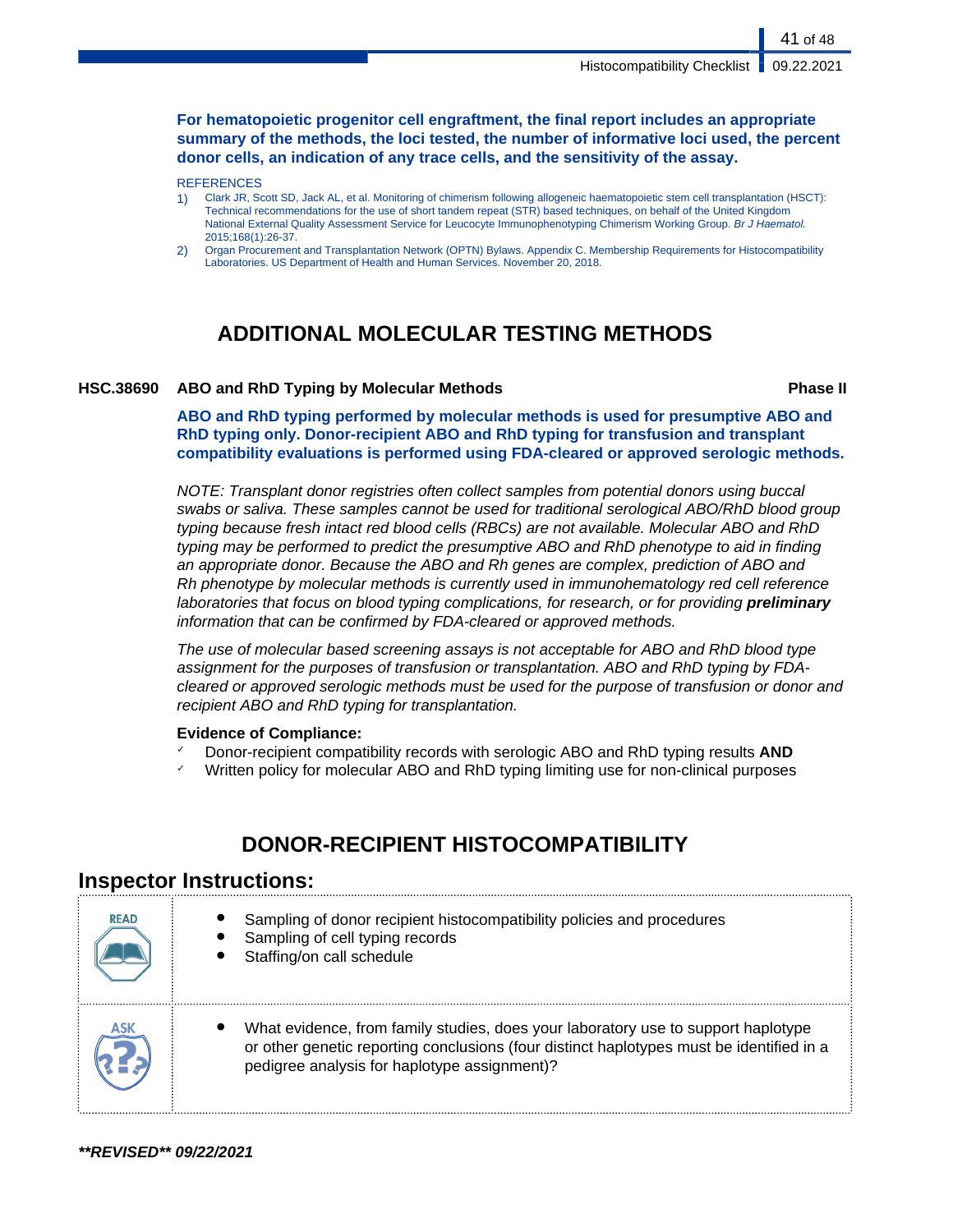### **HSC.38845 HLA Identity Confirmation for Hematopoietic Progenitor Cell Transplantation**

#### **Phase II**

42 of 48

**HLA identity is confirmed in both donor and recipient hematopoietic progenitor cell transplantation.**

NOTE: For laboratories performing typing to support hematopoietic progenitor cell (HPC) transplants facilitated by NMDP, NMDP policy for patient typing and confirmatory typing of unrelated donors must be followed.

For laboratories performing typing to support HPC transplantation, repeat HLA typing of the transplant patient using a new sample is performed to verify the individual's HLA type prior to final donor selection for both related and unrelated transplants.

Similarly, repeat HLA typing of the related HPC donor is performed using a new sample prior to HPC collection. For purposes of verification testing, results from donor registry or another laboratory is acceptable as the first of the two samples required. For example, lower resolution is acceptable for verifying the original high-resolution typing of recipients and related donors.

#### **Evidence of Compliance:**

Written procedure defining confirmation method(s) used for HLA identity

#### **REFERENCES**

- 1) Nunes E., et al. Definitions of histocompatibility typing terms: Harmonization of Histocompatibility Typing Terms Working Group. Hum Immunol. 2011; 72(12):1214-6; Blood. 2011; 118:e180-3
- 2) National Marrow Donor Program. NMDP Policy for HLA Confirmatory Typing Requirements for Unrelated Adult Donors and HLA Typing Requirement for Patients. Document Number: P00079. Effective date: February 27, 2021.

### **HSC.39032 Haplotype Reporting Phase II**

#### **Haplotype assignments are supported by sufficient evidence.**

NOTE: When reporting haplotypes, homozygosity, blanks, recombination, or other genetic information, there must be sufficient evidence from family studies to support such conclusions. If probable haplotypes are reported, the report must indicate clearly that they are "probable". Reliable haplotype frequencies of the appropriate ethnic groups must be used.

If haplotypes are assigned, this can be done by testing both the parents or clearly defined segregation of the four haplotypes or may be based upon population frequencies. Haplotype assignments based on population frequency, must be clearly stated on the report and include the relevant source (including the version) or reference.

#### **HSC.39219 Donor Typing for Solid Organ Transplant Phase I**

**Donor materials obtained pre-organ recovery are used whenever possible for donor HLA typing and recipient serum screening.**

NOTE: Organ donors should be HLA-typed from any acceptable source of viable lymphocytes. Whenever possible, pre-organ recovery HLA testing and screening crossmatches should be done.

#### **Evidence of Compliance:**

- Written procedure defining criteria for organ donor typing **AND**
- Record of typing and screening on pre-organ donor materials, when possible

#### **HSC.39406 Donor and Recipient HLA Typing Phase II**

**The HLA laboratory types all potential recipients and donors referred to the laboratory, and follows policies defining when HLA retyping and redefinition are required.**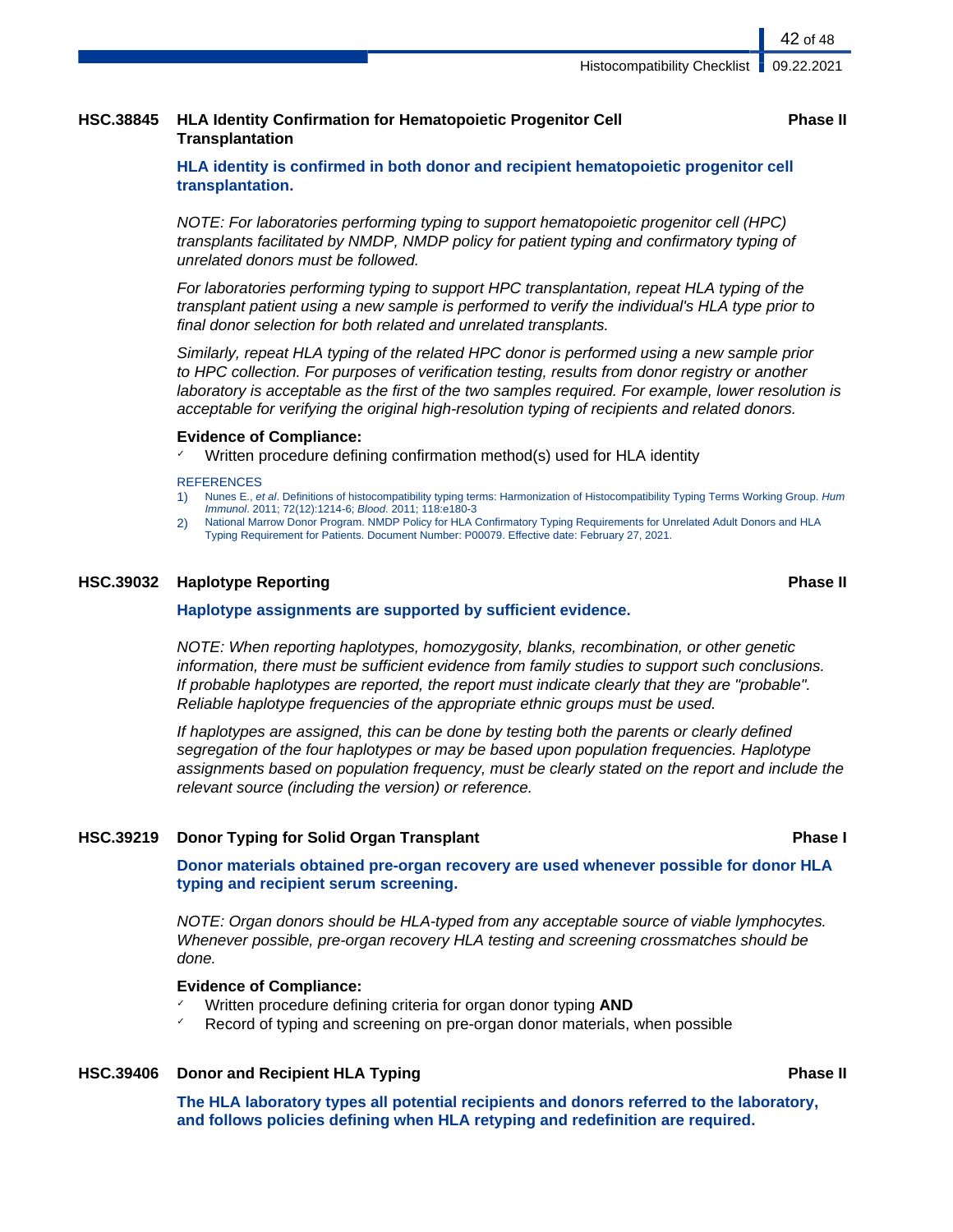#### **Evidence of Compliance:**

- Written policies and procedures for typing potential recipients and donors with criteria for HLA retyping and redefinition **AND**
- Records of all HLA typing

#### **REFERENCES**

1) Department of Health and Human Services, Centers for Medicare and Medicaid Services. Clinical laboratory improvement amendments of 1988; final rule. Fed Register. 2003(Jan 24):7170 [42CFR493.1278]

#### **HSC.39410 HLA Typing Post Transfusion Phase II**

### **There is a procedure describing what to do when a donor or patient cannot be reliably HLA typed after transfusion.**

NOTE: Transfusions may result in detection of additional HLA antigens and/or alleles in donor or patient samples. Alternative source typing material (eg, buccal swab, lymph node or spleen) should be considered if more than two antigens are detected for a locus or alleles cannot be discriminated. Typing should be performed at the level of resolution required for the transplant service being supported.

#### **\*\*REVISED\*\* 09/22/2021**

#### **HSC.39415 HLA Typing Level Phase II**

**The laboratory performs HLA typing at least to the minimal resolution appropriate for the individual transplant program supported (eg, 2-field typing for hematopoietic progenitor cell transplantation, when appropriate, and the level of serological splits for solid organ transplantation).**

#### **Evidence of Compliance:**

- Written procedures for HLA typing of solid organ and hematopoietic progenitor cell transplantation **AND**
- Patient reports and typing records

#### **REFERENCES**

- 1) Department of Health and Human Services, Centers for Medicare and Medicaid Services. Clinical laboratory improvement amendments of 1988; final rule. Fed Register. 2003(Jan 24):[42CFR493.1278(b)(2)]
- 2) Nunes E., et al. Definitions of histocompatibility typing terms: Harmonization of Histocompatibility Typing Terms Working Group. Hum Immunol. 2011; 72(12):1214-6; Blood 2011; 118:e180-3.
- 3) Organ Procurement and Transplantation Network (OPTN) Policies. Policy 4: Histocompatibility. US Department of Health and Human Services. Effective Date: September 10, 2020.
- 4) National Marrow Donor Program. NMDP Policy for HLA Confirmatory Typing Requirements for Unrelated Adult Donors and HLA Typing Requirement for Patients. Document Number: P00079. Effective date: February 27, 2021.

### **\*\*REVISED\*\* 09/22/2021**

### **HSC.39430 Written Agreements Phase II**

**There are written agreements for histocompatibility testing with each transplant program, organ procurement organization (OPO), or donor registry served by the laboratory, unless clinical urgency prevents such an agreement.**

NOTE: Written agreements must be reviewed biennially by the histocompatibility section director/ technical supervisor, and/or clinical consultant, and the clinical transplant program director, and be revised as necessary.

If the laboratory participates as a member of the United Network for Organ Sharing (UNOS), the written agreements must address all elements defined in the Organ Procurement and Transplantation Network (OPTN) Bylaws when applicable:

- The sample requirements for typing and crossmatching
- The loci and level of resolution typed
- A process for requesting extended HLA typing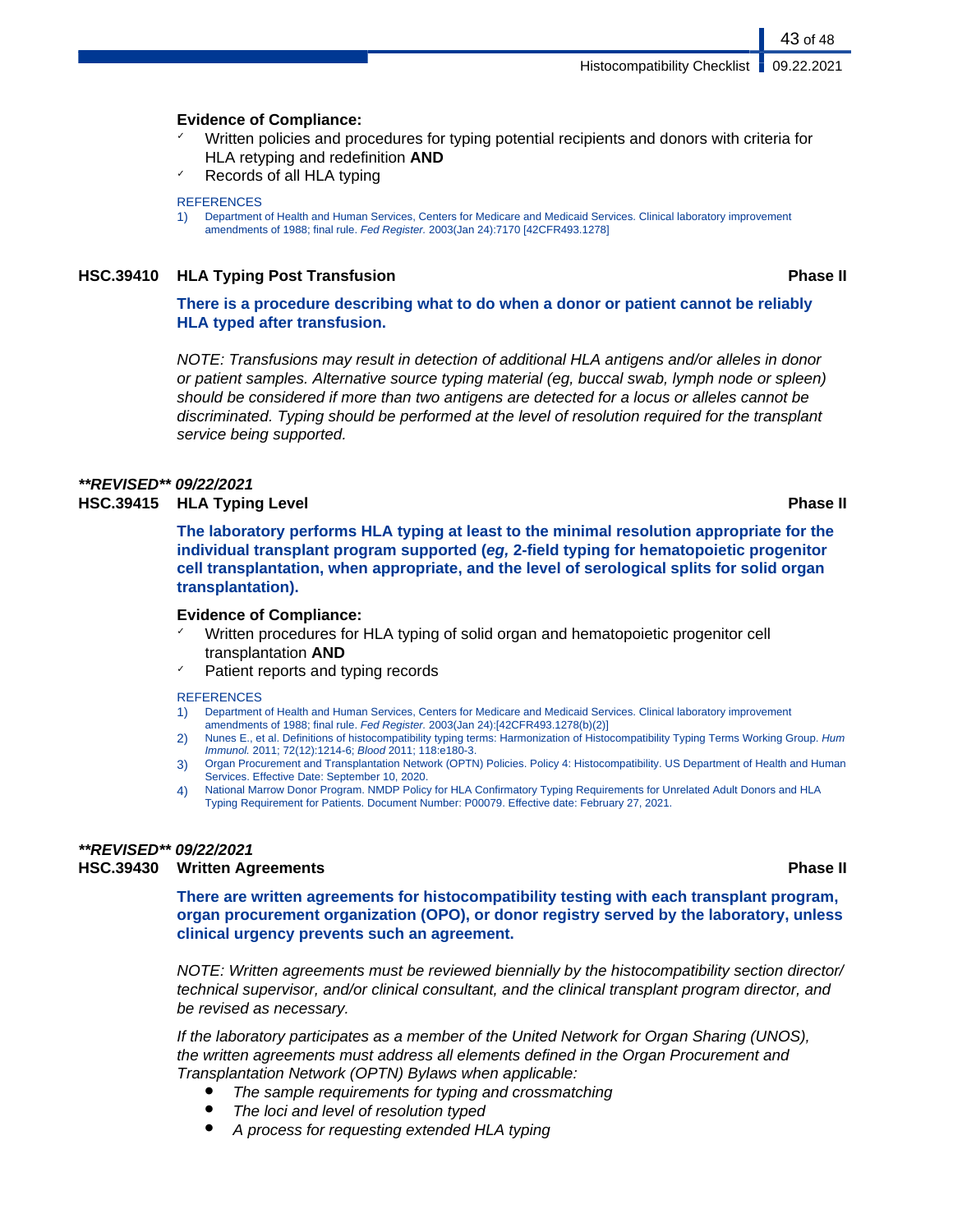Histocompatibility Checklist | 09.22.2021

- A process for reporting and verifying HLA and unacceptable antigen data at the time of registration on the waiting list and any time there are changes
- A process for reporting HLA typing results to the OPTN Contractor
- A process for resolving HLA typing discrepancies and errors
- The maximum turnaround time from receipt of sample to reporting of results to the transplant program
- A process to obtain sensitization history for each patient
- The frequency of periodic sample collection
- The frequency of antibody screenings
- The criteria for crossmatching
- The assay format that will be used for antibody screening and for crossmatching
- The criteria for determining unacceptable antigens used during organ allocation
- The duration for which specimens need to be stored for repeat or future testing
- If desensitization is performed, a protocol for monitoring antibody levels
- If the laboratory registers candidates for the transplant process, a process for blood type verification
- If post-transplant monitoring is performed, a protocol for monitoring antibody levels.

If the laboratory supports a program or donor registry that is accepted through the Foundation for the Accreditation of Cellular Therapy (FACT), the agreements must contain the requirements defined in the 7th edition of the FACT Standards.

If a laboratory supports a program or donor registry that is participating in the National Marrow Donor Program (NMDP)/Be The Match, the agreement must contain the provisions defined in the November 2017 NMDP U.S. Transplant Center Participation Criteria.

Agreements with OPOs must also include the following:

- Process for prioritizing donors for histocompatibility testing
- All methods used for crossmatching, interpretation, and reporting of results if crossmatching is done by the OPO

#### **REFERENCES**

- 1) Organ Procurement and Transplantation Network (OPTN) Bylaws. Appendix C. Membership Requirements for Histocompatibility Laboratories. US Department of Health and Human Services. August 17, 2020.
- 2) Foundation for the Accreditation of Cellular Therapy (FACT) and Joint Accreditation Committee ISCT and EBMT (JACIE). FACT-
- JACIE International Standards for Cellular Therapy Product Collection, Processing, and Administration. 7th Edition, March 2018. 3) National Marrow Donor Program (NMDP)/Be The Match. US Transplant Center Participation Criteria. Document #A00228. Revised 2017.

#### **HSC.39450 Histocompatibility Testing Requests Phase II**

### **Records exist of histocompatibility testing requests not covered by the transplant program support agreement.**

NOTE: The laboratory has records of HLA testing requests which deviate from or are not covered in the existing transplant program support agreement (eg, the use of serum for a final crossmatch that is "too old" or "no final crossmatch" for a patient who would normally require a crossmatch within a previously defined time before transplant).

### **HSC.39499 Laboratory Coverage Plan Phase II**

**The laboratory coverage plan for staffing ensures that qualified testing personnel and key personnel are available to perform histocompatibility testing for organ transplantation and to facilitate organ acceptance and transplantation as needed.**

NOTE: For laboratories that are members of the United Network for Organ Sharing (UNOS), the following staff availability requirements from the OPTN Bylaws apply:

> Key personnel include the laboratory director, technical supervisor, general supervisor, and the clinical consultant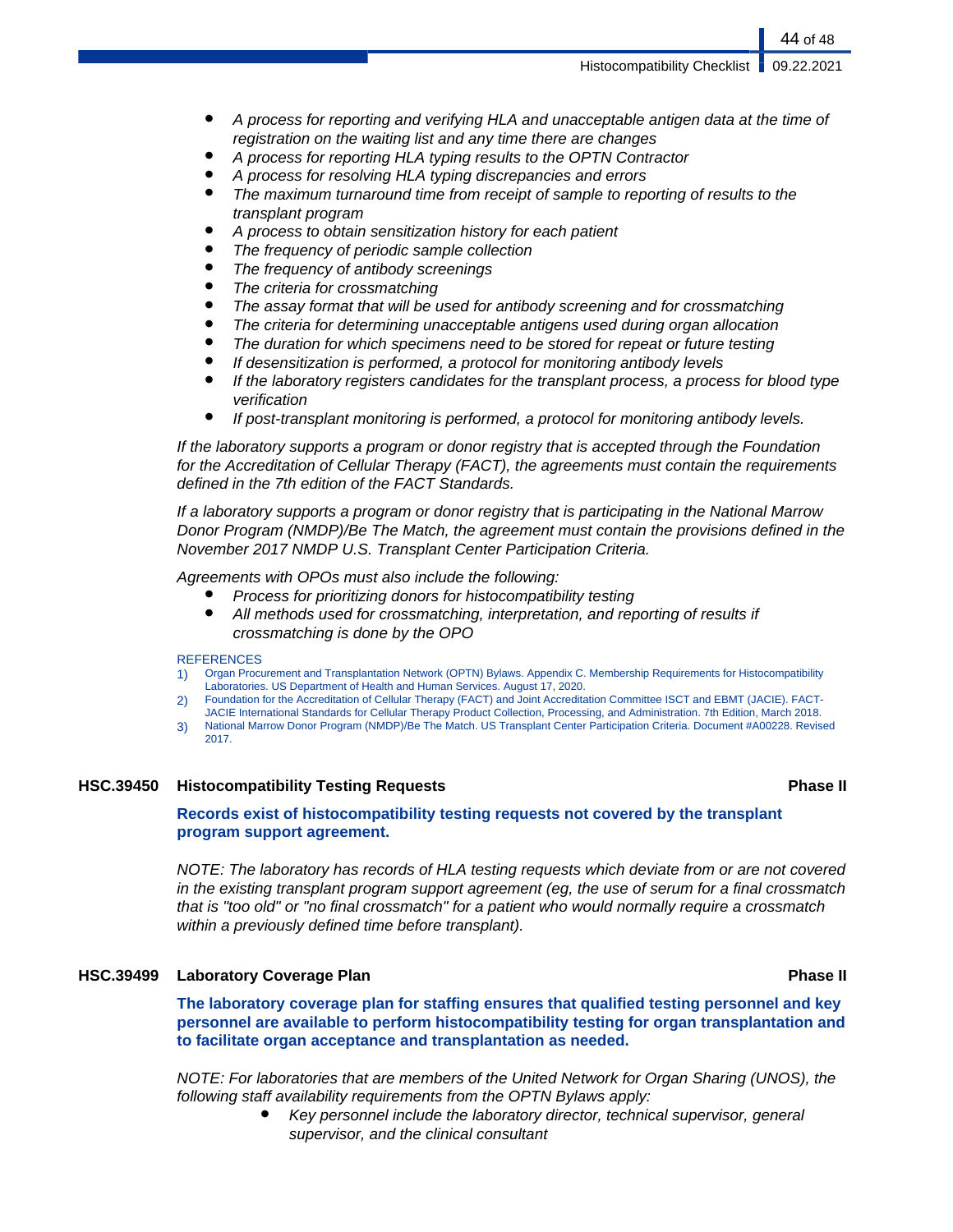- The plan must include coverage at all times, including when changes occur in key personnel, and address coverage when key personnel serve more than one laboratory
- If the laboratory performs testing on deceased organ donors, key personnel and qualified testing personnel must be available 24-hours a day, seven days a week, unless an alternative coverage plan has been approved by UNOS/OPTN Membership and Professional Standards Committee

#### **Evidence of Compliance:**

Staffing schedule OR on-call schedule if 24-hour staffing is not available

#### **REFERENCES**

1) Organ Procurement and Transplantation Network (OPTN) Bylaws. Appendix C. Membership Requirements for Histocompatibility Laboratories. US Department of Health and Human Services. November 20, 2018.

## **NON-RENAL ORGAN TRANSPLANTS**

## **Inspector Instructions:**

READ Sampling of non-renal organ transplant policies and procedures Sampling of antibody screening records Sampling of crossmatch records

#### **HSC.39593 Recipient Screening Phase II**

**Solid organ transplant recipients are screened for HLA Class I and Class II antibodies by a solid phase method.**

NOTE: The frequency of testing is determined by the transplant program support agreement.

#### **Evidence of Compliance:**

- Written procedure for antibody screening of non-renal transplant recipients **AND**
- ✓ Records of antibody screening on transplant recipients

#### **REFERENCES**

- 1) Organ Procurement and Transplantation Network (OPTN) Bylaws. Appendix C. Membership Requirements for Histocompatibility
- Laboratories. US Department of Health and Human Services. November 20, 2018.
- 2) Department of Health and Human Services, Centers for Medicare and Medicaid Services. Clinical laboratory improvement amendments of 1988; final rule. Fed Register. 2003(Jan 24):7170 [42CFR493.1278(d)(7)]

#### **HSC.39780 Prospective Crossmatch Phase II**

**Non-renal sensitized transplant recipients are prospectively crossmatched with their potential donor, whenever possible, before transplantation.**

NOTE: The technique used for crossmatching in these patients must be one of enhanced sensitivity for antibody detection.

#### **Evidence of Compliance:**

- ✓ Written procedure for crossmatch of non-renal sensitized transplant recipients **AND**
- Crossmatch records

#### **REFERENCES**

1) Organ Procurement and Transplantation Network (OPTN) Bylaws. Appendix C. Membership Requirements for Histocompatibility Laboratories. US Department of Health and Human Services. November 20, 2018.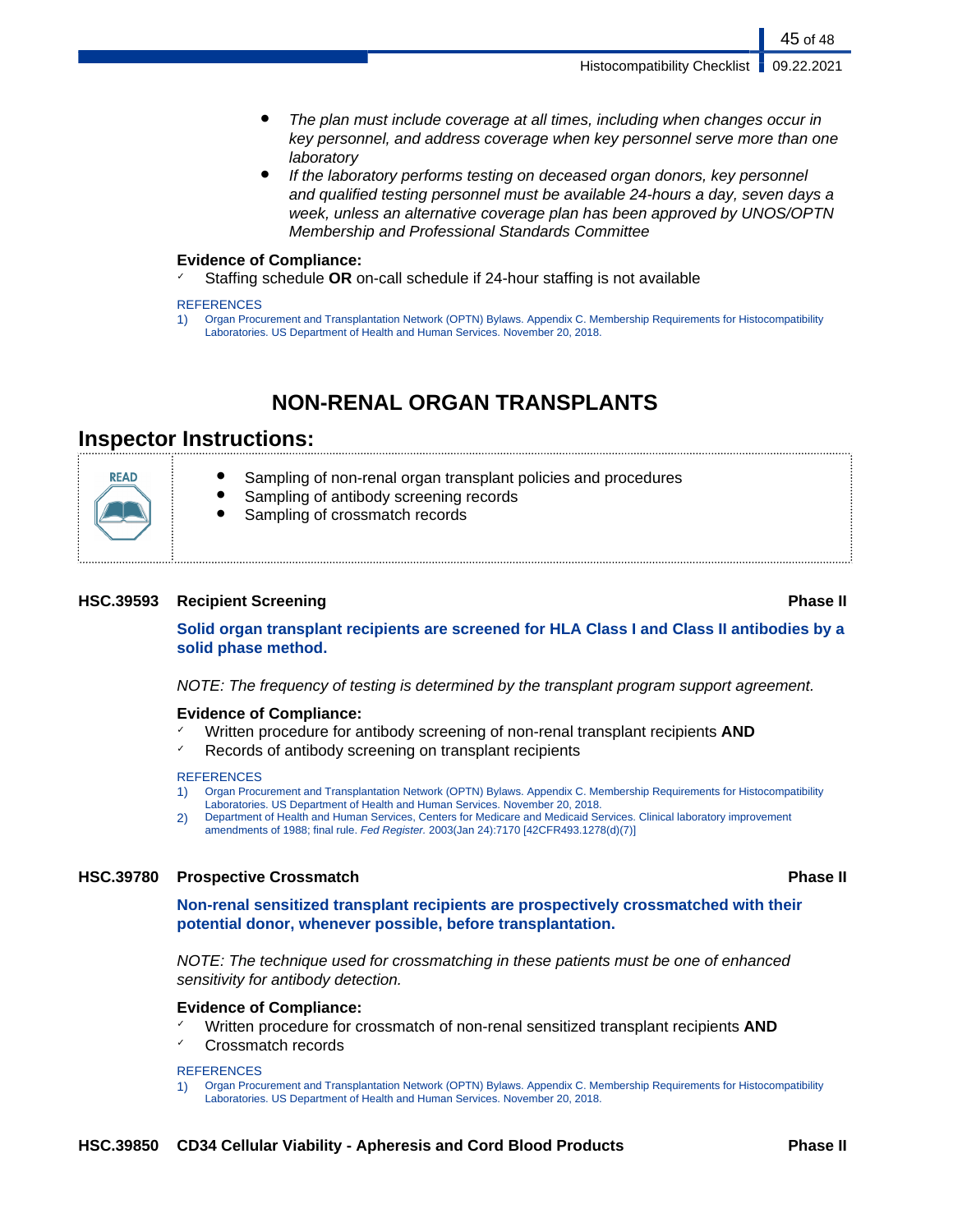46 of 48

### **The laboratory measures the viability of CD34 positive cells in samples aliquoted at the time of processing of hematopoietic progenitor cells, apheresis products and cord blood products.**

NOTE: CD34 cell viability testing of cord blood products must be done on a sample aliquoted prior to the addition of cryoprotectant.

For any hematopoietic progenitor cell product, CD34 cell viability testing during or after storage should be considered as an additional quality control.

The viability dye 7-amino actinomycin-D (7-AAD) yields excellent results in this analysis. The viability assay must be performed using a flow cytometric method with the viability dye included in the same tube with the CD34 and CD45 monoclonal antibodies for the CD34+ viability determination. Estimates of total cellular viability (for example, trypan blue exclusion) may not be used as an alternative because the method can overestimate the viability of the CD34 stem cell population.

#### **REFERENCES**

- 1) Owens M, Loken M. Peripheral blood stem cell quantitation, In Flow Cytometry Principles for Clinical Laboratory Practice. New York, NY: Wiley-Liss, 1995:111-127
- 2) Keeney M., et al. Single platform flow cytometry absolute CD34+ cell counts based on the ISHAGE guidelines. Cytometry. 1998; 34:61-70
- 3) Hubl W., et al. Measurement of absolute concentration and viability of CD34+ cells in cord blood and cord blood products using fluorescent beads and cyanine nucleic acid dyes. Cytometry. 1998; 34:121-127
- 4) Gratama J., et al. Flow cytometric enumeration of CD34+ hematopoietic stem and progenitor cells. Cytometry. 1998;34:128-145
- 5) Lee S., et al. Post-thaw viable CD34+ cell count is valuable predictor of haematopoietic stem cell engraftment in autologous peripheral blood stem cell transplantation. Vox Sang Feb: 2008; 94:46-152
- 6) Riech-Slotky R., et al. Determining post-thaw CD34+ cell dose of cryopreserved haematopoietic progenitor cells demonstrates high recovery and confirms their integrity. Vox Sang 2008: May; 94(4):351-357
- 7) Clinical and Laboratory Standards Institute. Enumeration of Immunologically Defined Cell Populations by Flow Cytometry; Approved Guideline. 2<sup>nd</sup> ed. CLSI Document H42-A2. Clinical and Laboratory Standards Institute, Wayne, PA; 2007.

# **PERSONNEL**

## **Inspector Instructions:**

### **HSC.40000 Section Director/Technical Supervisor Qualifications Phase II**

**The section director (technical supervisor) of the histocompatibility section has the following qualifications.**

- **1. MD or DO licensed to practice (if required) in the jurisdiction where the laboratory is located, or doctoral degree in chemical, physical, biological or clinical laboratory science from an accredited institution, AND**
- **2. Laboratory training and experience: four years training and experience in histocompatibility, or two years training and experience in general immunology plus two years in histocompatibility. For section director/ technical supervisors supporting solid organ and/or hematopoietic progenitor cell transplantation, records of training or relevant experience in histocompatibility appropriate to the supported transplant program(s)**

NOTE: If there has been a change in the HLA Section Director (Technical Supervisor) in the last two years, the inspector must review the new section director's curriculum vitae and portfolio. The review should include at least 10 solid organ transplant cases from the portfolio for a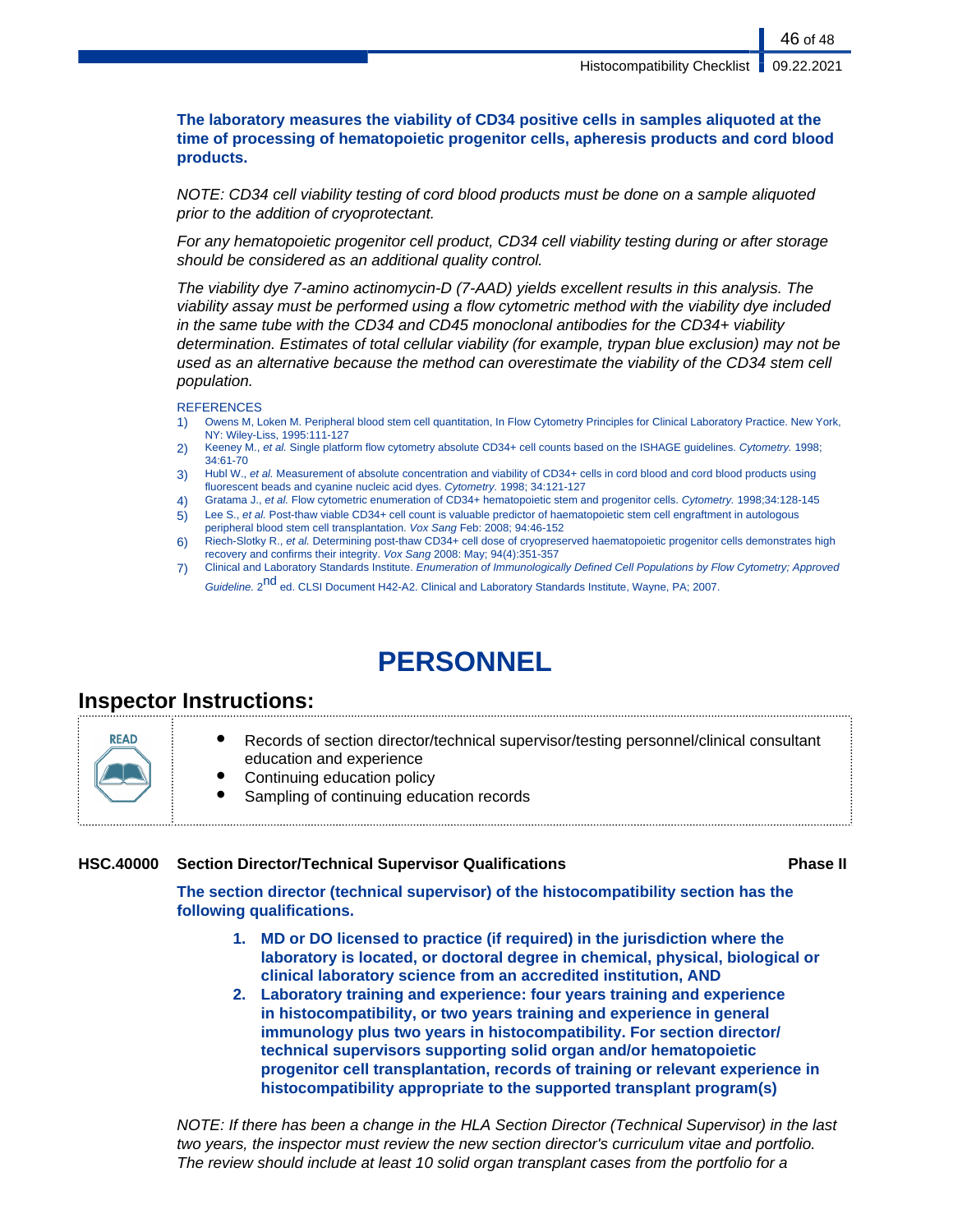Histocompatibility Checklist | 09.22.2021

laboratory supporting a solid organ transplant program and at least 10 hematopoietic progenitor cell transplant cases representative of the program mix of related and unrelated transplants for a laboratory supporting hematopoietic progenitor cell transplantation.

If more stringent state or local regulations are in place for supervisory qualifications, including requirements for state licensure, they must be followed.

#### **Evidence of Compliance:**

- Records of section director/technical supervisor qualifications including diploma, transcript(s), primary source verification report, equivalency evaluation, board certification, or current license (if required) **AND**
- ✓ Work history in related field

#### **REFERENCES**

- 1) Department of Health and Human Services, Centers for Medicare and Medicaid Services. Clinical laboratory improvement amendments of 1988; final rule. Fed Register. 1992(Feb 28):7180 [42CFR493.1449(o)]
- 2) Organ Procurement and Transplantation Network (OPTN) Bylaws. Appendix C. Membership Requirements for Histocompatibility Laboratories. US Department of Health and Human Services. November 20, 2018.

#### **HSC.40100 Notification of Change in Key Personnel Phase II**

**If the histocompatibility laboratory participates as a member of the United Network for Organ Sharing (UNOS), there is a policy to notify the CAP's Laboratory Accreditation Program when there is a change in key personnel, including the section director/technical supervisor, general supervisor, and/or clinical consultant.**

NOTE: Notification must occur no later than 30 days prior to the change; or in the case of an unexpected change, no later than 2 working days afterwards. For changes in laboratory directorship, refer to GEN.26791.

#### **REFERENCES**

1) Organ Procurement and Transplantation Network (OPTN) Bylaws. Appendix C. Membership Requirements for Histocompatibility Laboratories. US Department of Health and Human Services. November 20, 2018.

#### **HSC.45000 Testing Personnel Qualifications Phase II**

### **Personnel performing the technical work of histocompatibility have at least one year of training and/or experience in histocompatibility and qualify as high complexity testing personnel with a minimum of the following:**

- **1. Bachelor's degree in a chemical, physical, biological or clinical laboratory science or medical technology; or**
- **2. Associate degree in a laboratory science or medical laboratory technology from an accredited institution, or equivalent laboratory training and experience meeting the requirements defined in the CLIA regulation 42CFR493.1489. The qualifications to perform high complexity testing can be accessed using the following link: [CAP Personnel Requirements by Testing Complexity.](http://www.cap.org/apps/docs/laboratory_accreditation/build/pdf/personnel_requirements_by_testing_complexity.pdf)**

NOTE: Persons with less than one year of training and/or experience must work under the supervision of persons who are qualified.

#### **Evidence of Compliance:**

- Records of section director/technical supervisor qualifications including diploma, transcript(s), primary source verification report, equivalency evaluation, board certification, or current license (if required) **AND**
- Work history in related field

#### **REFERENCES**

- 1) Department of Health and Human Services, Centers for Medicare and Medicaid Services. Clinical laboratory improvement amendments of 1988; final rule. Fed Register. 1992(Feb 28):7175 [42CFR493.1423], 7183 [42CFR493.1489]
- 2) Organ Procurement and Transplantation Network (OPTN) Bylaws. Appendix C. Membership Requirements for Histocompatibility Laboratories. US Department of Health and Human Services. November 20, 2018.